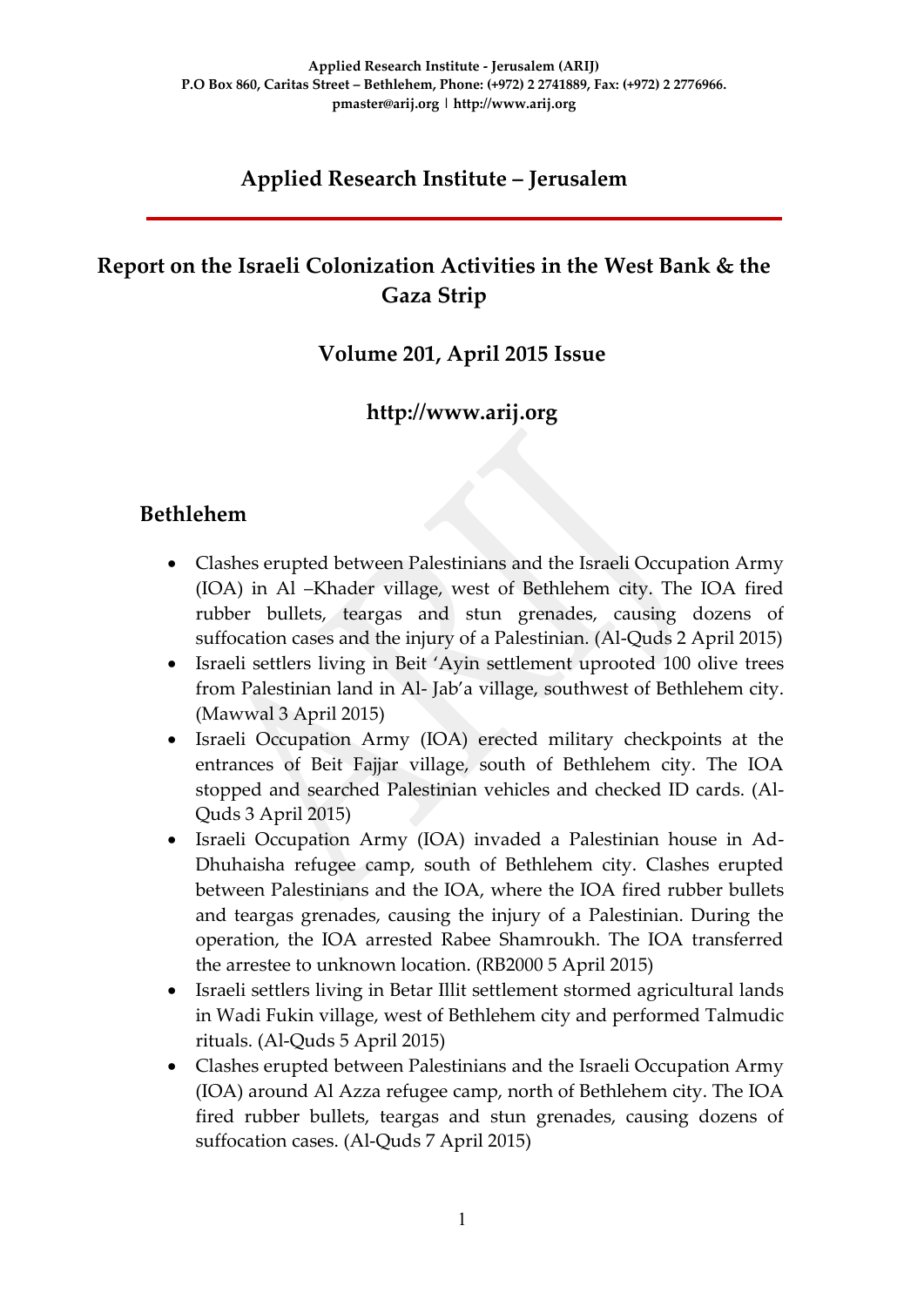- Israeli settlers living in Neve Daniyyel settlement opened fire at Palestinian farmers while they were working in their land at Shi Shahla area in Al-Khader village, southwest of Bethlehem city. (Al-Quds 7 April 2015)
- Israeli settlers living in Magdal Oz settlement escorted by the Israeli Occupation Army (IOA) occupied 1000 dunums of land between Beit Fajjar and Beit Ummer towns, by putting fence around the land (length 2600 meters). (Pal Today 8 April 2015)
- Israeli bulldozers escorted by the Israeli Occupation Army (IOA) razed Palestinian land at Wadi Al Batekh area, between Beit Fajjar and Beit Ummer towns. The targeted land located near the Israeli settlement of Magdal Oz. (Al-Quds 9 April 2015)
- Israeli settlers escorted by the Israeli Occupation Army (IOA) razed Palestinian land near the Israeli outpost of "Sde Bouz" at Ein Al-Qasis area in Al-Khader village, southwest of Bethlehem city, to construct a colonial road. (Wafa 9 April 2015)
- Israeli settlers escorted by the Israeli Occupation Army (IOA) stormed Suleiman pools area in Artas village, south of Bethlehem city and performed Talmudic rituals. (ARN 9 April 2015)
- Clashes erupted between Palestinians and the Israeli Occupation Army (IOA) in Al-Khader village, southwest of Bethlehem city. The IOA fired rubber bullets and teargas grenades, causing dozens of suffocation cases. (Al-Quds 10 April 2015)
- Israeli Occupation Army (IOA) stormed and searched three Palestinian houses in Beit Fajjar village, south of Bethlehem city. The targeted houses are owned by Ahmed, Anwar and Munir Khalil Thawabta. (RB2000 12 April 2015)
- Israeli Occupation Army (IOA) invaded and toured in several areas and neighborhoods in Beit Jala town, west of Bethlehem city. The IOA also, stormed and searched dozens of Palestinian commercial structures. (Al-Quds 14 April 2015)
- Israeli Occupation Army (IOA) carried out military trainings at an area located between Beit Fajjar and Marah Rabah villages, south of Bethlehem city. The IOA used live bullets and teargas grenades during the trainings. (Al-Quds 15 April 2015)
- Israeli Occupation Army (IOA) stormed and toured in several areas in Nahhalin village, southwest of Bethlehem city, and fired teargas grenades at Palestinian houses, causing dozens of suffocation cases. (Al-Quds 15 April 2015)
- Israeli Occupation Army (IOA) raided the weekly non-violent protest against the segregation wall and settlements in Al-Masara village,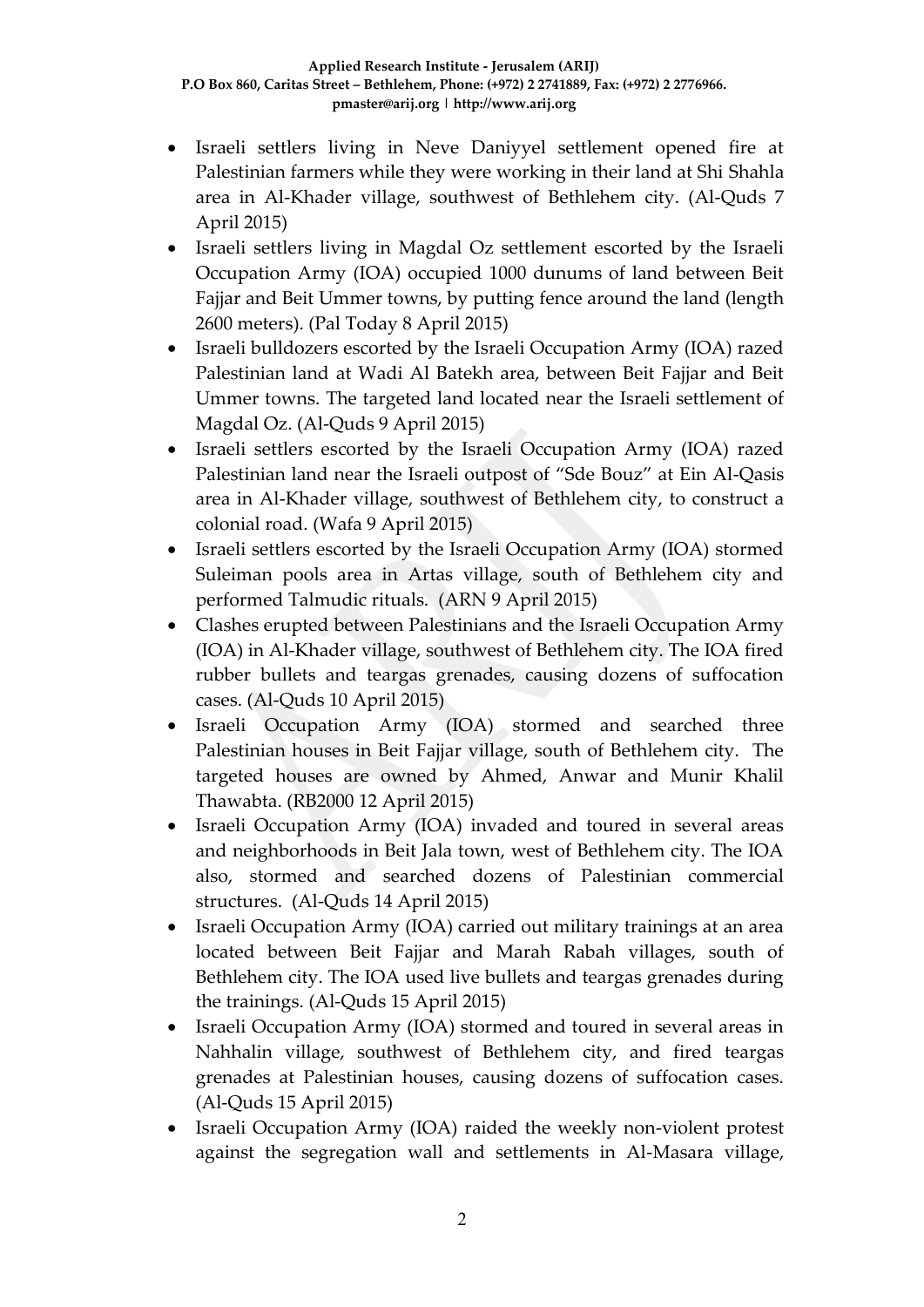south of Bethlehem city. The IOA assaulted and injured a number of participants. (Maannews 17 April 2015)

- Israeli Occupation Army (IOA) detained a number of Palestinian farmers while they were working in their land in Jannata village, east of Bethlehem city. (ARN 19 April 2015)
- Israeli Occupation Army (IOA) invaded and searched dozens of Palestinian houses and commercial structures in Tequ village, southeast of Bethlehem city. (Al-Quds 19 April 2015)
- Israeli settlers living in Efart settlement and Israeli Occupation Army (IOA) prevented a Palestinian farmer from working in his 10 dunums of land in Batten Al Ma'asi area, south of Al-Khader village, southwest of Bethlehem city. (ARN 20 April 2015)
- Israeli Occupation Army (IOA) stormed and searched a Palestinian house owned by Al Ja'fari family in Ad-Dhuhaisha refugee camp, south of Bethlehem city, and summoned Ahmed Sami Al Ja'fari to interview the Israeli Intelligence Police. As a result, clashes erupted between Palestinians and the IOA, where the IOA fired rubber bullets and teargas grenades, causing dozens of suffocation cases and the injury of a Palestinian. During the clashes, the IOA detained Haitham Muzaher. (RB2000 16 April 2015)
- Israeli bulldozers escorted by the Israeli Occupation Army (IOA) razed Palestinian agricultural land at Jabal Bateen Al Ma'si area in Al Khader village, southwest of Bethlehem city. Noted that "Jabal Bateen AL Ma'asi" area reach to 800 dunums of land. (Al-Quds 21 April 2015)
- Israeli Occupation Army (IOA) stormed "Al-Assi school" in Al Khader village, southwest of Bethlehem city. (Wafa 23 April 2015)
- Israeli Occupation Army (IOA) attacked the weekly non-violent protest against the segregation wall and settlements in Al Masara village, south of Bethlehem city. The IOA assaulted participants. (Maannews 24 April 2015)
- Israeli Occupation Army (IOA) stormed and searched a Palestinian house in Husan village, west of Bethlehem city. The targeted house is owned by Ahmed Mahmous Hamamrah. (Al-Quds 24 April 2015)
- Israeli Occupation Army (IOA) stormed and searched several Palestinian houses in Ayda refugee camp, north of Bethlehem city. During the operation, the IOA arrested a Palestinian. (Pal Info & Maannews 27 April 2015)
- Israeli Occupation Army (IOA) carried out military trainings in Al Khas village, east of Bethlehem city. The IOA raided neighborhoods and toured between Palestinian houses. (Al-Quds 28 April 2015)
- Israeli settlers living in Nekdim settlement assaulted Palestinian farmers while they were working in their land near the settlement. The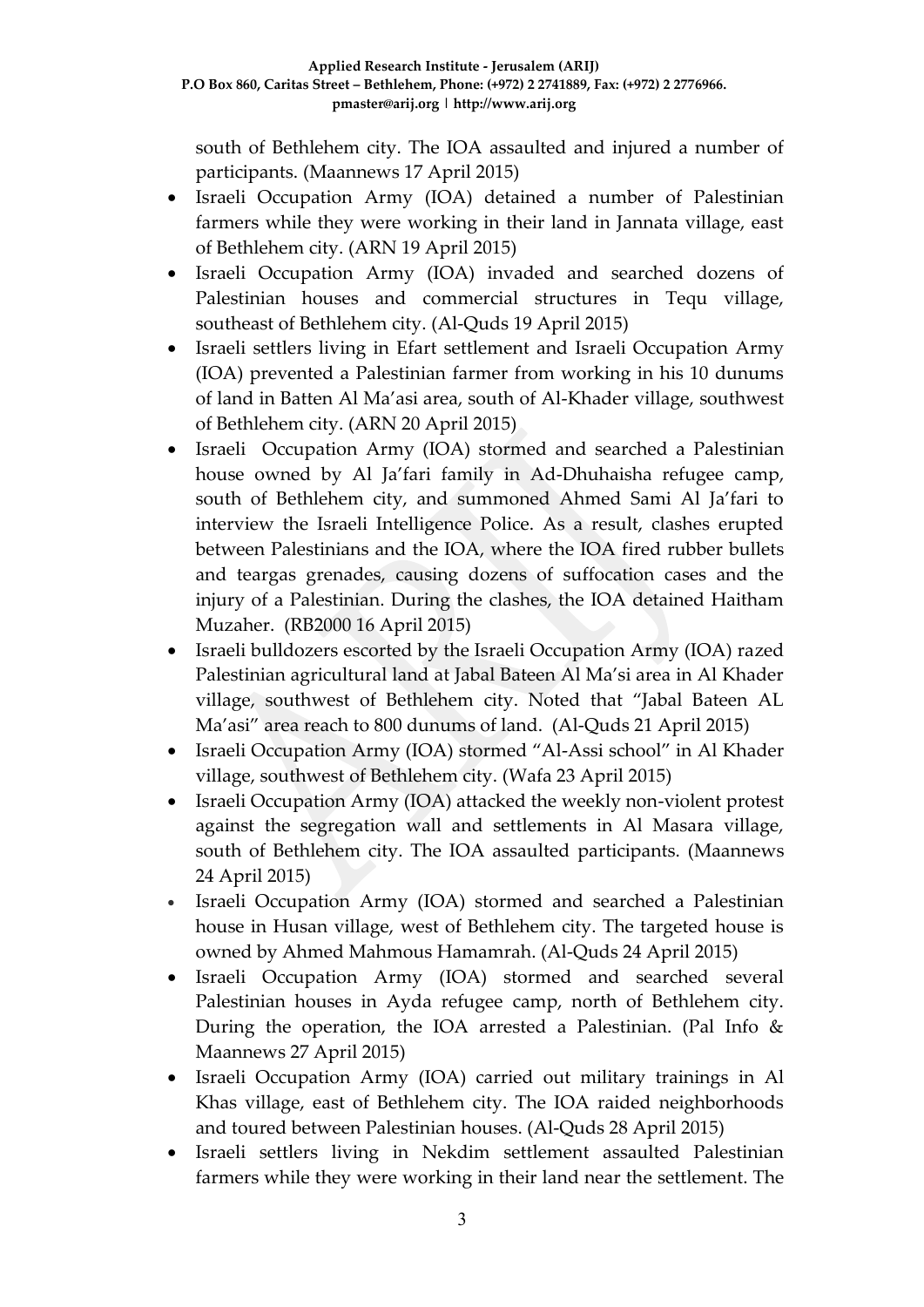targeted land located in Tequ and Jennata villages in Bethlehem city. (ARN 29 April 2015)

 Israeli settlers living in Betar Illit settlement cut 20 olive trees from Palestinian land at Sha'af area in Husan village, southwest of Bethlehem city. The targeted trees are owned by Raje and Mohammad Sabateen. (Wafa & Pal Info 29 April 2015)

### **Jenin**

- Clashes erupted between Palestinians and the Israeli Occupation Army (IOA) in Al Araqa village, southwest of Jenin city. The IOA fired teargas grenades at Palestinians, causing dozens of suffocation cases. (Pal Info 1 April 2015)
- Clashes erupted between Palestinians and the Israeli Occupation Army (IOA) in Jenin refugee camp, west of Jenin city. The IOA fired metal bullets, teargas and stun grenades, causing dozens of suffocation cases and the injury of Ahmed Salem An-Nawrasi (22 years). During the clashes, the IOA arrested two Palestinians identified as: Ahmed Qarini (20 years) and Abed Al-Karem Abu Al Fous (19 years). (Maannews 1 April 2015)
- Israeli Occupation Army (IOA) prevented Palestinians from organizing "Land festival" in Umm Ar-Rihan village, west of Jenin city. (Al-Quds 3 April 2015)
- Israeli Occupation Army (IOA) erected a military checkpoint at the entrance of Yabad town, west of Jenin city. The IOA stopped and searched Palestinian vehicles and checked ID cards. During the operation, the IOA detained dozens of Palestinians, one of them was identified as: Hassan Ahmed Abu Bakir. (Wattan 3 April 2015)
- Israeli Occupation Army (IOA) stormed and searched Palestinian land located between Rummana and Zububa villages in Jenin governorate. During the operation, the IOA erected military checkpoints at the entrances of the aforementioned villages. The IOA stopped and searched Palestinian vehicles and checked ID cards. (Pal Info 5 April 2015)
- Israeli Occupation Army (IOA) invaded and searched a Palestinian house in At-Tayba village, northwest of Jenin city. The targeted house is owned by Khalid Ighbariya. (ARN 7 April 2015)
- Israeli Occupation Army (IOA) stormed and searched a Palestinian car shop in Ash-Shuhada village, south of Jenin city. The IOA erected a military checkpoint near the shop, stopped and searched Palestinian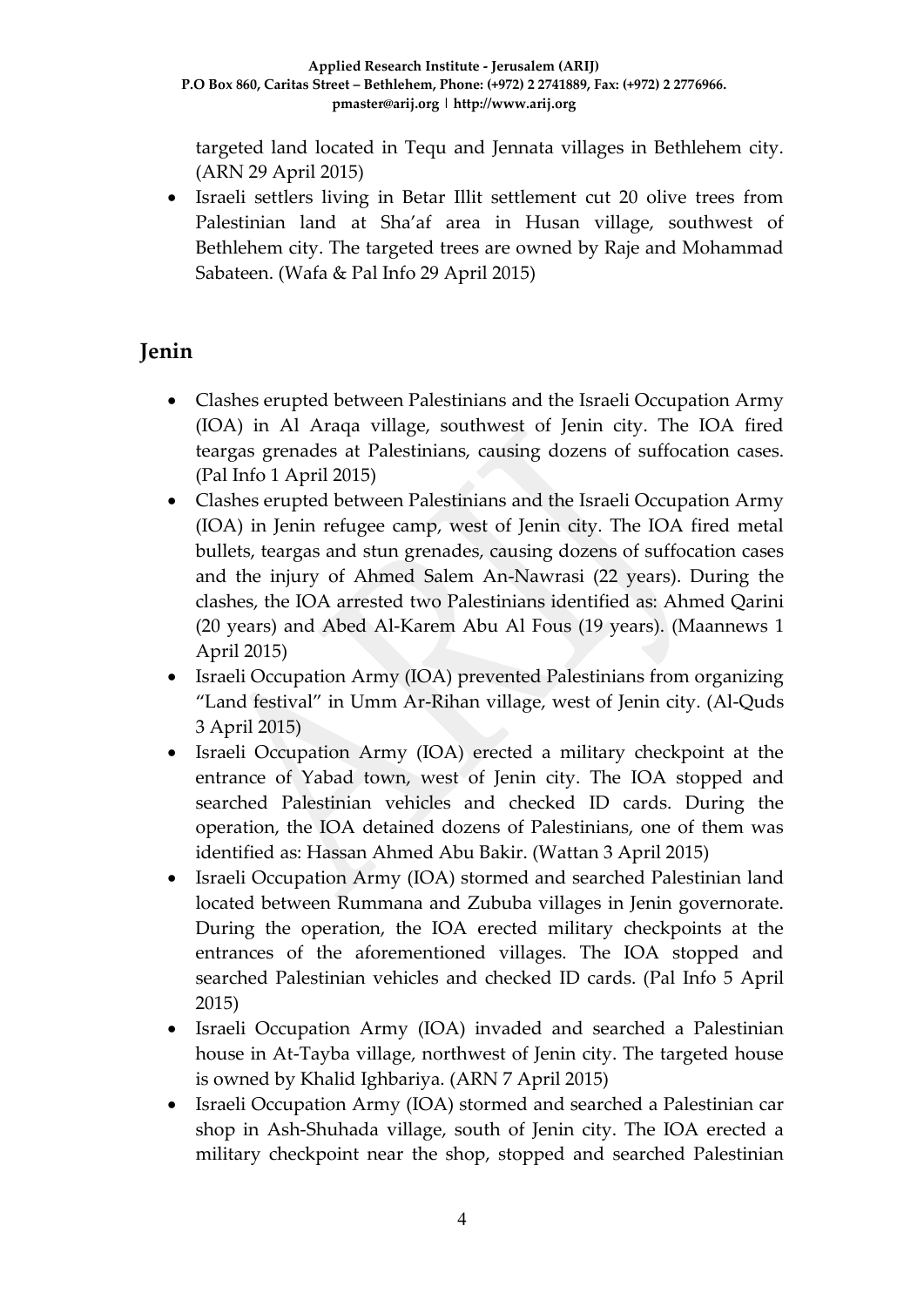vehicles, questioned Palestinians and checked ID cards. (Wattan 9 April 2015)

- Israeli Occupation Army (IOA) stormed and toured in several areas in Yabad town, west of Jenin city. (RB2000 11 April 2015)
- Israeli Occupation Army (IOA) erected a military checkpoint at the entrance of Arraba village, southwest of Jenin city. The IOA stopped and searched Palestinian vehicles and checked ID cards. (RB2000 11 April 2015)
- Israeli Occupation Army (IOA) invaded and searched three Palestinians houses in Faqqu'a village, northeast of Jenin city. The targeted houses are owned by: Melad Masad, Hussam Jaber Barakat and Osama Ibrahim Abu As'ad. (RB2000 20 April 2015)
- Israeli Occupation Army (IOA) stormed and toured in several areas in Jalbun and Silat Al Harithiya villages in Jenin governorate. (RB2000 20 April 2015)
- Israeli Occupation Army (IOA) carried out military trainings near Al Jalama village, north of Jenin city. (RB2000 20 April 2015)
- Israeli Occupation Army (IOA) stormed and searched 4 Palestinian houses in Zububa village, northwest of Jenin city. The targeted houses are owned by Samer As'ad Jaradat, Fadel Jaradat, Abed Al Fatah and Abed Al Karem Jaradat. During the operation, the IOA fired stun grenades at Palestinian houses. (ARN 21 April 2015)
- Clashes erupted between Palestinians and the Israeli Occupation Army (IOA) in Birqin village, west of Jenin city. The IOA fired rubber bullets, teargas and stun grenades at Palestinians and houses. (Wattan 22 April 2015)
- Israeli Occupation Army (IOA) carried out military trainings around Al Jalama military checkpoint, north of Jenin city. (Pal Info 23 April 2015)
- Clashes erupted between Palestinians and the Israeli Occupation Army (IOA) in Zabuba village, northwest of Jenin city. the IOA fired teargas and stun grenades at Palestinians, causing dozens of suffocation cases. (Safa 24 April 2015)
- Israeli Occupation Army (IOA) stormed and toured in several areas in Silat Al Harithiya and Al Yamun villages in Jenin governorate. (Pal Info 25 April 2015)
- Israeli Occupation Army (IOA) erected a military checkpoint near 'Ajja village, southwest of Jenin city. The IOA stopped and searched Palestinian vehicles and checked ID cards. (RB2000 25 April 2015)
- Israeli Occupation Army (IOA) invaded and searched three Palestinian houses in Jenin city. the targeted houses are owned by Palestinian former prisoners; identified as: Hamza Qa'qour (43 years) and his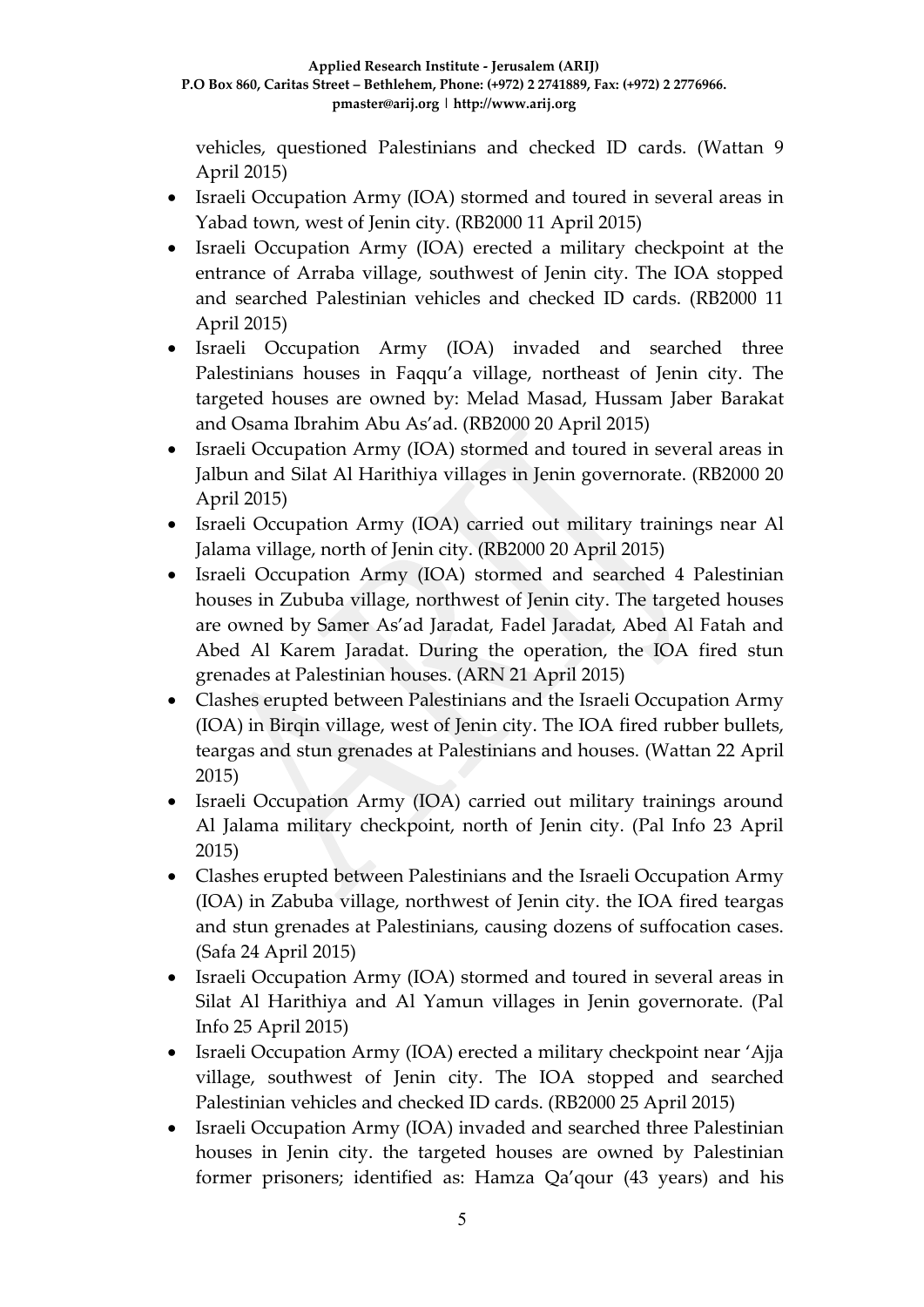brother Anas Qa'qour (28 years) and Mustafah Al Wazani. As a result, clashes erupted between Palestinians and the IOA, where the IOA fired metal bullets and stun grenades at Palestinians and houses. (Raya 27 April 2015)

- Israeli Occupation Army (IOA) stormed and searched dozens of Palestinian houses in Silat Al Harithiya village, northwest of Jenin city. The targeted houses are owned by Palestinian former prisoners. (Raya 27 April 2015)
- Israeli Occupation Army (IOA) carried out military trainings at an area in Jalqamus village, southeast of Jenin city. (Wattan 28 April 2015)
- Mohammad Murad Mustafah Yahya (18 years) died of wounds he sustained on the 27<sup>th</sup> of April 2015, during clashes that erupted between Palestinians and the Israeli Occupation Army (IOA) at an area near the segregation wall in Al 'Arraqa village, southwest of Jenin city. (Maannews 28 April 2015)
- Israeli Occupation Army (IOA) invaded and searched a Palestinian house in Jaba village, southwest of Jenin city. (RB2000 29 April 2015)
- Israeli Occupation Army (IOA) carried out military trainings in several neighborhoods and areas in Jenin city, Misliya, Qabatiya and Barta'a Ash Sharqiya villages in Jenin governorate. (RB2000 29 April 2015)
- Israeli Occupation Army (IOA) stormed a commercial structure at the southern entrance of Jenin city. The targeted structure is owned by Mohammad Khalid Sadeq. At the same time, the IOA erected a sudden checkpoint at the aforementioned area, stopped and searched Palestinian vehicles, checked ID cards and questioned Palestinians. (Wafa 30 April 2015)

## **Jerusalem**

- Israeli Occupation Army (IOA) stormed a Palestinian house owned by Abu Nab family in Silwn town in Jerusalem city. The IOA forced the family to evacuate the house under the claim that the house is owned by an Israeli family. (Wafa 1 April 2015)
- Israeli settlers escorted by the Israeli Occupation Army (IOA) stormed Al- Aqsa mosque in Jerusalem city and toured in its courtyard. During the operation, the IOA arrested Rawan Abu Hadwan. (Pal Info 1 April 2015)
- Israeli settlers escorted by the Israeli Occupation Army (IOA) stormed Al-Aqs mosque in Jerusalem city and toured in its courtyard. Noted that the Israeli settlers distributed fliers demand the Palestinian not to leave Al-Aqsa mosque on the 2nd of April 2015 at 5:00 p.m. to allow the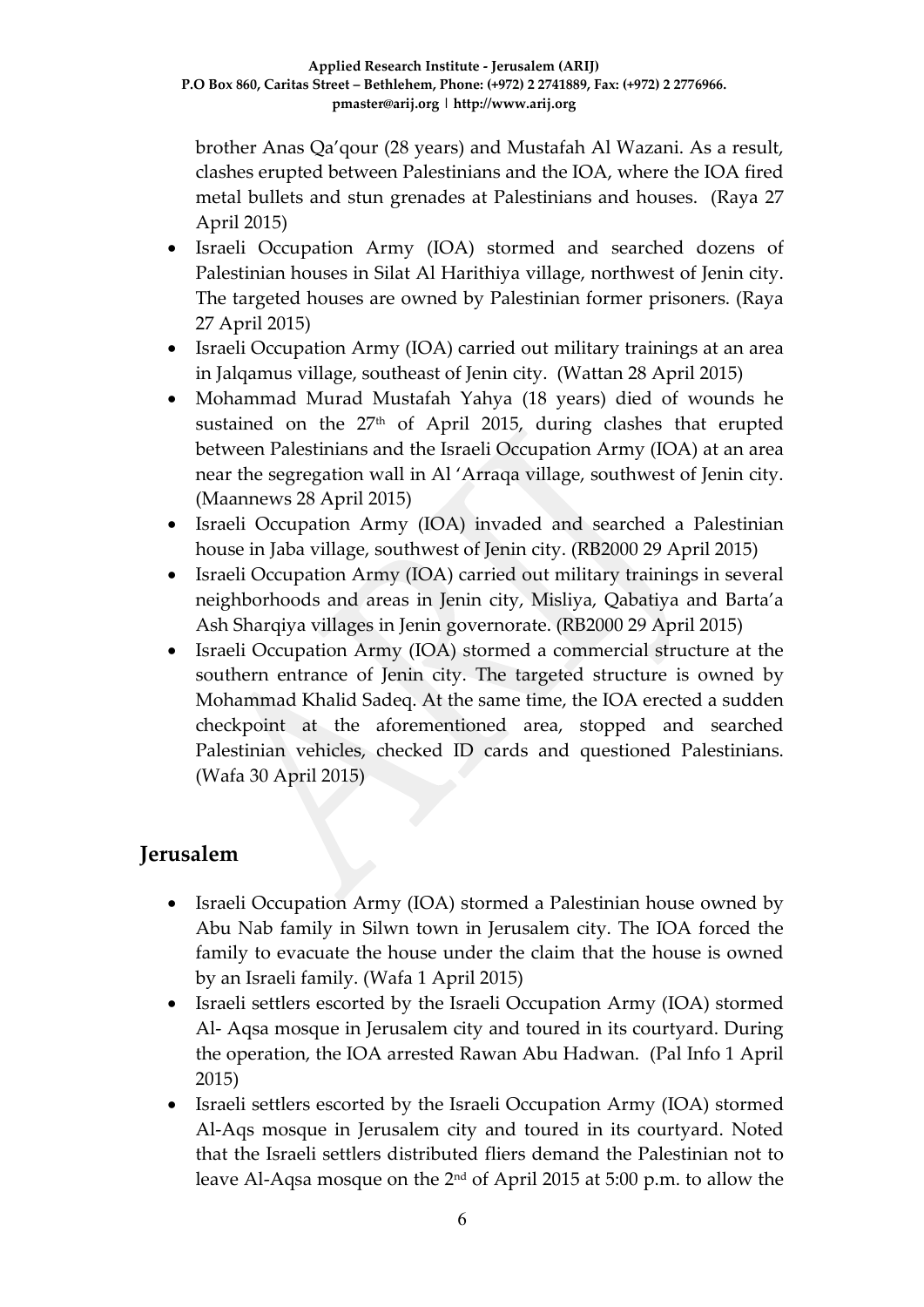Israeli settlers to celebrate "Passover" holiday. (Pal Today & Maannews 2 April 2015)

- Israeli Civil Administration confiscates 11 solar panels from West Bank Beduin village. Beduin residents in the midst of a legal battle with the state who wants to demolish their homes. The civil administration on Wednesday confiscated 11 solar panels from the West Bank Beduin encampment of Khan al-Ahmar, located off of Route 1 between the settlements of Ma'aleh Adumim and Kfar Adumim. The encampment of temporary structures lacks electricity and its residents are in the midst of a legal battle with the state, which wants to demolish their homes. In the meantime, residents installed solar collectors to provide some electric power. The civil administration said that in the interim no changes can be made to the structures. It charged that no permits had been sought for the panels and as a result, they were confiscated. The High Court of Justice has insisted that the encampment cannot be demolished without an alternative housing arrangement. It expects that the state will want to relocate the encampment to a new city to house area Beduin that it is planning to construct near the Palestinian city of Jericho. Attorney Shlomo Lecker, who represents the encampment, charged that the civil administration acted illegally in confiscating the panels and has complained about the matter to the IDF's Advocate-General for Judea and Samaria. "This is simply harassment," he said. No permits are needed for the small panels, he said, which allow residents to light their homes for a few hours. These are not people who have done anything illegal, he said, noting their encampment has been there since the 1950s. The state's attempts to demolish it, Leker said, has made it internationally famous and it has received many visitors from the international community, including foreign ministers. Rabbi Arik Ascherman of Rabbis for Human Rights, who was called to the scene, said that neither he nor Lecker had any immediate legal recourse to halt the confiscation. He tried to reason with the border police and police who were there to secure the operation. At one point, he read them an interpretation of the Exodus from the 19th century Rabbi Samson Raphael Hirsch, who spoke of the abuse of power. [\(JPOST](http://www.jpost.com/Israel-News/Civil-Administration-confiscates-11-solar-panels-from-West-Bank-Beduin-village-395890) 2 April 2015)
- Clashes erupted between Palestinians and the Israeli Occupation Army (IOA) at Ein Al- Louza neighborhood in Silwan town in Jerusalem city. The IOA fired live and rubber bullets, and teargas and stun grenades at Palestinians and houses, causing dozens of suffocation cases. (SilwanIC 3 April 2015)
- Israeli Municipality of Jerusalem and the Israel Ministry of Tourism escorted by the Israeli company for buses and Trains declared that the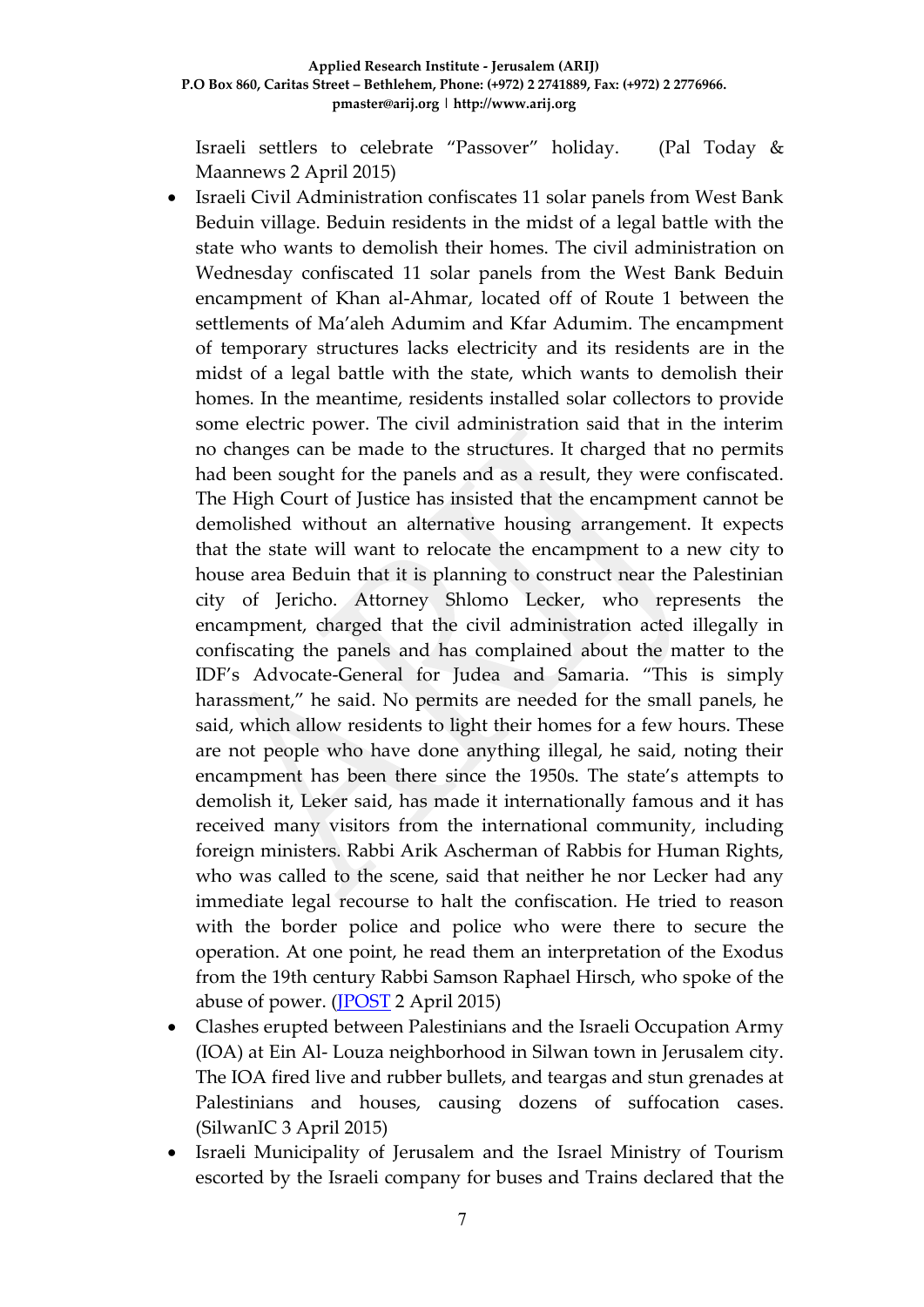new project "Tourist Train" will tour inside the old city of Jerusalem and near its southern wall, on the eve of "Passover" holiday. According to the declaration, the train will travel for 30 min, starting from Hebron gate, west of the old city, through the Armenian and Jewish neighborhood then it will reach to the Willing wall "Western wall". (SilwanIC 3 April 2015)

 Construction in Gilo draws political condemnation. The building of 708 Jewish homes commenced this week in a forested area of the southern Jerusalem neighborhood. Construction for 708 Jewish homes commenced this week in a forested area of the southern Jerusalem neighborhood of Gilo, which is over the 1949 Armistice Line, drawing the ire of both Palestinian activists and environmentalists on Thursday. According to Ir Amim, a left-wing NGO that focuses on the Israeli-Palestinian conflict in Jerusalem, government bulldozers have begun uprooting trees to make room for the homes approved by the Construction Ministry one year ago in the neighborhood's northwest. Arguing that last year's announcement to build in Gilo while US Secretary of State John Kerry was in Israel helped derail peace talks, the NGO said this week's groundbreaking proves that Prime Minister Benjamin Netanyahu has no intention of agreeing to a two-state solution. Meanwhile, east Jerusalem Portfolio holder and Meretz city councilman Dr. Meir Margalit described the timing of the construction, which coincides with the PA's membership to the International Criminal Court, as ludicrous. "To do this during this specific period, when the PA is going to the International Criminal Court in Geneva, proves that someone in the government is crazy to do this now," said Margalit. "It will only add more motivation to present lawsuits against Israel." "The government never has good timing when it builds settlements," he conceded. "But to do this when the PA enters the Criminal Court shows that they are completely out of touch." When the ministry announced the approval of the Gilo tenders last April, Aviv Tatarsky, a researcher at Ir Amim, contended that the construction was intended to block the contiguity of a Palestinian state. "The units are part of over 4,500 units approved since 2012, and if realized, tenders like this would cut off Bethlehem from east Jerusalem," he said. "It's not just building beyond the Green Line, this kind of construction dramatically changes the facts on the ground." The groundbreaking comes one week after the planned construction of some 1,500 apartments in the capital's southeastern Har Homa neighborhood were frozen, and two days after preliminary plans for the construction of 2,200 Arab housing units in the capital's southeastern Jebl Mukaber neighborhood were approved by the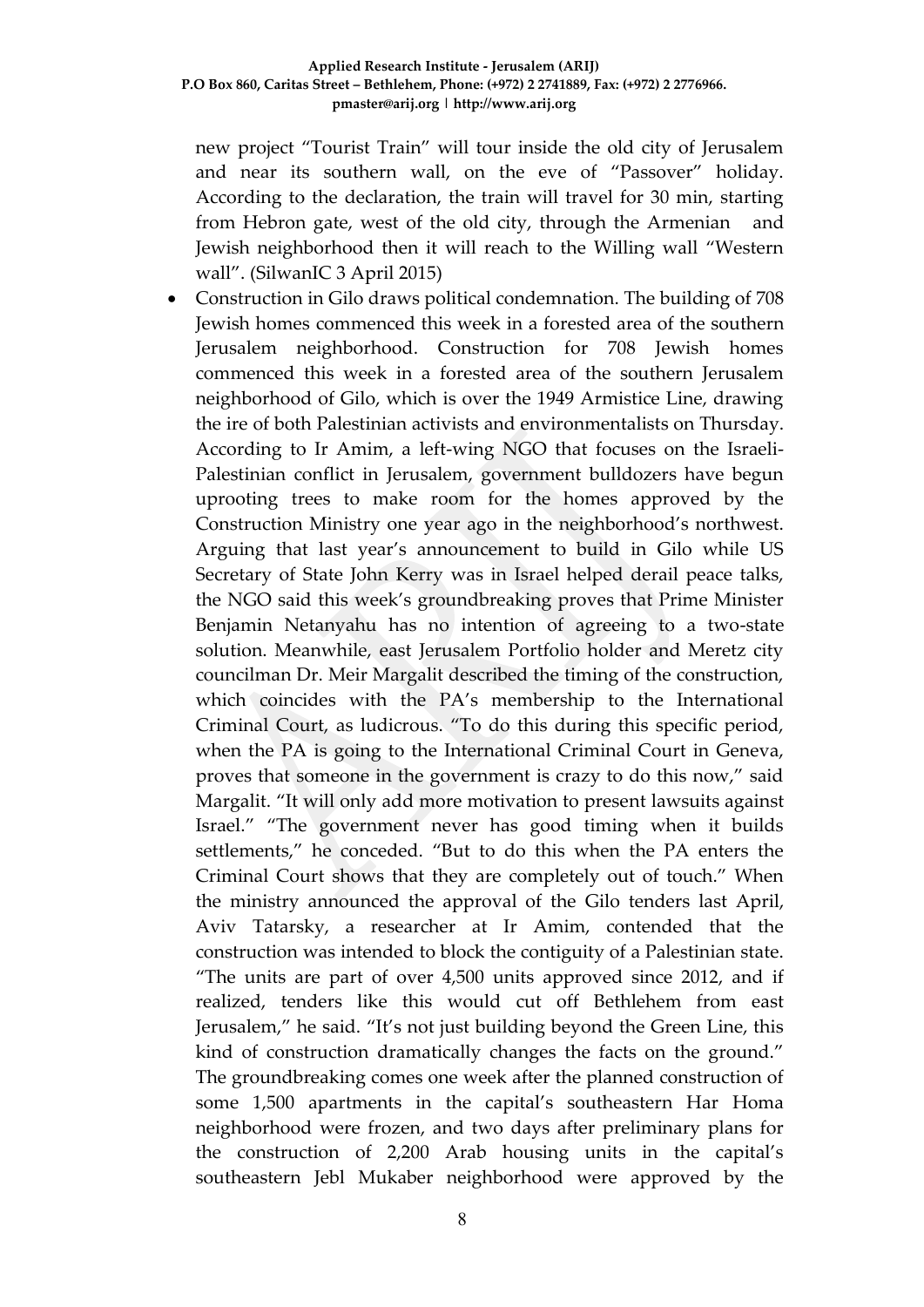Interior Ministry's District Planning and Building Committee. Rightwing city councilman Arieh King condemned both the freeze and approved Arab expansion as a "de facto means" of changing demographic facts on the ground. "When the government and municipality are approving thousands of apartments for Arabs, and at the same time are freezing new developments for Jews, what they are doing is changing the demographic status of Jerusalem," he said earlier this week. The Construction Ministry has repeatedly denied that the Gilo approval is politically motivated. (*JPost* 3 April 2015)

- Israeli Occupation Army (IOA) assaulted dozens of Silwan Club fans while they were celebrating their Club's victory that put them in first place in the football league. The IOA randomly fired stun grenades towards the locals of Silwan while celebrating their Club's victory and while walking in the neighborhood of Ein Al-Lozeh. As a result, five Palestinians were injured. (SilwanIC 4 April 2015)
- Israeli Occupation Army (IOA) prevented the opening of "Jerusalem festival for shopping" in the old city of Jerusalem, and assaulted the participants. (Al-Quds 4 April 2015)
- Israeli settlers escorted by the Israeli Occupation Army (IOA) stormed Al-Aqsa mosque in Jerusalem city and toured in its courtyard. (Wattan 5 April 2015)
- Israeli settlers assaulted and injured Mohammad Al- Batrokh (12 years) while he was near Hebron gate in the old city of Jerusalem. (Pal Today 5 April 2015)
- Israeli Occupation Army (IOA) invaded a Palestinian house owned by the family of the Martyr Amer Abu 'ayesh, in Hebron city, and handed the family an order prevented them from re-building their house, after the IOA demolish it. (Pal Info 5 April 2015)
- Israeli settlers escorted by the Israeli Occupation Army (IOA) stormed Al-Aqsa mosque in Jerusalem city and toured in its courtyard. (Al-Quds 6 April 2015)
- Israeli Occupation Authorities decided to close a number of main streets in the old city of Jerusalem, to allow Israeli settlers to celebrate "Passover" holiday. (ARN 6 April 2015)
- Israeli Occupation Army (IOA) prepared to evacuate 4 Palestinian families (100 Palestinians) from their houses and lands in Beit Iksa village, northwest of Jerusalem city. (Raya 7 April 2015)
- Israeli settlers escorted the Israeli Occupation Army (IOA) stormed Al-Aqsa mosque in Jerusalem city and toured in its courtyard. During the operation, the IOA arrested a Palestinian. (Al-Quds 7 April 2015)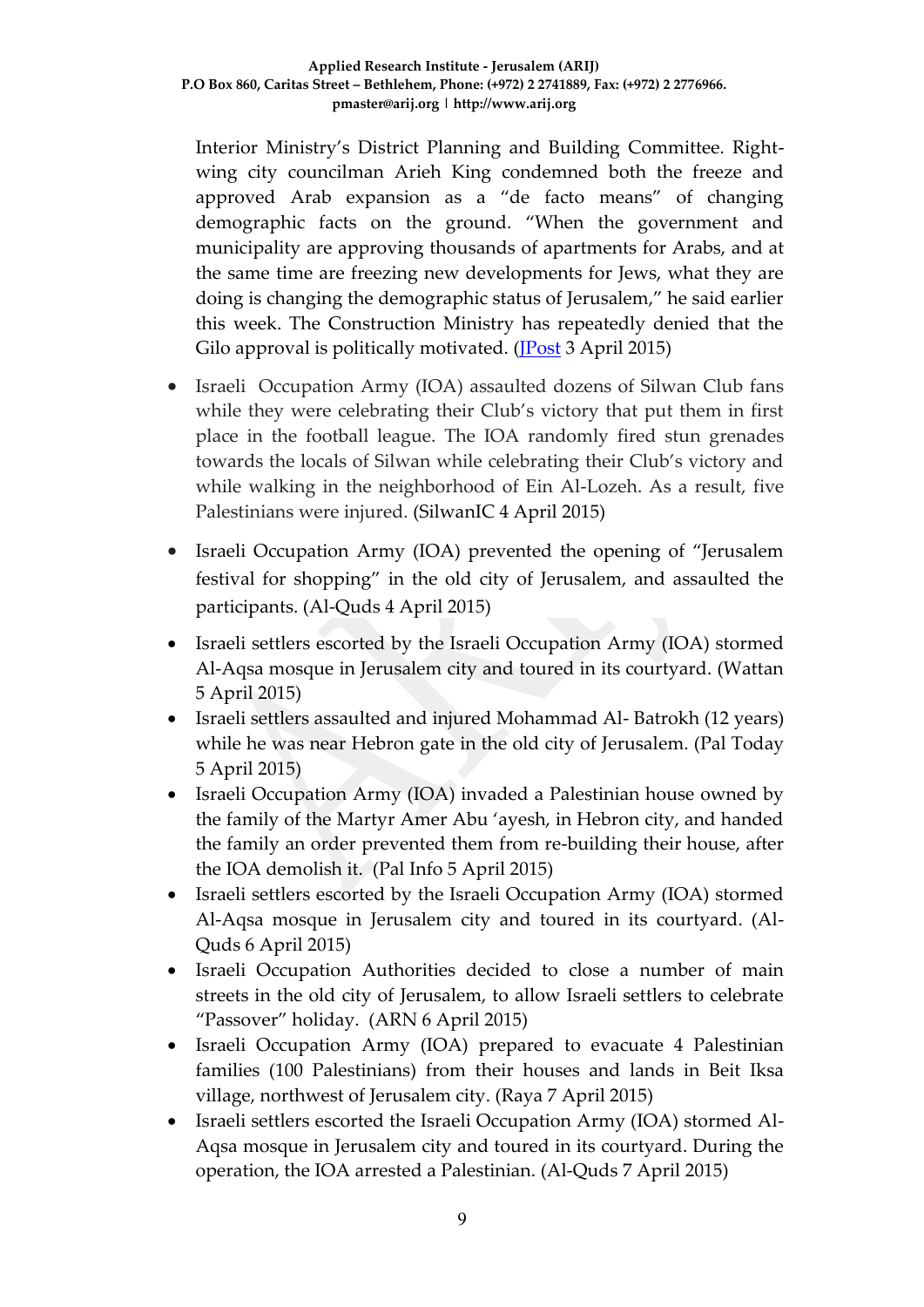- Clashes erupted between Palestinians and the Israeli Occupation Army (IOA) at As-Silsila gate (one of Al-Aqsa mosque gates) in the old city Of Jerusalem. The IOA also, assaulted and tried to arrest a Palestinian woman while she was at the courtyard of the mosque. **At the same time**, a group of Israeli settlers stormed and toured in the courtyard of the mosque. (Maannews 8 April 2015)
- Israeli settlers escorted by the Israeli Occupation Army (IOA) stormed Al Aqsa mosque in Jerusalem city and toured in its courtyard. (RB2000 9 April 2015
- Israeli Occupation Army (IOA) and police tightened its procedures in the old city of Jerusalem, and prevented dozens of Palestinians from reaching to the Holy Sepulcher church. (Al-Quds 11 April 2015)
- Israeli settlers escorted by the Israeli Occupation Army (IOA) stormed Al-Aqsa mosque in Jerusalem city and toured in its courtyard. (RB2000 12 April 2015)
- A 25 years old Palestinian was injured after an Israeli settler hit her by his vehicle near Bab Al Amoud area in Jerusalem city. (Al-Quds 12 April 2015)
- Israeli Occupation Army (IOA) invaded and toured in several areas in Jabal Al –Mukabbir town, south of Jerusalem city. The IOA stopped and questioned Palestinians and handed out Ali Abu Jamal (18 years) an notification to interview the Israeli Intelligence Police. Clashes erupted between Palestinians and the IOA, where the IOA fired teargas and stun grenades. (Pal Info 13 April 2015)
- Israeli Occupation Army (IOA) chased a group of Palestinian children while they were walking at Ein Al Louza and Beir Ayoib neighborhood in Silwan town in Jerusalem city and fired rubber bullets and stun grenades at them. During the operation, the IOA stormed a Palestinian house owned by Al-Khalafi family and assaulted Mahir and his brother Mustafah. (SilwanIC 13 April 2015)
- Clashes erupted between Palestinians and the Israeli Occupation Army (IOA) in Shu'fat refugee camp, north of Jerusalem city. The IOA fired teargas grenades and rubber bullets at Palestinians and houses. During the clashes, the IOA stormed houses and commercial structures and confiscated a laptop. (Orient Bethlehem 13 April 2015)
- Israeli settlers escorted by the Israeli Occupation Army (IOA) stormed Al-Aqsa mosque in Jerusalem city and toured in its courtyard. (RB2000 13 April 2015)
- Israeli Occupation Army (IOA) closed with cement blocks the entrances of Hizma village, northeast of Jerusalem city. The IOA stopped Palestinian vehicles and checked ID cards. During the operation, the IOA stormed and searched dozens of Palestinian houses.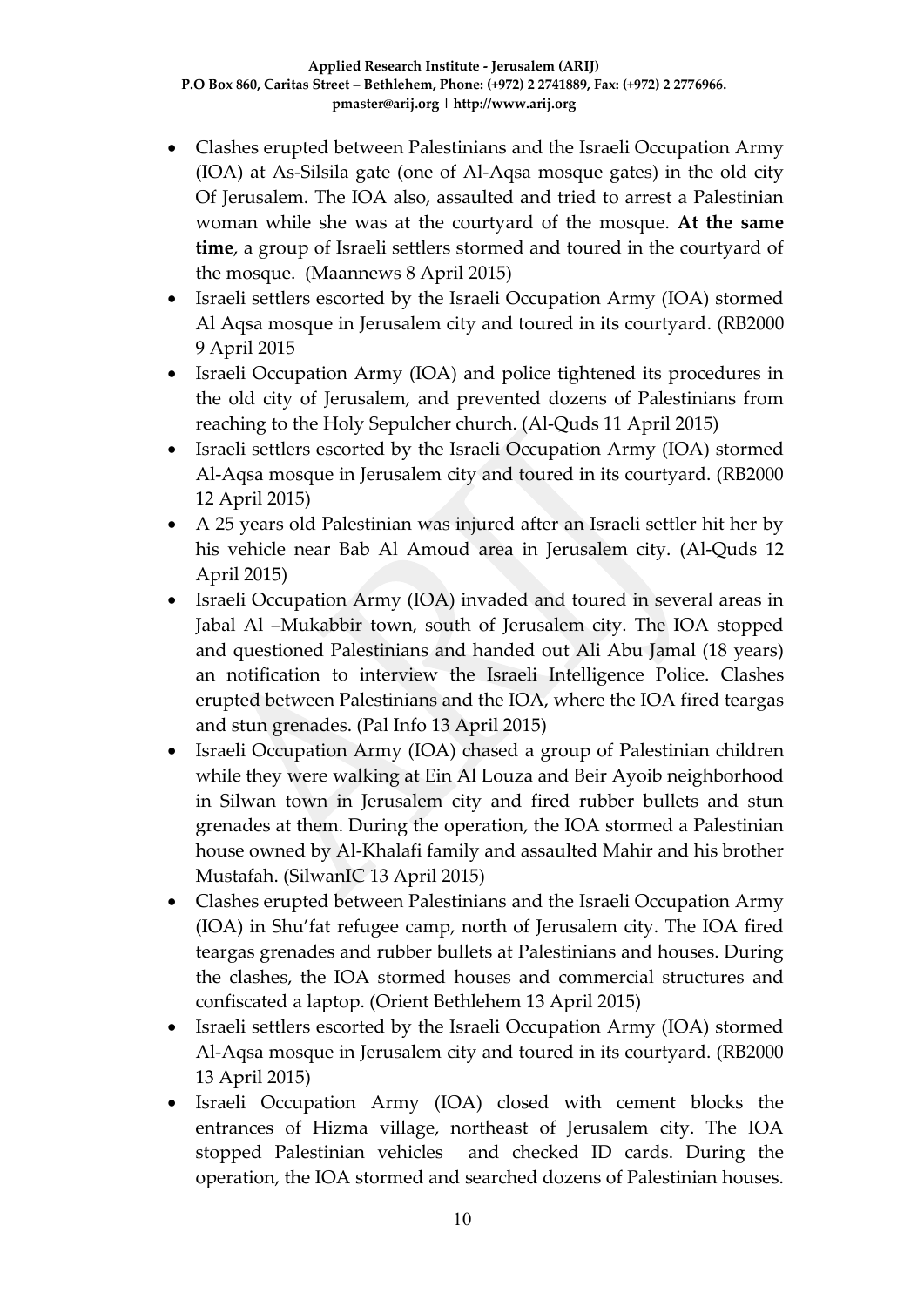The IOA also, confiscated tools from a number of commercial stores in the village. (Al-Quds 13 April 2015)

- Israeli Occupation Army (IOA) demolished a residential caravan (40 square meters) in Al-Ashqariya neighborhood in Beit Hanina town in Jerusalem city. The targeted caravan is owned by Mohammad Shwiki. (Maannews 14 April 2015)
- Israeli Occupation bulldozers demolished a Palestinian buildings (total area 320 square meters) consist of 4 floors and three apartments in Wadi Al Jous neighborhood in Jerusalem city. Noted that the floor number 4 are ready to be used. (SilwanIC 14 April 2015)
- Israeli Occupation Army (IOA) and staff from Israeli Municipality of Jerusalem invaded a Palestinian house owned by the family of the Palestinian martyr; Abed Ar-Rahman Ash-Shilwadi, in Al Bustan neighborhood in Silwan town in Jerusalem city. (SilwanIC 15 April 2015)
- Israeli settlers escorted by the Israeli Occupation Army (IOA) stormed Al-Aqsa mosque in Jerusalem city and toured in its courtyard. (Pal Today 15 April 2015)
- Israeli Occupation Authorities handed out military orders to demolish 10 Palestinian houses and a commercial structure at the southwestern entrance of Hizma village, northeast of Jerusalem city. (Al-Quds 15 April 2015)
- Clashes erupted between Palestinians and the Israeli Occupation Army (IOA) in Shufat refugee camp, north of Jerusalem city. The IOA fired teargas grenades, causing dozens of suffocation cases. (SilwanIC 16 April 2015)
- Clashes erupted between Palestinians and the Israeli Occupation Army (IOA) in Al Issawiya town in Jerusalem city. The IOA fired rubber bullets, teargas and stun grenades at Palestinians, houses and vehicles, causing dozens of suffocation cases, and the injury of three people. Also, three Palestinian vehicles were destroyed. (SilwanIC 16 April 2015)
- Israeli settlers escorted the Israeli Occupation Army (IOA) stormed Al-Aqsa mosque in Jerusalem city, and toured its courtyard. (Safa 16 April 2015)
- Israeli Occupation Army (IOA) uprooted 4 olive trees from the courtyard of Al-Aqsa mosque in Jerusalem city. (Safa 16 April 2015)
- Israeli Municipality of Jerusalem to implement a new project under the ground of Bab Al Amoud area in Jerusalem city. The new project is a parking for buses and cars. (Pal Info 16 April 2015)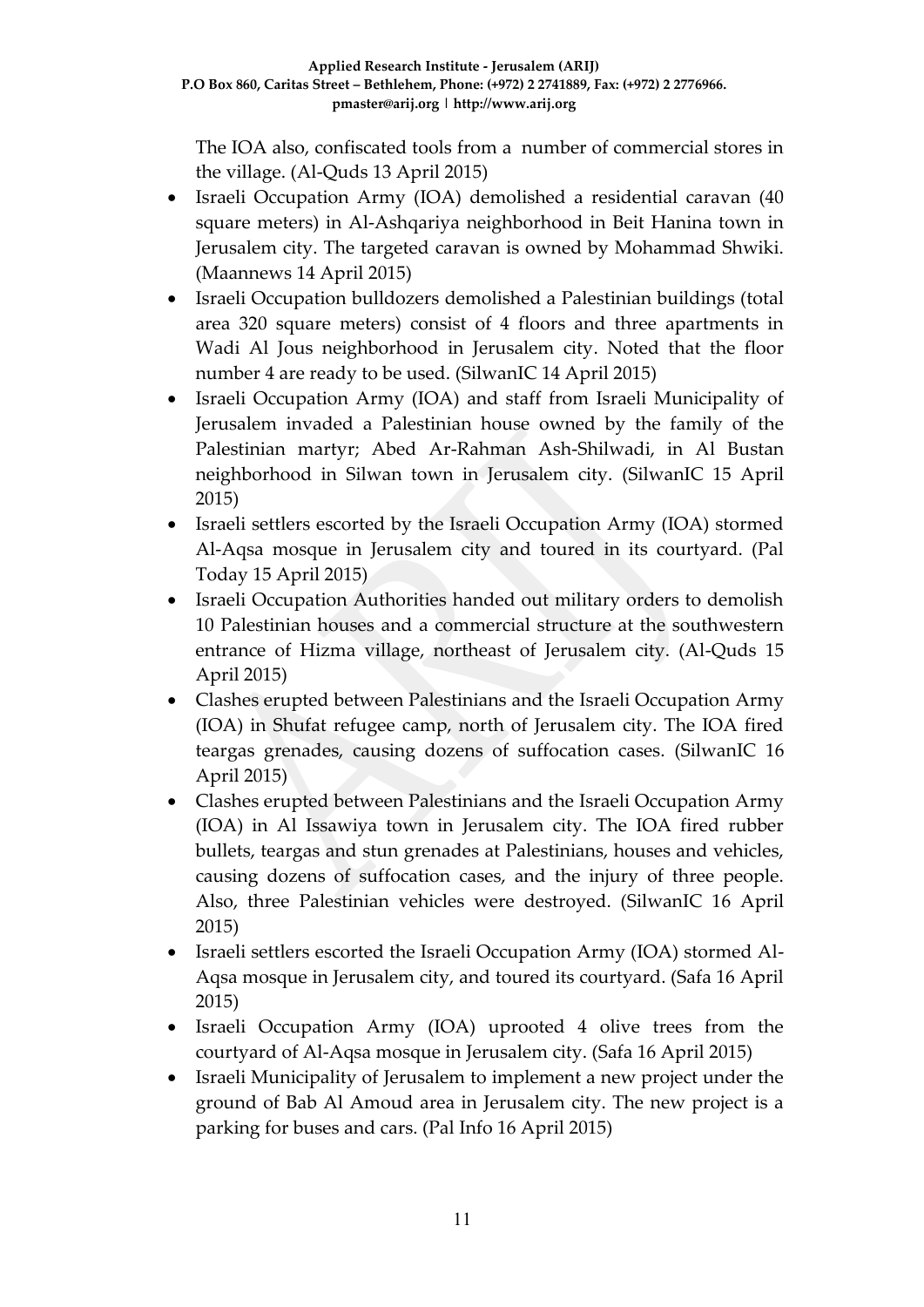- Israeli Occupation Army (IOA) demolished a barrack and razed land in Silwad village, northeast of Ramallah city. The barrack is owned by Abdalla Halah Hamed. (Wattan 16 April 2015)
- Israeli Occupation Army (IOA) stormed a Palestinian Bedouin committee in Al-Khan Al Ahmar area, east of Jerusalem city. the IOA confiscated a number of electric generators. Noted that these generators are funded by the EU. (ARN 17 April 2015)
- Israeli Occupation Army (IOA) tightened its procedures around Hizma village, north of Jerusalem city. The IOA closed the entrances of the village, and forced Palestinians to close their commercial structures. (Raya 19 April 2015)
- Israeli Occupation Army (IOA) raided and searched a number of Palestinian houses in Al-Issawiya town in Jerusalem city. (Wattan 19 April 2015)
- Clashes erupted between Palestinians and the Israeli Occupation Army (IOA) in Kafr 'Aqa village, north of Jerusalem city. During the clashes, the IOA arrested a Palestinian. (Wattan 19 April 2015)
- Israeli settlers escorted by the Israeli Occupation Army (IOA) stored Al Aqsa mosque in Jerusalem city and toured in its courtyard. (Al-Quds 19 April 2015)
- Israeli Occupation Authorities issued orders to demolish two Palestinian houses in Wadi Al Jouz neighborhood in Jerusalem city. (NBPRS 19 April 2015)
- Israeli settlers escorted by the Israeli Occupation Army (IOA) toured in the old city of Jerusalem and around Al-Aqsa mosque, carried out provocative actions and chanted anti Palestinian slogans. (Pal Info 20 April 2015)
- An Israeli organization called Israeli settlers to storm Al-Aqsa mosque in Jerusalem city on the 23rd of April 2015, to celebrate the "Israeli Independence day" and to raise the Israeli flags inside the mosque. (NBPRS 21 April 2015)
- Israeli settlers escorted by the Israeli Occupation Army (IOA) stormed Al-Aqsa mosque in Jerusalem city and toured in its courtyard. (Maannews 22 April 2015)
- Israeli Occupation Authorities handed out a military order to demolish a 65 square meters house in Wadi Al Jous neighborhood in Jerusalem city. The targeted house is inhabited by 12 Palestinians and is owned by Aref Daoud Tawtanji (59 years). (SilwanIC 22 April 2015)
- Israeli Occupation Authorities started the construction of a tunnel at Ein Ad-Daraj area in the central if Silwan town in Jerusalem city. (Safa 22 April 2015)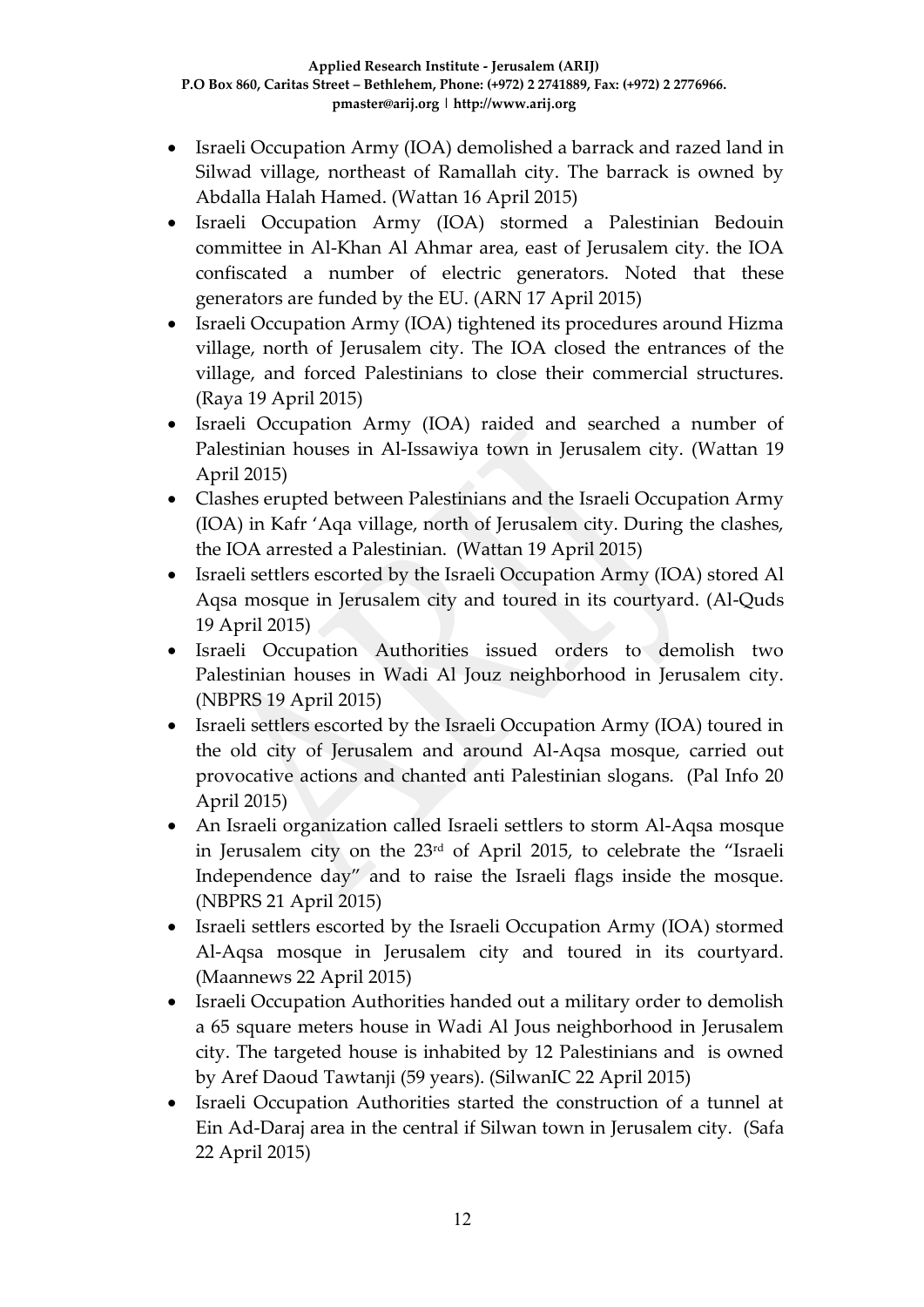- Israeli Occupation Army (IOA) stormed Al Ein area in Silwan town in Jerusalem city, while the residents celebration the release of two Palestinian prisoners from the Israeli Jails. The IOA order the residents to remove the Palestinian flags. (SilwanIC 23 April 2015)
- Israeli settlers escorted by the Israeli Occupation Army (IOA) stormed Al-Aqsa mosque in Jerusalem city and toured in its courtyard. During the operation, the IOA assaulted Palestinians at the entrance of the mosque. (NBPRS & ARN 23 April 2015)
- Israeli Occupation Army (IOA) stormed and toured in Hizma village, north of Jerusalem city and forced Palestinians to close their commercial structures. During the operation, the IOA arrested Mohammad Nassri and Hussen Fakhri. (RB2000 24 April 2015)
- Clashes erupted between Palestinians and the Israeli Occupation Army (IOA) at Qalandiya military checkpoint, north of Jerusalem city. The IOA fired metal bullets and teargas grenades, causing dozens of suffocation cases. (PNN 24 April 2015)
- Israeli settlers assaulted Radi Said Ad-Doud (14 years) while he was riding his bicycle at Al-Wad street in the old city of Jerusalem. (SilwanIC 24 April 2015)
- Ali Mohammad Ali Said Abu Ghanam (17 years) was killed after the Israeli Occupation Army (IOA) opened fire at him while he was crossing Az-Za'eim military checkpoint. (SilwanIC 25 April 2015)
- Clashes erupted between Palestinians and the Israeli Occupation Army (IOA) in Al Issawiya town in Jerusalem city. (Al-Quds 25 April 2015)
- Clashes erupted between Palestinians and the Israeli Occupation Army (IOA) in At-Tur town in Jerusalem city. (Al-Quds 25 April 2015)
- Israeli Occupation Authorities forced the family of the Palestinian martyr Ali Abu Ghanam (17 years) to pay NIS 20,000 before they get the body of the martyr. (Wafa 26 April 2015)
- Israeli Occupation Authorities allowed Israeli settlers to demonstrate in the Palestinians- Islamic neighborhoods in the old city of Jerusalem. At the same, the Israeli Authorities ordered the Palestinians to closed their shops and commercial structures. (ARN 27 April 2015)
- Clashes erupted between Palestinians and the Israeli Occupation Army (IOA) at Wadi Al Jouz neighborhood in Jerusalem city. The IOA fired rubber bullets, teargas and stun grenades at Palestinians and houses. During the clashes, the IOA arrested a Palestinian. (Maannews 28 April 2015)
- Israeli Occupation Army (IOA) closed with cement blocks the eastern entrance of Al Issawiya town in Jerusalem city. (Al-Quds 28 April 2015)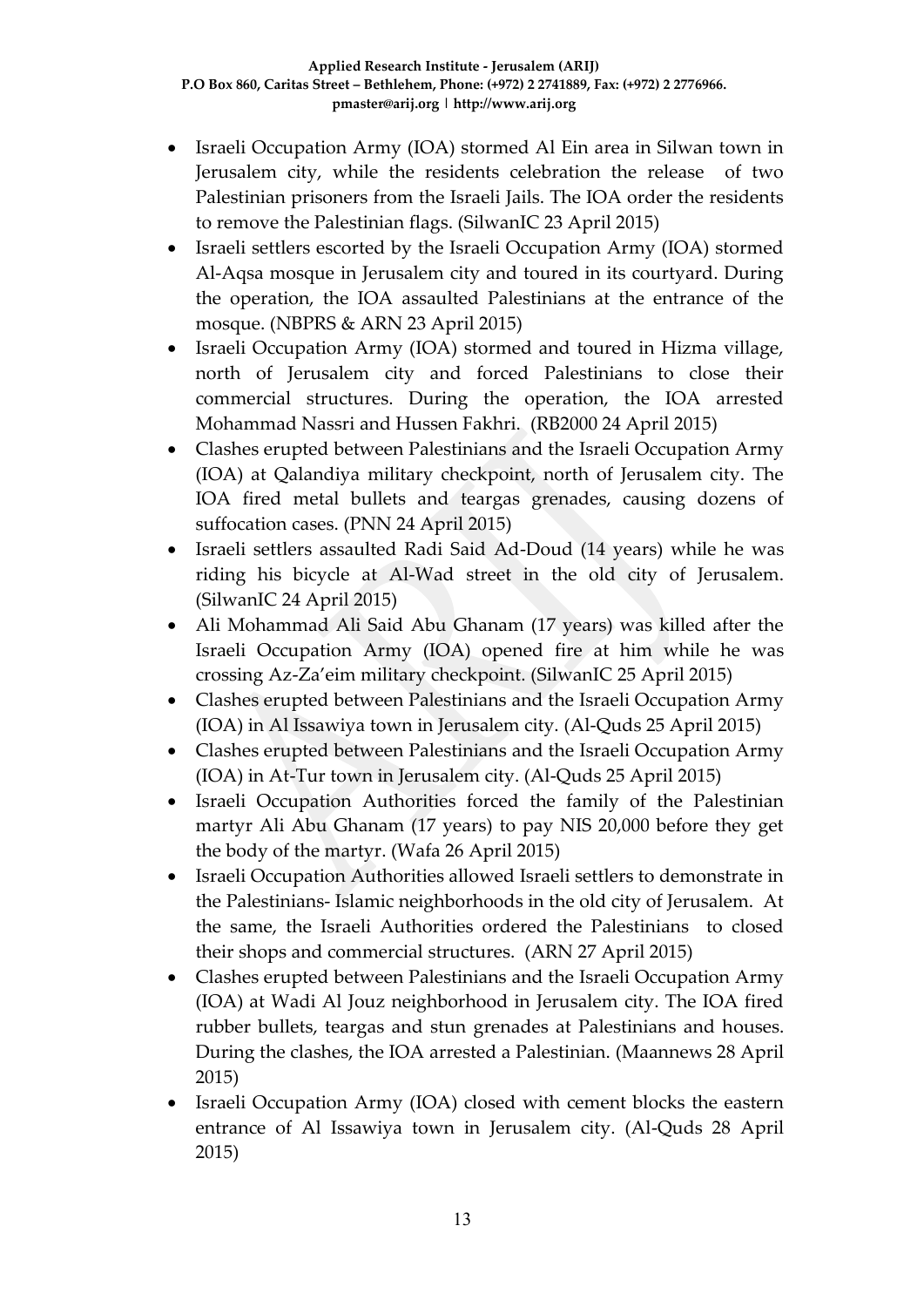- Israeli Occupation Army (IOA) put a number of cement blocks at Suliman Al Farise Street in At-Tur town in Jerusalem city. (Al-Quds 28 April 2015)
- Israeli Occupation Army (IOA) attacked a non-violent protest against the segregation wall and settlements in At Tur town in Jerusalem city. The IOA assaulted the participants and fired teargas and stun grenades at them. During the operation, the IOA arrested Yousif Khwies and Amjad Ash-Shami. (SilwanIC 29 April 2015)
- Israeli settlers escorted by the Israeli Occupation Army (IOA) stormed Al-Aqsa mosque in Jerusalem city and toured in its courtyard. During the operation, the IOA arrested Mohammad Ash-Shalabi. (Al-Quds 29 April 2015)
- Israeli settlers escorted by the Israeli Occupation Army (IOA) stormed Al-Aqsa mosque in Jerusalem city and toured in its courtyard. (Al-Quds 30 April 2015)

#### **Hebron**

- Israeli Occupation Army (IOA) invaded and toured in several areas in Yatta and Sair towns in Hebron governorate. (Pal Info 1 April 2015)
- Israeli Occupation Army (IOA) stormed and searched a Palestinian house owned by Mohammad Abu Juhish in Idhna town, west of Hebron city. (Pal Info 1 April 2015)
- Israeli Occupation Army (IOA) erected an Iron gate at the eastern entrance of the courtyard of the Ibrahimi mosque in the old city of Hebron. (Pal Info 1 April 2015)
- Israeli settlers carried out excavations work near the courtyard of the Ibrahimi mosque in the old city of Hebron. (PNN 2 April 2015)
- Israeli Occupation Army (IOA) occupied a Palestinian building (area 366 meters) near As-Sahel area and Al-Faiha' school in the old city of Hebron, and transformed it to a military base. The targeted building is owned by Salah Abu Rajab. Noted that the IOA handed out Mr. Abu Rajab an order informed him that the IOA will occupied his building for few days, under the claim of security meters, and to protect the settlers while they celebrated "Passover" holiday. (Wattan 2 April 2015)
- Israeli settlers living in Beit Hadasa and Ranat Yesha settlements sprayed gas on the face of Qamar Adel Qafisha (11 years) while she was in front of her family house at Ash-Shuhada street in the central of Hebron city (Wafa 4 April 2015)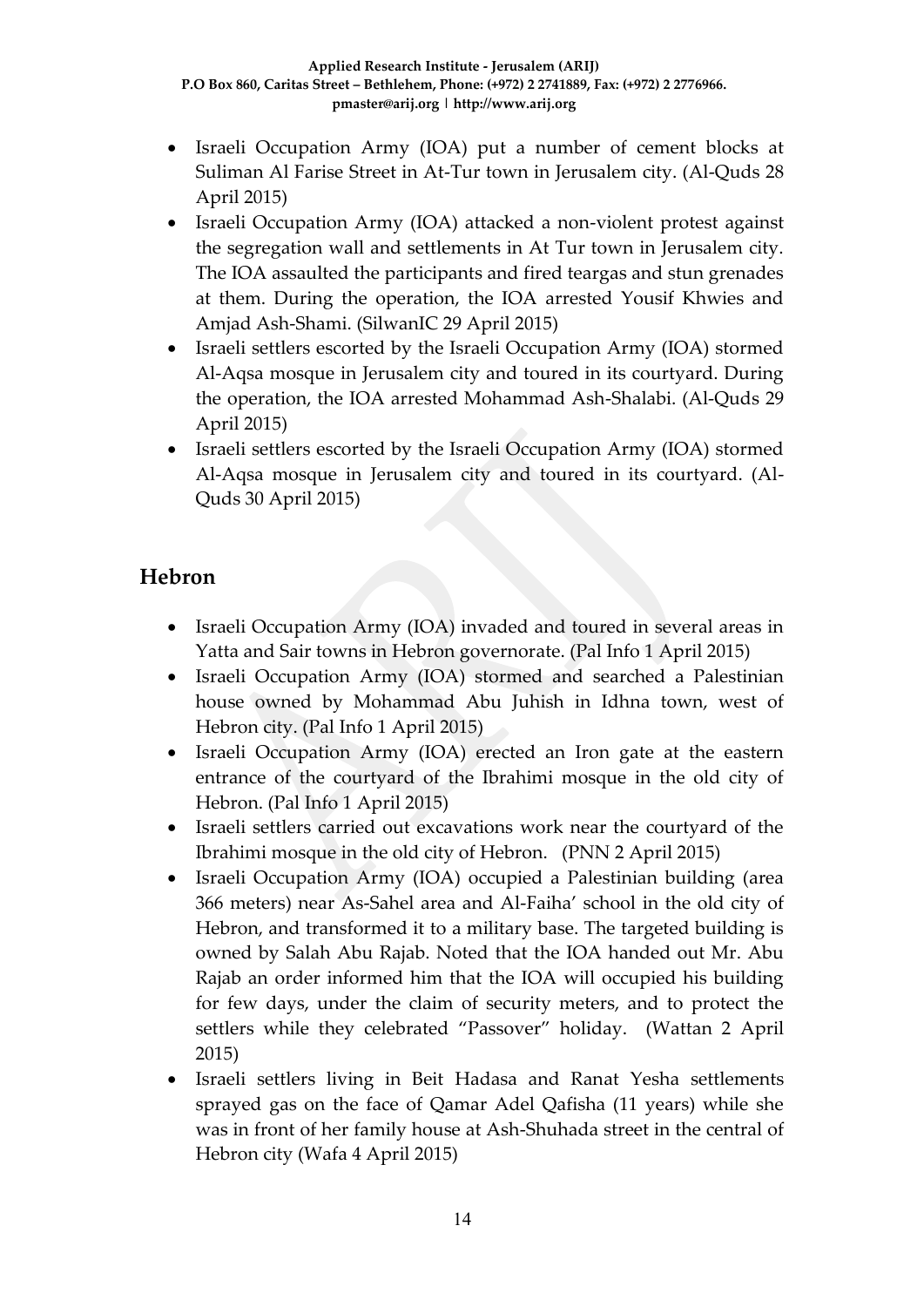- Israeli Occupation Army (IOA) occupied a Palestinian house in Al Baq'a area in Hebron city and near Kharasana settlement, and transformed it to a military base. The targeted house is owned by: Salem As-Salaimah. Noted that the IOA handed out the owner of the house an order informed him that the IOA will transform his house to a military base. (Wafa 5 April 2015)
- Israeli Occupation Army (IOA) occupied a Palestinian house in Wadi Al Jouz neighborhood at the entrance of Bani Na'im town, east of Hebron city. The targeted house is owned by Shabana family. During the operation, the IOA detained the residents in a small room and prevented them from moving in the house. (Wafa & Al-Quds 5 April 2015)
- Israeli Occupation Army (IOA) forced Palestinians to close their commercial stores in Beir As-Sabe' Street in the central of Hebron city. The IOA prevented Palestinians from entering the area. (ARN 5 April 2015)
- Israeli Occupation Army (IOA) informed the Palestinians that they will close the Ibrahimi mosque in the old city of Hebron city on the 5<sup>th</sup> and 6 th of April 2015, under the claim of the 'Passover" holidays. (Al-Quds & Wafa 5 April 2015)
- Israeli Occupation Army (IOA) stormed and searched dozens of Palestinian houses in Surif village, northwest of Hebron city. The targeted houses are owned by Al-Hour and Ghnemat families. (Raya 6 April 2015)
- Israeli Occupation Army (IOA) erected military checkpoints at the northern and western entrances of Hebron city and at the main entrance of Sair town. The IOA stopped and searched Palestinian vehicles and checked ID cards. (Raya 6 April 2015)
- Israeli Occupation Army (IOA) assaulted and injured Mohammad Ibrahim Mohammad Qatouf (40 years) from Yatta town, south of Hebron city. (Wafa 7 April 2015)
- Israeli Occupation Army (IOA) erected military checkpoints at the entrances of Bani Na'em, Idhna, Sair, Halhul, As-Samu' and Beit 'Awa towns in Hebron governorate. The IOA stopped and searched Palestinian vehicles and checked ID cards. (Wafa 7 April 2015)
- Clashes erupted between Palestinians and the Israeli Occupation Army (IOA) at the southern entrance of Hebron city. The IOA fired teargas and stun grenades at Palestinians, houses and schools causing dozens of suffocation cases. (Wattan 8 April 2015)
- Israeli settlers escorted by the Israeli Occupation Army (IOA) stormed "Yatta Park" in Al Karmel village, southeast of Yatta town, south of Hebron city, and performed Talmudic rituals. (NBPRS 8 April 2015)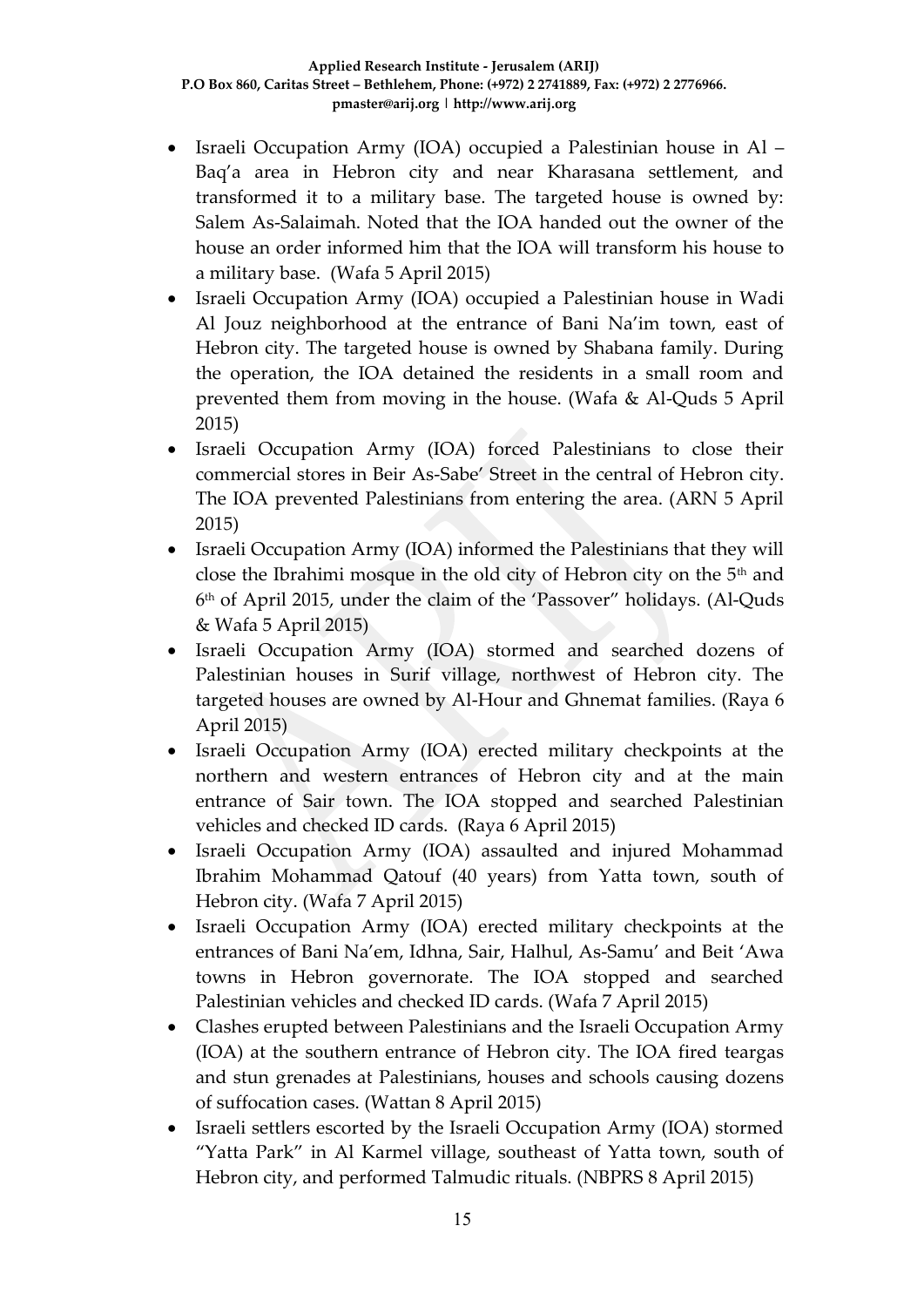- Ziyad Omar Musleh Awad (25 years) was killed during clashes that erupted between Palestinians and the Israeli Occupation Army (IOA) in Beit Ummer town, north of Hebron city, after the funeral of Ja'far Ibrahim Awad (22 years) (a former Palestinian prisoner in the Israeli Jail). The IOA fired live bullets, teargas and stun grenades at Palestinians, causing dozens of suffocation cases. (NBPRS 10 April 2015)
- Israeli Occupation Army (IOA) erected military checkpoints at the northern entrance of Hebron city, and at the entrances of Sair and Halhul towns. The IOA stopped and searched Palestinian vehicles and checked ID cards. (RB2000 13 April 2015)
- Palestinian Administrative in the Ibrahimi mosque revealed that the Israeli settlers carried out excavations work inside the mosque and near Salah Ad-Diyan Al-Ayobi pulpit. (Pal Today 13 April 2015)
- Israeli Occupation Army (IOA) erected sudden checkpoints at the entrances of Hebron, Sair and Halhul towns. The IOA stopped and searched Palestinian vehicles and checked ID cards. (RB2000 14 April 2015)
- Israeli Occupation Army (IOA) invaded and toured in several areas and neighborhoods in Hebron city. The IOA stationed at the northern entrance of the city. (Pal Info 15 April 2015)
- Israeli settlers living in Kiryat Arba settlement gathered in a Palestinian land, east of Hebron city, after the Israeli Occupation Army (IOA) removed a caravan erected by the settlers to establish a Synagogue. The targeted land is owned by Al-Ja'bari family. (Pal Info 15 April 2015)
- Israeli Occupation Authorities issued military orders to stop the construction in a Palestinian house and to demolish other in Ad-Deirat village, southeast of Yatta town, south of Hebron city. The targeted house are owned by Salah Ahmed Mohammad and Mohammad Sabri Al 'amouri. (ARN 15 April 2015)
- Israeli Occupation Army (IOA) stormed and searched a Palestinian house in Hebron city. The targeted house is owned by the family of the two Palestinian martyr; Tareq and Jehad Dawfosh. (Pal Info 16 April 2015)
- Israeli Occupation Army (IOA) closed the main entrance of Beit Ummer town, north of Hebron city. The IOA prevented Palestinians from entering or leaving the town. During the operation, the IOA detained and questioned dozens of Palestinians. (Al-Quds 16 April 2015)
- Clashes erupted between Palestinians and the Israeli Occupation Army (IOA) in Beit Ummer town, north of Hebron city. The IOA fired live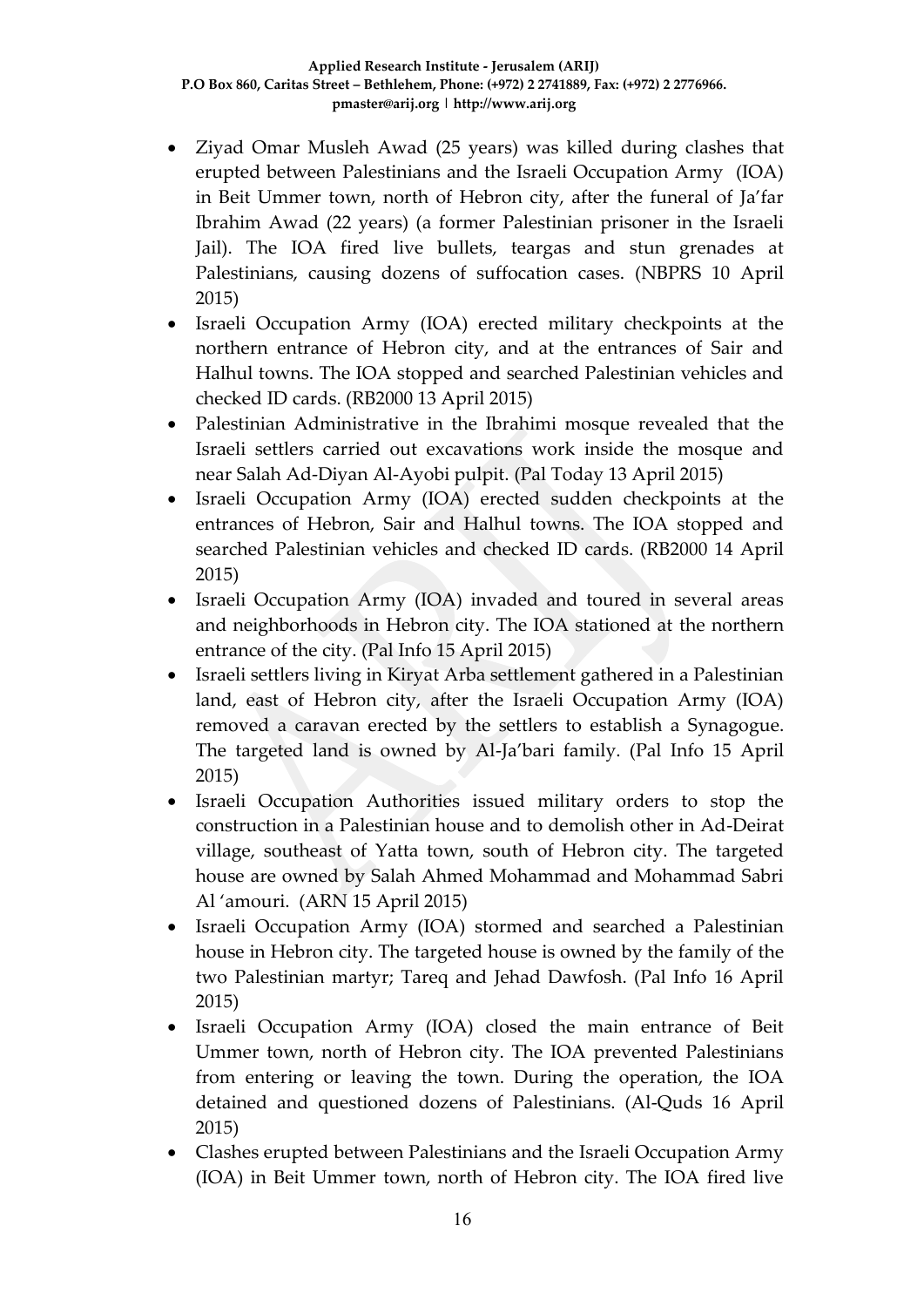and rubber bullets and teargas grenades, causing dozens of suffocation cases and the injury of 3 people. During the clashes, the IOA occupied the roofs of a number of houses in the town. (Al-Quds 17 April 2015)

- Israeli settlers living in Karme Zur settlement attacked Waled Mohammad Sabarnah and forced him to leave his land, which located near the settlement. (PNN 17 April 2015)
- Israeli Occupation Army (IOA) erected military checkpoints at the entrance of Hebron, Sair and Yatta towns. The IOA stopped and searched Palestinian vehicles and checked ID cards. (Wafa 18 April 2015)
- Israeli Occupation Army (IOA) stormed Jabal Abu Ruman area in Hebron city and carried out military trainings. (Wafa 21 April 2015)
- Israeli Occupation Army (IOA) prevented Palestinian children from reaching their school, which located near the Ibrahimi mosque in the old city of Hebron. (Al-Quds 21 April 2015)
- Israeli Occupation Authorities issued military orders to demolish two residential tents and an animal shed in Khirbet Al-Qawawis, east of Yatta town, south of Hebron city. The targeted structures are owned by Jubreen Musa Abu Aram. (Wattan 21 April 2015)
- Israeli Occupation Army (IOA) stormed and searched a Palestinian house in Yatta town, south of Hebron city, and questioned the residents. The targeted house is owned by Abu Fanar family. (Pal Info 22 April 2015
- Israeli Occupation Army (IOA) invaded and toured in several areas in Halhul town, north of Hebron city. (ARN 22 April 2015)
- Israeli settlers raised the Israeli flags on the walls of the Ibrahimi mosque in the old city of Hebron. (NBPRS 22 April 2015)
- Israeli Occupation Authorities continued their excavation work inside the Ibrahimi mosque in the old city of Hebron, to construct a "a Talmudic bath" (Wafa 22 April 2015)
- Israeli Occupation Army (IOA) stormed and toured in several neighborhood in Nuba village in Hebron governorate. (RB2000 23 April 2015)
- Israeli Occupation Army (IOA) raided and searched several areas in Deir Samit village in Hebron governorate. (RB2000 23 April 2015)
- As'ad Mahmoud As-Salamah was killed after the Israeli Occupation Army (IOA) opened fire at him while he was near the Ibrahimi mosque in the old city of Hebron. The Palestinian martyr from Idhna town in Hebron governorate. Following the killing of the Palestinian resident, the IOA stormed and searched his family house in Idhna town, west of Hebron city, and confiscated his laptop and mobile cellphone. (Mawwal & RB2000 26 April 2015)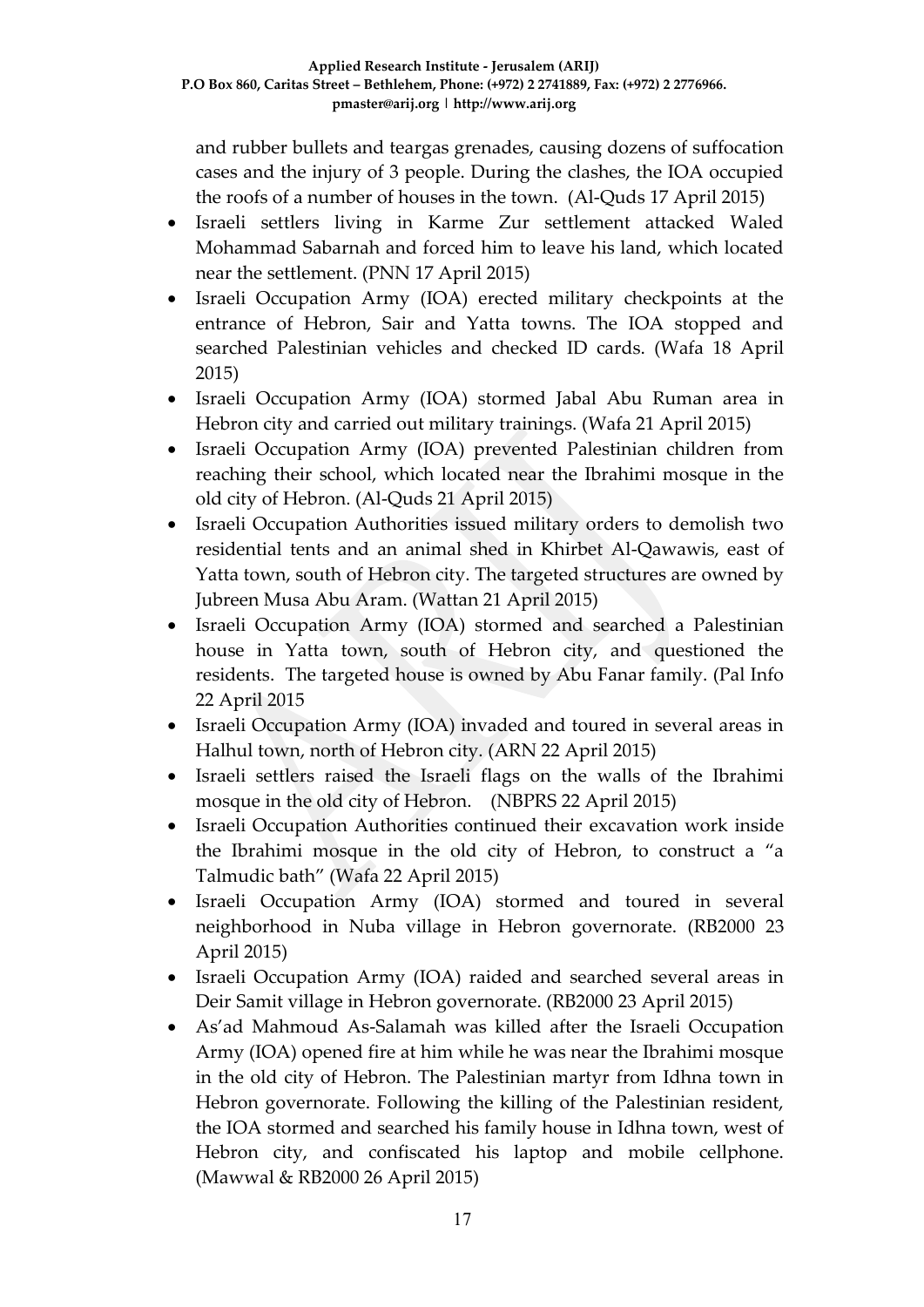- Israeli settlers toured in several neighborhood in the old city of Hebron and assaulted a number of Palestinians; two of them were identified as: Ala Fawaz Qafisha and Anwar Miswada. (Wafa 26 April 2015)
- Israeli settlers stormed and toured in Tal Al-Ramida neighborhood in Hebron city and hurled stones at Palestinian houses. (Wafa 26 April 2015)
- Israeli settlers attacked a Palestinian family while they were walking at the Israeli Bypass road, northwest of Hebron city. (Wafa 26 April 2015)
- Israeli settlers tried to put a fence around 800 dunums of Palestinian land at Wad Nuhseen area, near Majdak Oz settlement, northeast of Beit Ummer town, north of Hebron city. The targeted land is owned by Awad, Abu Mariya and Al-'Alami family. (Al-Quds 26 April 2015)
- Israeli settlers living in Karmi Zur settlement stormed Palestinian land in Wadi Al Amir area in Halhul town, north of Hebron city and uprooted and destroyed 85 grapes trees and 30 olive trees. The targeted trees are owned by Khalil Aqil and Hassan Aqil. (Wafa 27 April 2015)
- Clashes erupted between Palestinians and the Israeli Occupation Army (IOA) NEAR Abu Ar-Rish military checkpoint in the old city of Hebron. The IOA fired teargas and stun grenades at Palestinians, causing dozens of suffocation cases. (ARN 28 April 2015)
- Israeli Occupation Army (IOA) invaded and searched several areas and neighborhoods in Hebron, As-Samu, An-Nabi Na'im and Halhul towns in Hebron governorate. (ARN 28 April 2015)
- Shahada Mahmoud Shahada Al'Amur (5 years) was injured after an Israeli settler hit him by his vehicle near Khallit Al Maya village, east of Yatta town, south of Hebron city. (PNN 28 April 2015)
- Israeli settlers escorted by the Israeli Occupation Army (IOA) hurled stones at Palestinian houses in Tal Ar-Ramida neighborhood in Hebron city, and destroyed the water network owned by Musa Sider. The Israeli settlers carried out provocative actions and chanted anti-Palestinian slogans. (Wattan 29 April 2015)
- Israeli Occupation Army (IOA) raided and toured in several areas and neighborhoods in Bani Naim and Yatta towns in Hebron governorate. During the operation, the IOA erected military checkpoints at the entrances of the aforementioned towns. The IOA stopped and searched Palestinian vehicles and checked ID cards. (RB2000 30 April 2015)
- Israeli Occupation Army (IOA) handed out military orders to demolish two water wells in Al-Fakhit area, east of Yatta town, south of Hebron city. (Wattan 30 April 2015)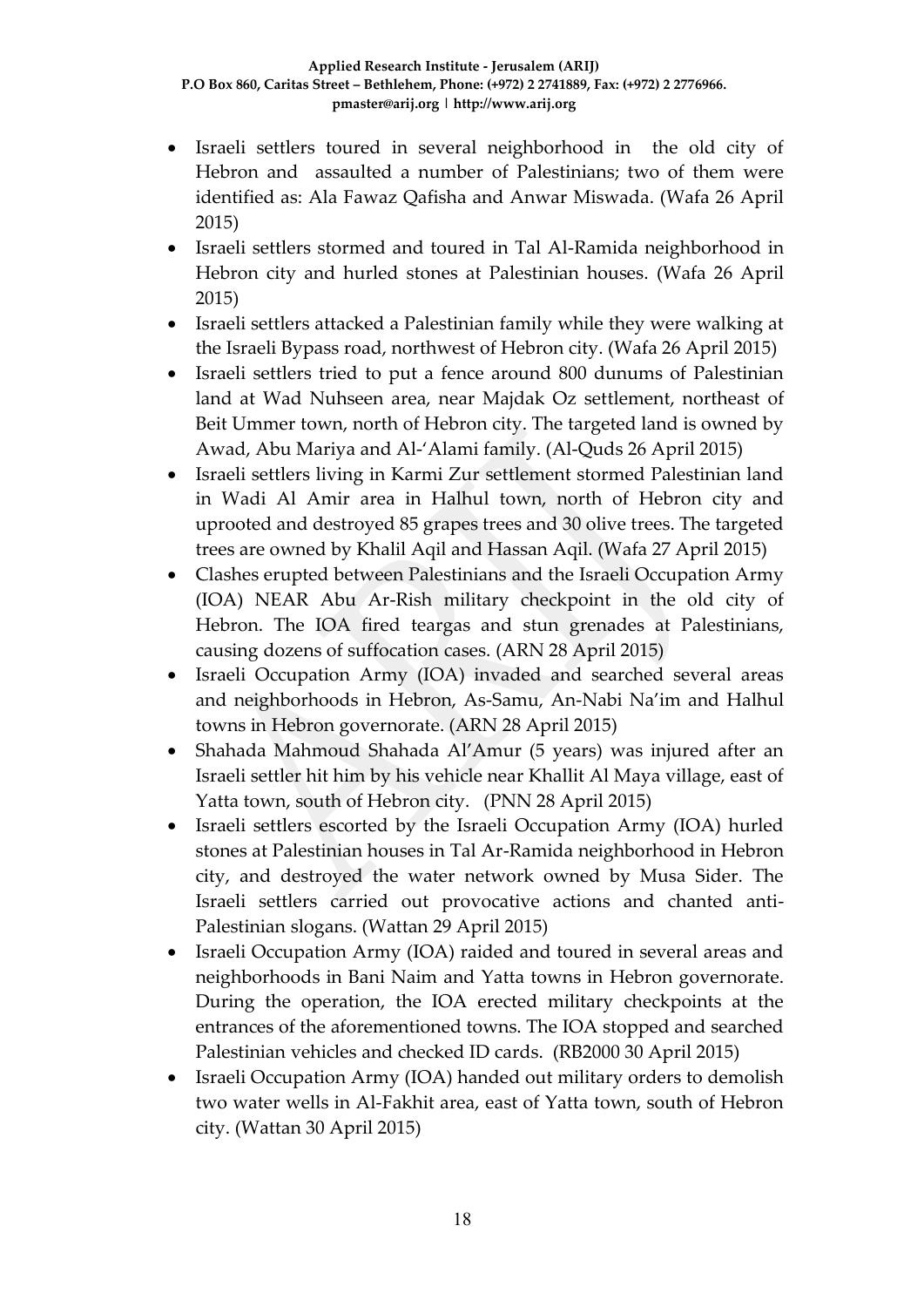# **Qalqilyah**

- Majf Abu Khalid (23 years) was injured and dozens suffered gas inhalation after the Israeli Occupation Army (IOA) attacked the weekly non-violent protest against the segregation wall and settlements in Kafr Qaddum village, east of Qalqiliyah city. The IOA used live and rubber bullets, teargas grenades and wastewater to attack Palestinians. (Al-Quds 3 April 2015)
- Two Palestinians were injured and dozens suffered gas inhalation after the Israeli Occupation Army (IOA) raided the weekly non-violent protest against the segregation wall and settlements in Kafr Qaddum village, east of Qalqiliyah city. The IOA fired rubber bullets, teargas and stun grenades at Palestinians. (Al-Quds 10 April 2015)
- Israeli Occupation Army (IOA) attacked the weekly non-violent protest against the Segregation wall and settlements in Kafr Qaddum village, east of Qalqiliyah city. The IOA fired rubber bullets, teargas and stun grenades at participants, causing dozens of suffocation cases and the injury of Ayman Rafeq Ishtaiwi and Humam Khalid Jum'a. During the operation, the IOA arrested a Palestinian he was injured. (Al-Quds 17 April 2015)
- Four Palestinians were injured after an Israeli settler hit them by his vehicle near An-Nabi Elias village, east of Qalqiliyah city. (NBPRS 22 April 2015)
- Israeli Occupation Army (IOA) attacked the weekly non-violent protest against the segregation wall and settlements in Kafer Qaddum village, east of Qalqiliyah city. The IOA fired live and rubber bullets and teargas grenades, causing dozens of suffocation cases and the injury of 7 people; identified as: Ref'at Barham (23 years) and Daoud Aqil (17 years), Nasser Shtiya (44 years), Anas Abed Ar-Raziq (20 years), Mohammad Nedal (19 years), Mohammad Fathi (45 years) and Mahmoud Nasser (15 years). (Wafa 24 April 2015)

## **Tubas**

• Israeli Occupation Army (IOA) stormed Al-Far'ar refugee camp, south of Tubas city. Clashes erupted between Palestinians and the IOA, where the IOA fired rubber bullets, teargas and stun grenades at Palestinians, causing dozens of suffocation cases and the injury of Mohammad Bassem Shawesh (16 years) and Mohammad Jamal Sobeh (18 years). (Al-Quds 2 April 2015)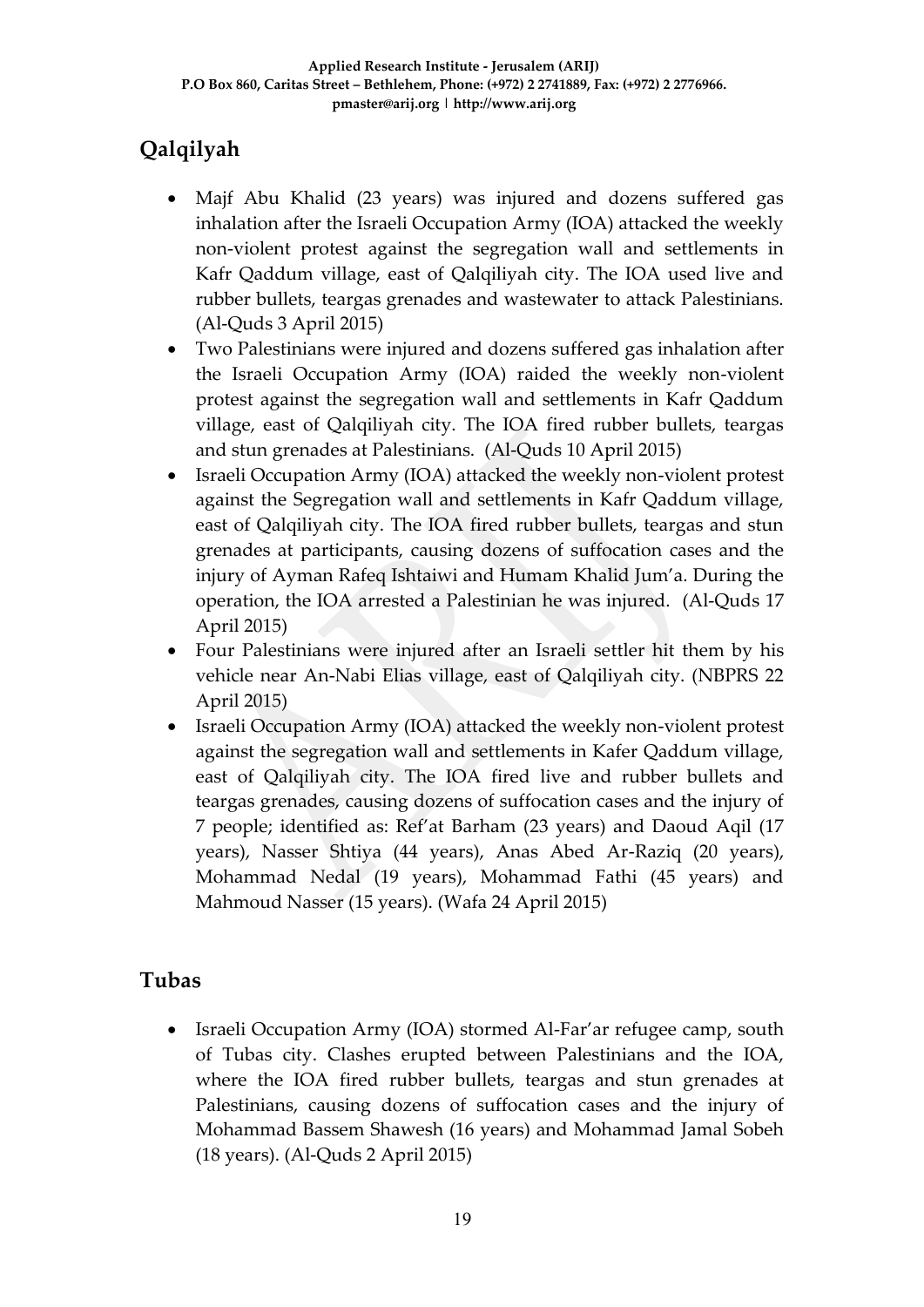- Israeli Occupation Army (IOA) carried out military trainings at Humsa area in the northern of Jordan valley. These military trainings causing the torch of hundreds of dunums of agricultural land in the area. (Al-Quds 28 April 2015)
- Israeli Occupation Army (IOA) stormed Al –Far'a refugee camp, south of Tubas city. Clashes erupted between Palestinians and the IOA, where the IOA fired metal bullets and stun grenades at Palestinians and houses. During the operation, the IOA arrested Anas Mohammad Abas. (Pal Info 29 April 2015)
- Israeli Occupation Army (IOA) handed out orders to evacuate 57 Palestinian families from their houses and land in Al Burj and Al Mayta area (27 families), Hamamat AL Maleh (10 families), Khirbet Ibziq (10 families) and Hums (10 families) areas in the northern of Jordan valley, under the claim of the Israeli military trainings. (RB2000 30 April 2015)

#### **Ramallah**

- Israeli settlers living in Ofra settlement hurled stones at Palestinian vehicles traveling at the Israeli bypass road near the settlement. Noted that the Palestinians used this bypass road to reach their houses in Silwad town, north of Ramallah city. (Al-Quds 1 April 2015)
- Clashes erupted between Palestinians and the Israeli Occupation Army (IOA) in Silwad town, north of Ramallah city. The IOA fired rubber bullets, teargas and stun grenades, causing dozens of suffocation cases and the injury of three people. (Wattan 3 April 2015)
- Israeli Occupation Army (IOA) attacked the weekly non-violent protest against the segregation wall and settlements in Bilin village, northwest of Ramallah city. The IOA fired rubber bullets, teargas and stun grenades, causing dozens of suffocation cases and the injury of Kefah Mansour (33 years). (Al-Quds 3 April 2015)
- Five Palestinians were injured and dozens suffered gas inhalation after the Israeli Occupation Army (IOA) attacked the weekly non-violent protest against the segregation wall and settlements in An-Nabi Saleh village, north of Ramallah city. The IOA fired live and rubber bullets and teargas grenades. (Al-Quds 3 April 2015)
- Israeli Occupation Army (IOA) closed a road link between Ramallah city and Al-Jalazoun refugee camp, north of the city. The targeted road located near the Israeli settlement of Beit El. The IOA also, put cement wall around the settlement. (RB2000 5 April 2015)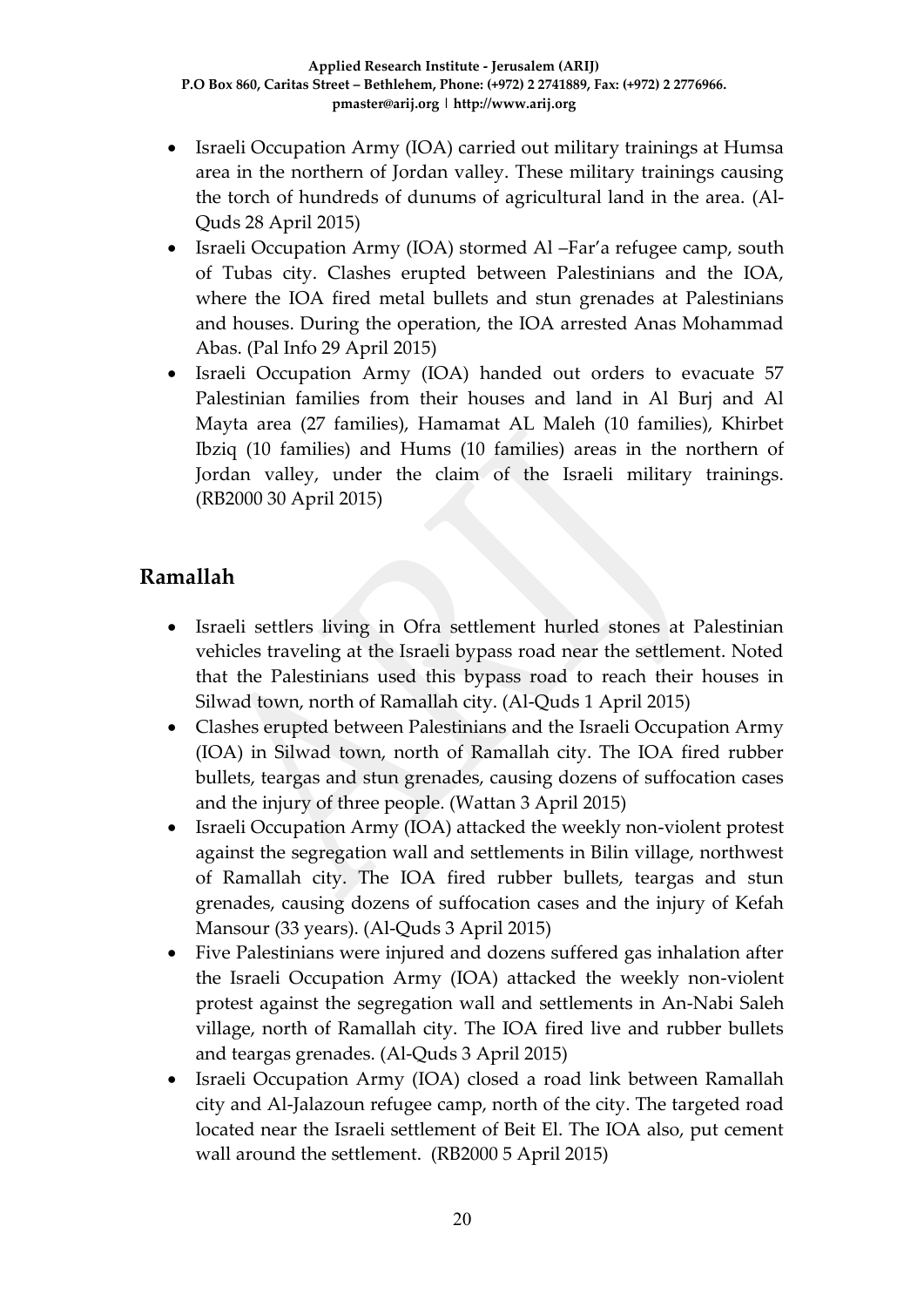- Israeli Occupation Army (IOA) detained a Palestinian school bus after stopping it at Yetzher-Nablus road, south of Nablus city. Noted that the bus carried students from Silwad village, north of Ramallah city. (Maannews & Al Quds 7 April 2015)
- Israeli Occupation Authorities decided to close Ramallah-Nablus street on the 9th of April 2015, to allow the Israeli settlers to carried out a marathon. (Pal Today 7 April 2015)
- Israeli Occupation Army (IOA) attacked a non-violent protest to support "Khalida Jarar"; a Palestinian prisoner in the Israeli jail. The protest took place near the Israeli Jail of Ofar in Ramallah governorate. The IOA assaulted the participants. (RB2000 8 April 2015)
- Israeli Occupation Army (IOA) opened fire at a Palestinian and killed him while he was at the Israeli bypass road near Sinjil village, north of Ramallah city. The Palestinian martyr was identified as Mohammad Jaser Abdalla Kararah (27 years). (Al-Quds & Maannews 8 April 2015)
- Clashes erupted between Palestinians and the Israeli Occupation Army (IOA) at the western entrance of Silwad village, north of Ramallah city. The IOA fired rubber bullets, teargas and stun grenades at Palestinians, causing dozens of suffocation cases. During the clashes, the IOA arrested three Palestinians after stopping them at a sudden checkpoint erected by the IOA in the village. (Wattan 10 April 2015)
- Israeli Occupation Army (IOA) attacked the weekly non-violent protest against the segregation wall and settlements in An-Nabi Saleh village, northwest of Ramallah city. The IOA assaulted the participants and arrested three Palestinians; identified as: Basel Thaljiya Ar-Rimawi (19 years), Asid Hussam Faqih (15 years) and Amir Samer Hajiji (16 years). (RB2000 10 April 2015)
- Clashes erupted between Palestinians and the Israeli Occupation Army (IOA) at the entrance of Al-Jalazoun refugee camp, north of Ramallah city. The IOA fired live and rubber bullets and teargas grenades, causing dozens of suffocation cases and the injury of 11 Palestinians. (RB2000 10 April 2015)
- Israeli Occupation Army (IOA) attacked the weekly non-violent protest against the segregation wall and settlements in Bilin village, northwest of Ramallah city. The IOA fired teargas and stun grenades at Palestinians, causing dozens of suffocation cases. The IOA also, arrested Samer Mohammad Birnat (40 years). (Al-Quds 10 April 2015)
- Clashes erupted between Palestinians and the Israeli Occupation Army (IOA) at Sateh Marhaba neighborhood in Al- Bireh city. The IOA fired live bullets, teargas and stun grenades at Palestinians, causing dozens of suffocation cases and the injury of three Palestinians.(Al-Quds 10 April 2015)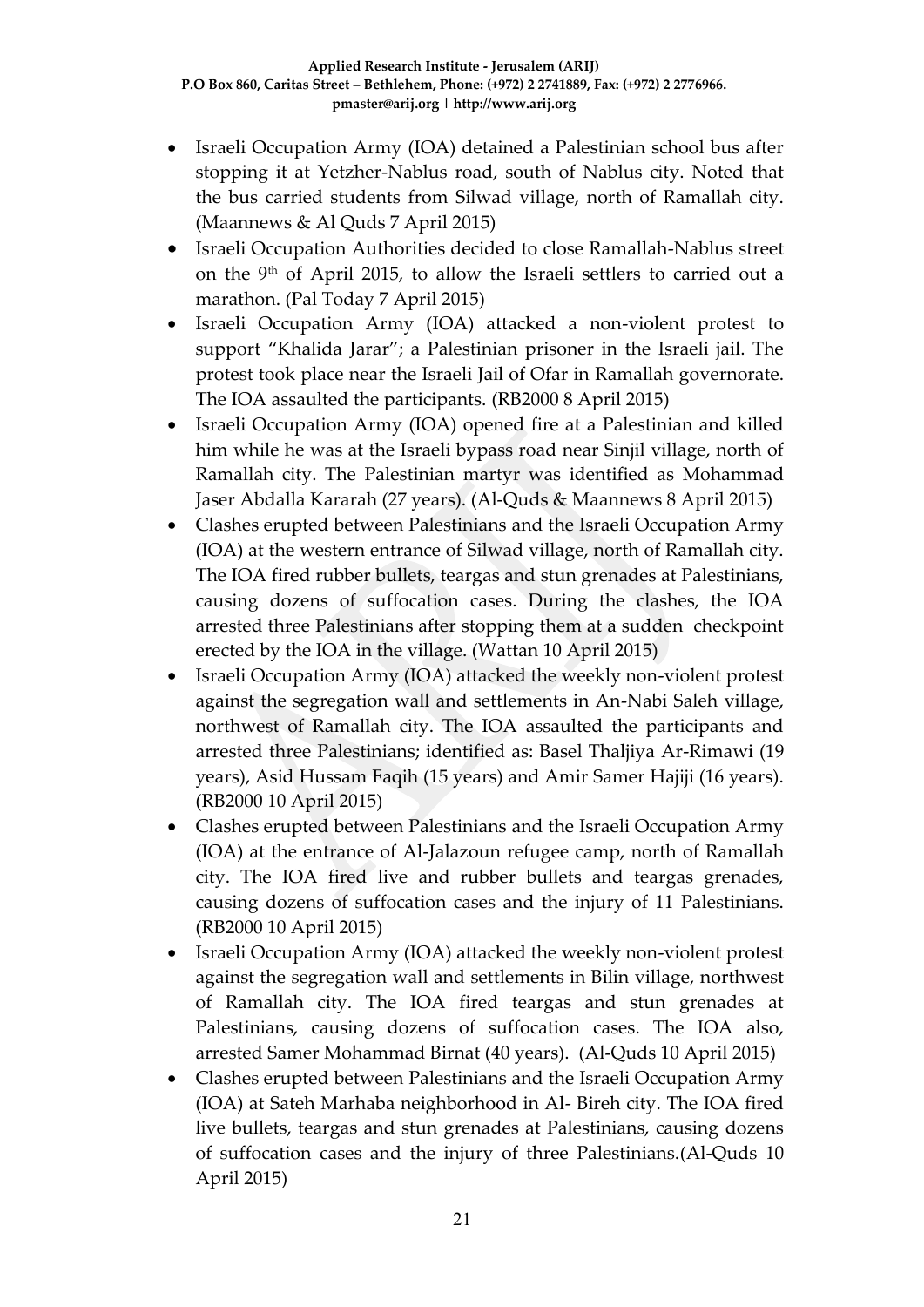- About 22 Palestinians were injured and dozens suffered gas inhalation during clashes that erupted between Palestinians and the Israeli Occupation Army (IOA) in Sinjil village, north of Ramallah city. The IOA fired rubber bullets, teargas and stun grenades at Palestinians. Noted that the clashes erupted after the IOA handed over the body of the Palestinian martyr; Mohammad Karara. (Maannews 13 April 2015)
- Clashes erupted between Palestinians and the Israeli Occupation Army (IOA) near the Israeli Jail of Ofar, west of Ramallah city. The IOA fired teargas grenades, causing dozens of suffocation cases. (Pal Today 16 April 2015)
- Israeli Occupation Army (IOA) attacked the weekly non-violent protest against the segregation wall and settlements in An-Nabi Saleh village, north of Ramallah city. The IOA closed the entrance of the village and fired rubber bullets, teargas and stun grenades at participants, causing dozens of suffocation cases. (Wattan 17 April 2015)
- Clashes erupted between Palestinians and the Israeli Occupation Army (IOA) in Silwad village, northeast of Ramallah city. The IOA fired rubber bullets and teargas grenades, causing dozens of suffocation cases and the injury of 2 Palestinians. During the clashes, the IOA arrested a Palestinian. (Wattan 17 April 2015)
- Two Palestinian were injured and dozens suffered gas inhalation during clashes that erupted between Palestinians and the Israeli Occupation Army (IOA) near the Israeli Jail of Ofar in Ramallah governorate. The IOA fired rubber and live bullets. (Wafa 17 April 2015)
- Four Palestinians were injured and dozens suffered gas inhalation after the Israeli Occupation Army (IOA) attacked the weekly non-violent protest against the segregation wall and settlements in Nilin village, northwest of Ramallah city. The IOA fired live and rubber bullets and teargas grenades. (Maannews 17 April 2015)
- Israeli Occupation Army (IOA) attacked the weekly non-violent protest against the segregation wall and settlements in Bilin village, northwest of Ramallah city. The IOA fired live and rubber bullets and teargas grenades, causing dozens of suffocation cases and the injury of Anas Mohammad Mansour (17 years) and Munther Amira. (Maannews 17 April 2015)
- Israeli Occupation Army (IOA) erected a sudden checkpoint at the main road, which link between Dura Al-Qar' and Jifna villages, north of Ramallah city. The IOA stopped and searched Palestinian vehicles and checked ID cards. (Raya 18 April 2015)
- Clashes erupted between Palestinians and the Israeli Occupation Army (IOA) in Silwad village, northeast of Ramallah city. The IOA fired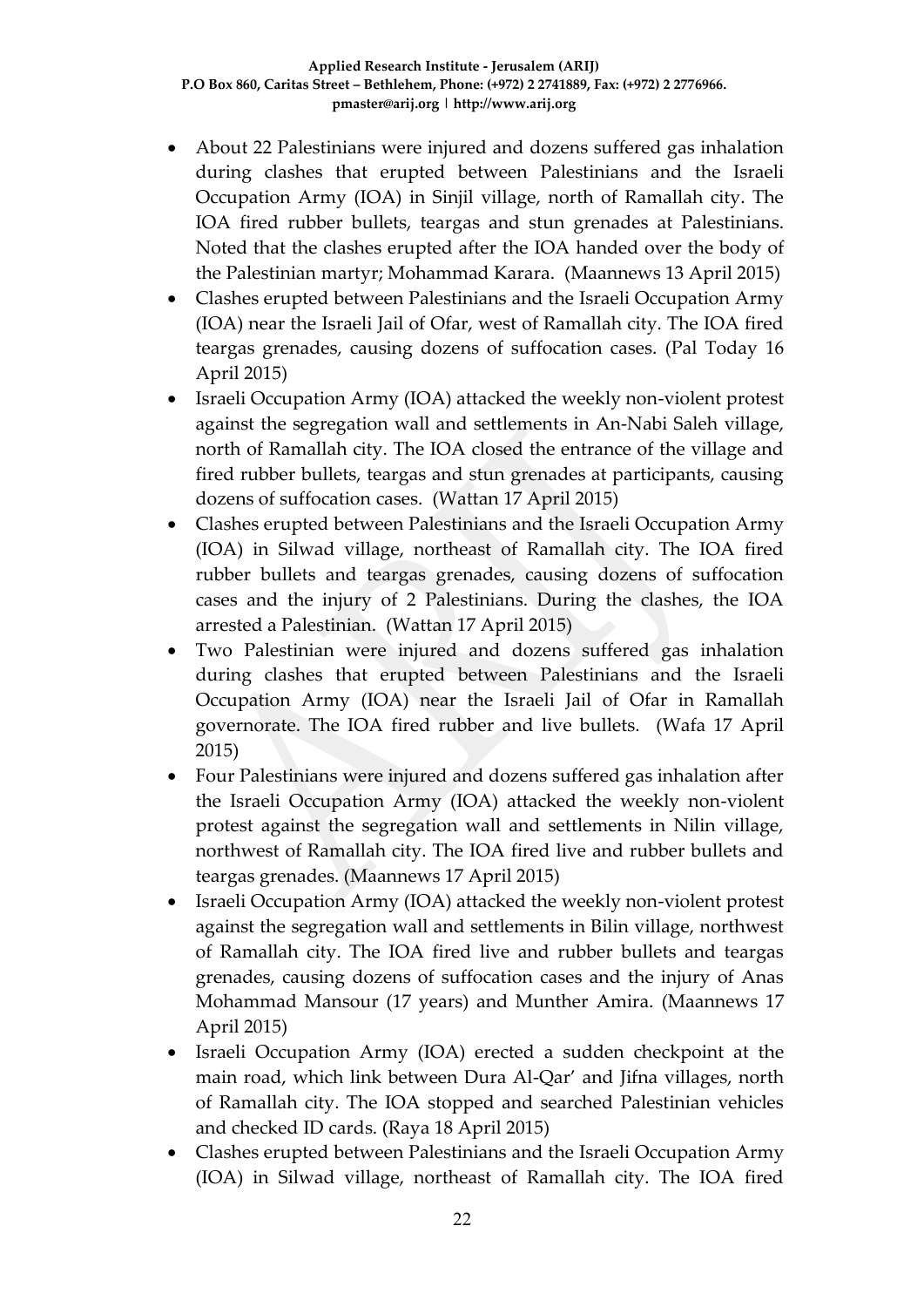rubber bullets, teargas and stun grenades at Palestinians and houses, causing dozens of suffocation cases and the injury of two people.(Wattan 24 April 2015)

- Clashes erupted between Palestinians and the Israeli Occupation Army (IOA) near the Israeli Jail of Ofar in Beituniya town, south of Ramallah city. The IOA fired teargas grenades at Palestinians and houses, causing dozens of suffocation cases. (Al-Quds 14 April 2015)
- Israeli Occupation Army (IOA) raided the weekly non-violent protest against the segregation wall and settlements in Bilin village, northwest of Ramallah city. The IOA fired teargas and stun grenades at Palestinians, houses and land, causing dozens of suffocation cases. As a result, a number of trees were torched. (Al-Quds 24 April 2015)
- Israeli Occupation Army (IOA) attacked the weekly non-violent protest against the segregation wall and settlements in An-Nabi Saleh village, north of Ramallah city. The IOA fired live and rubber bullets and teargas grenades, causing dozens of suffocation cases and the injury of others, one of them was identified as; Rami Azzat (18 years), who was injured in his head. (Al-Quds 24 April 2015)
- Dozens of Palestinians suffered gas inhalation after the Israeli Occupation Army (IOA) attacked the weekly non-violent protest against the segregation wall and settlements in Nilin village, northwest of Ramallah city. The IOA fired rubber bullets, teargas and stun grenades at Palestinians. The IOA also, fired teargas grenades at Palestinian agricultural land causing the torch of 2 dunums of land planted with wheat; owned by Thair Amera and Mohammad Hussen Khawaja. (Al-Quds 24 April 2015)
- Israeli Occupation Army (IOA) tightened its procedures near Deir Ibzi village, west of Ramallah city. The IOA searched and toured in several areas. (RB2000 26 April 2015)
- Israeli Occupation Army (IOA) stationed near Nilin village, northwest of Ramallah city, stormed and searched several areas. (RB2000 26 April 2015)
- Israeli Occupation Army (IOA) demolished a Palestinian house in An-Nabi Saleh village, northwest of Ramallah city. Noted that the targeted house was built before the year of 1967. Clashes erupted between Palestinians and the IOA, where the IOA fired live bullets and teargas grenades at Palestinians and houses. (Maannews 28 April 2015)

## **Jericho**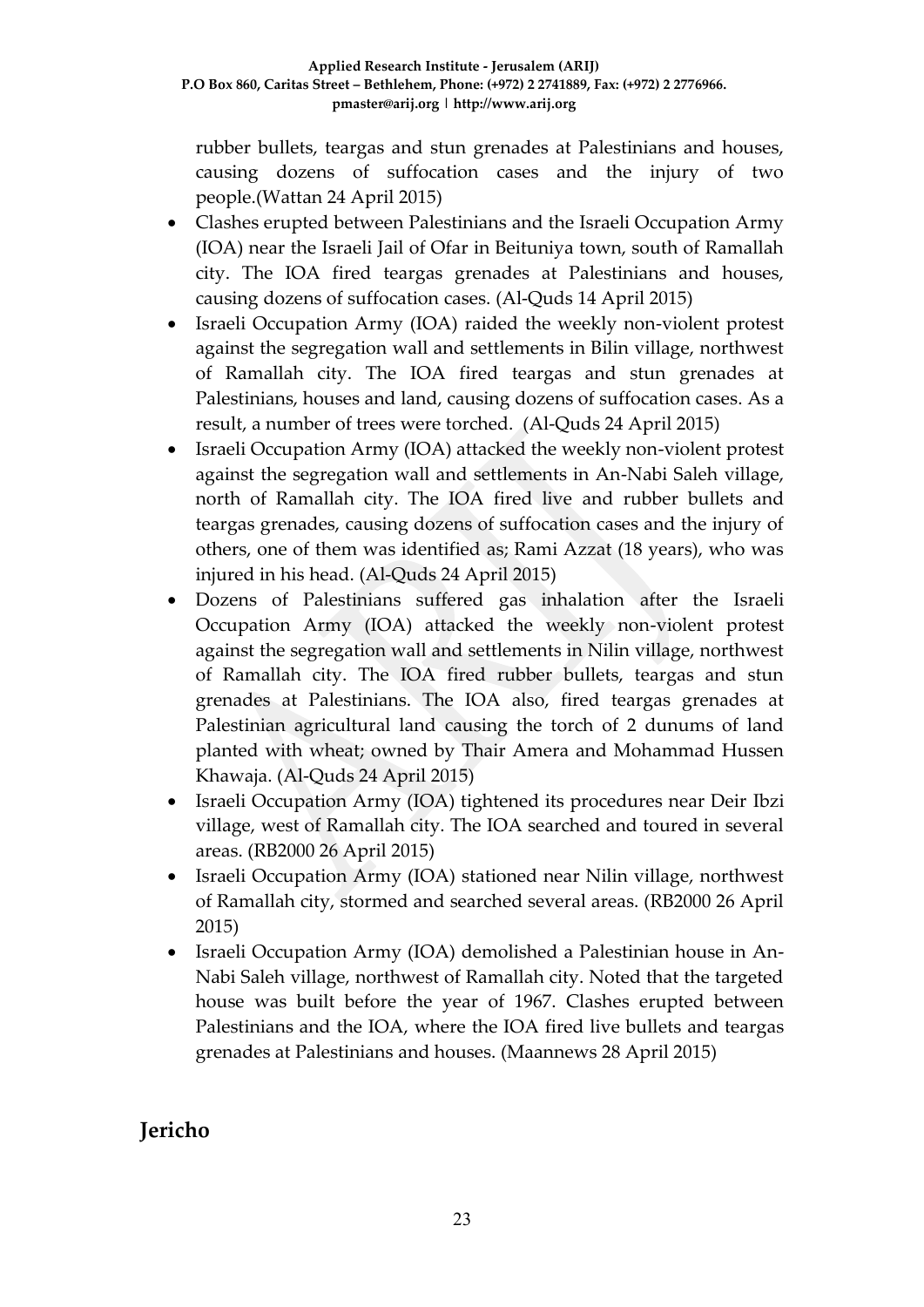• Israeli Occupation Army (IOA) demolished four Palestinian residential structures in Al-Jiftlik village, north of Jericho city, under the claim that the targeted houses located in an area classified by the IOA as "Closed military Zone". The targeted structures are owned by: Fathi Abed Tareq, Mahmoud Da'es and his two brothers; Mohammad and Yacoub. (Wafa 27 April 2015)

#### **Salfit**

- Israeli settlers living in Leshim outpost razed Palestinian land in Khirbet Deir Sem'an area, west of Kafr Ad-Dik village, west of Salfit city. (Pal Info 1 April 2015)
- Israeli Occupation Army (IOA) and Israeli Natural Authority stormed Al-Mayadeen and Al Jazera areas at Wadi Qana area in Salfit governorate and uprooted 120 olive trees. The targeted trees are owned by Hassan Mustafah Mansor, Ahmed Khalil Mansor and Qassem Nasser Mansour. (Panorama FM 2 April 2015)
- Israeli settlers lets go their pigs at Palestinian agricultural land in Deir Ballut village, west of Salfit city. (NBPRS 5 April 2015)
- Clashes erupted between Palestinians and the Israeli Occupation Army (IOA) in Salfit city. The IOA fired teargas and stun grenades at Palestinians. (Maannews 6 April 2015)
- Israeli settlers living in Leshem settlement continued their work at an archaeological site located between Kafr Ad-Dik and Rafat villages in Salfit governorate. (NBPRS 12 April 2015)
- Israeli settlers escorted by the Israeli Occupation Army (IOA) stormed and toured several Islamic tombs in Kafl Haris village, north of Salfit city. (Maannews 15 April 2015)
- Israeli settlers living in Leshem settlement, which located west of Kafr Ad-Dik village, west of Salfit city, razed Palestinian land and stole soil. (NBPRS 19 April 2015)
- Israeli settlers living in Immanual settlement uprooted 450 olive seedlings from Palestinian land in Deir Istiya village, north of Salfit city. (Maannews 21 April 2015)
- Israeli Occupation Army (IOA) prevented the Municipality of Deir Istiya from putting stairs for the tourists in Wadi Qana area in Salfit governorate. (Wattan 26 April 2015)
- Israeli settlers living in Ravava settlement razed Palestinian land in Haris and Deir Istiya villages in Salfit governorate. (PNN 29 April 2015)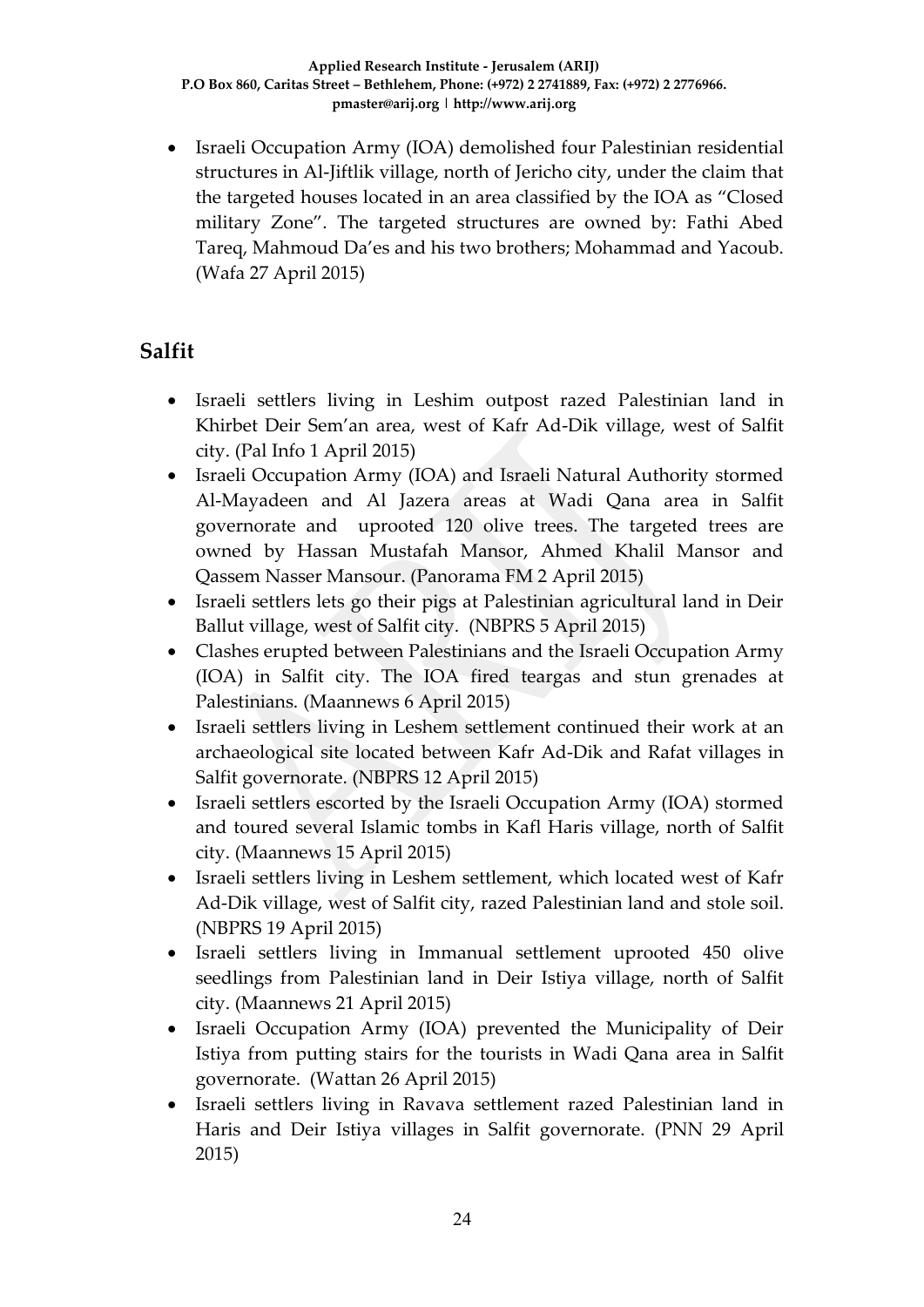### **Tulkarem**

 Israeli Occupation Army (IOA) raided and searched two Palestinian houses in Seida village, north of Tulkarm city. The targeted houses are owned by Sadeq and Sa'di Odeh. (Wattan 15 April 2015)

## **Nablus**

- Israeli settlers living in Alon Moreh settlement razed Palestinian land at Jabal al Kaber area in Salem village, east of Nablus city. (Al-Quds 1 April 2015)
- Israeli Occupation Army (IOA) confiscated a Palestinian bulldozer and detained its owner; Shaja' Zuhri Mafalha, while he was working on the construction of an agricultural road in Khirbet Tana, east of Nablus city. (Maannews 2 April 2015)
- Israeli settlers escorted by the Israeli Occupation Army (IOA) attacked a number of Palestinian houses in Yanun village, southeast of Nablus city. During the operation, the IOA arrested two Palestinians, identified as: Riad Aqil Bani Jaber and Qatebah Khalil Rabee. (Al-Quds 3 April 2015)
- Israeli settlers living in Alon Moreh settlement put a number of caravans on Palestinian lands at "Jabal Al Kaber" area in Salem village, east of Nablus city. (Al-Quds 5 April 2015)
- Israeli settlers escorted by the Israeli Occupation Army (IOA) invaded Joseph tomb at the eastern part of Nablus city and performed Talmudic rituals. During the operation, the IOA imposed closure at the all neighborhoods at the area. Clashes erupted between Palestinians and the IOA, where the IOA fired teargas grenades, causing dozens of suffocation cases. (Al-Quds 8 April 2015)
- Israeli settlers escorted by the Israeli Occupation Army (IOA) raided "Al-Mas'oudiya Park", west of Nablus city and destroyed the park. (Al-Quds 8 April 2015)
- Israeli Occupation Authorities separated the northern West Bank from the southern parts of its, as an Israeli marathon takes place on the main north-south arterial open to Palestinians. The Ramallah-Nablus road, also marked as Route 60, is expected to be closed from 6 a.m. to 1 p.m. Palestinians were told to use the Yatma-Qabalan road for those exiting Nablus going to Ramallah. Israeli Occupation Army (IOA) and police were deployed on the road from the Ariel settlement, the marathon's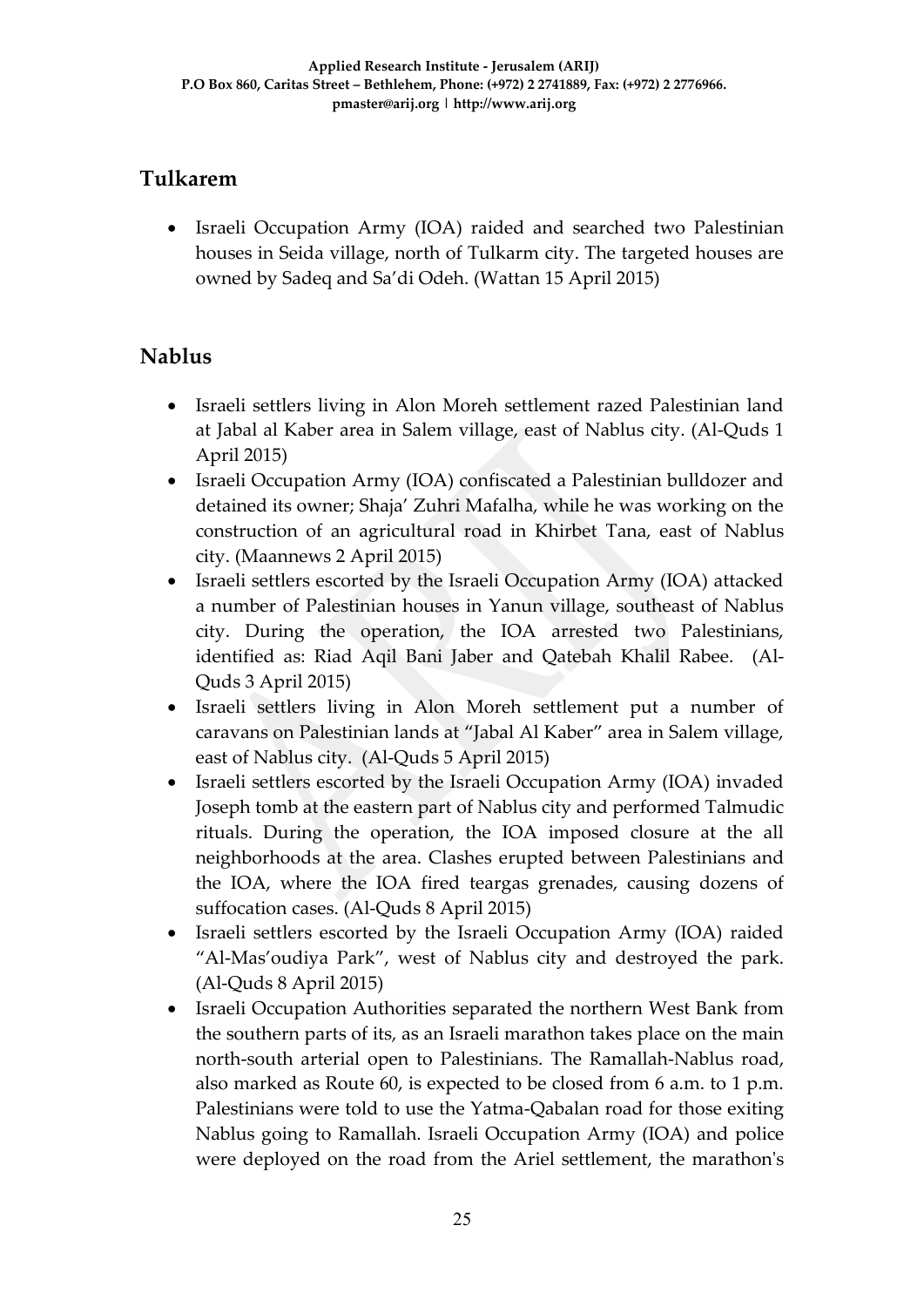start point, as well as at the Zaatara checkpoint in southern Nablus. At the same time, Palestinians and International activists gathered at the entrance of Turmus'ayya village, north of Ramallah city, to protest against the Israeli Marathon, where the IOA fired teargas and stun grenades at them.(Maannews & Al-Quds 9 April 2015)

- Israeli Occupation Army (IOA) stormed Qaryut village, south of Nablus city, and fired live and rubber bullets and stun grenades at Palestinians and houses. During the operation, the IOA assaulted and injured Ithar Samer Musa (13 years). (ARN 10 April 2015)
- Israeli Occupation Army (IOA) invaded and searched dozens of Palestinian houses in Awarta village, south of Nablus city. The targeted houses are owned by Abed An-Naser As'ad Al-Ghazawi and his brother Yasser, Qassem Fawzi Awad, Amjad Khalil, Ibrahim Yousif Khalil and Murad Darawsha. During the operation, the IOA assaulted and injured Yasser Ghazawi (39 years). (RB2000 11 April 2015)
- Israeli resources revealed that, the Israeli Housing Minister, Uri Ariel, promised settlers to open Mount Ebal in front of the settlers to enable them to perform their prayers in the so-called "Joshua Ben Nun". According to the Israeli news, Israeli Authorities opened connections by public to enable settlers to reach the place without special permits, noting that Ariel vowed during a visit Friday to the mountain as well as a number of Israeli officials from the Knesset and the Antiquities Authority for tourist place allows all Israelis visiting the historic and sacred place for Jews. He will take the necessary steps with the Department of the army to allow the Israeli settlers to reach the place and pray in it, indicating that he would work to repair an easy way of running the movement towards him. (NBPRS 12 April 2015)
- Israeli Occupation Army (IOA) closed the entrance of Beit Furik village, southeast of Nablus city. The IOA prevented Akram Ar-Rujoub the Governor of Nablus, and a delegation from the Palestinian Ministry of Education, from leaving the village. (Maannews 16 April 2015)
- Israeli Occupation Army (IOA) forced a number of Palestinian farmers and shepherds to leave their land, at Al Barejma area in Madam village, south of Nablus city. The IOA fired teargas grenades at them and assaulted a Palestinian farmer identifies as: Nasser Jamel. (Pal Info 17 April 2015)
- Israeli Occupation Army (IOA) invaded and searched dozens of Palestinian houses in Beit Dajan village in Nablus governorate, and erected military checkpoints at the entrances of the village. The IOA prevented Palestinians from leaving or entering the village. Clashes erupted between Palestinians and the IOA, where the IOA fired teargas and stun grenades at Palestinians. (Al-Quds 17 April 2015)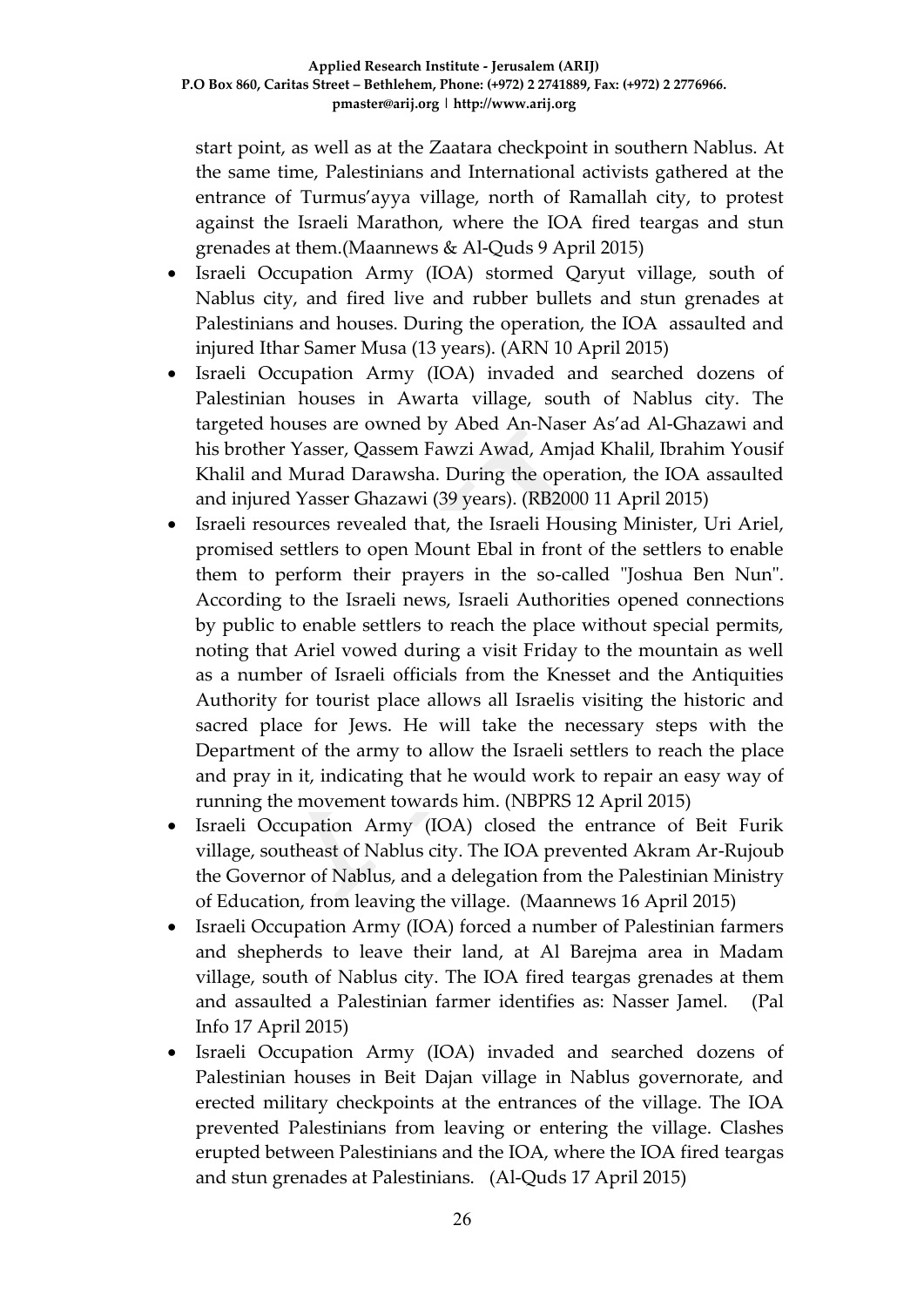- Israeli Occupation Army (IOA) attacked a non-violent protest to support the Palestinian prisoners in the Israeli Jails, at Huwara military checkpoint, south of Nablus city. The IOA fired teargas and stun grenades at participants. (Wafa 20 April 2015)
- Israeli settlers hurled stones at Palestinian vehicles while they were crossing Huwara military checkpoint, south of Nablus city. A number of vehicles were damaged. (NBPRS 21 April 2015)
- Israeli settlers escorted by the Israeli Occupation Army (IOA) stormed Joseph tomb, east of Nablus city and performed Talmudic rituals. Clashes erupted between Palestinians and the IOA, where the IOA fired metal and rubber bullets at Palestinians, causing the injury of Mohammad Hassan Sabateen (18 years), Muaz Tal'at Atta (21 years) and Ahmed Saleh (22 years). (PNN & PNN 21 April 2015)
- Dozens of Palestinian students suffered gas inhalation after the Israeli Occupation Army (IOA) fired teargas grenades at a Palestinian school "As-Sawiya high school for girls", south of Nablus city (ARN 23 April 2015)
- Israeli Occupation Army (IOA) invaded and toured in several areas and neighborhoods in Beita village, south of Nablus city and fired stun grenades at Palestinian houses. (RB2000 23 April 2015)
- Israeli settlers escorted by the Israeli Occupation Army (IOA) stormed the evacuation site of "Homesh", northwest of Nablus city. The Israeli settlers, carried out provocative actions and performed Talmudic rituals. (NBPRS 23 April 2015)
- Bashir Jibril Qadous (42 years) was injured after the Israeli Occupation Army (IOA) assaulted him while he was working in his land in Burin village, south of Nablus city. During the operation, the IOA arrested two Palestinians where were with Mr. Qadous. (Maannews & Al-Quds 24 April 2015)
- Israeli Occupation Army (IOA) erected a military checkpoint near Jit village, west of Nablus city. The IOA stopped Palestinian vehicles and checked ID cards. (RB2000 25 April 2015)
- Israeli settlers living in Eli settlement kidnapped a Palestinian from Nablus city, while he was standing at the bus station near the settlement. (Al-Quds 26 April 2015)
- Israeli Occupation Army (IOA) stormed Nablus city and toured in several neighborhoods. Clashes erupted between Palestinians and the IOA, where the IOA fired teargas and stun grenades at Palestinians. (Pal Info 28 April 2015)
- Israeli Occupation Army (IOA) stormed and toured in Balata refugee camp, east of Nablus city. (Pal Info 28 April 2015)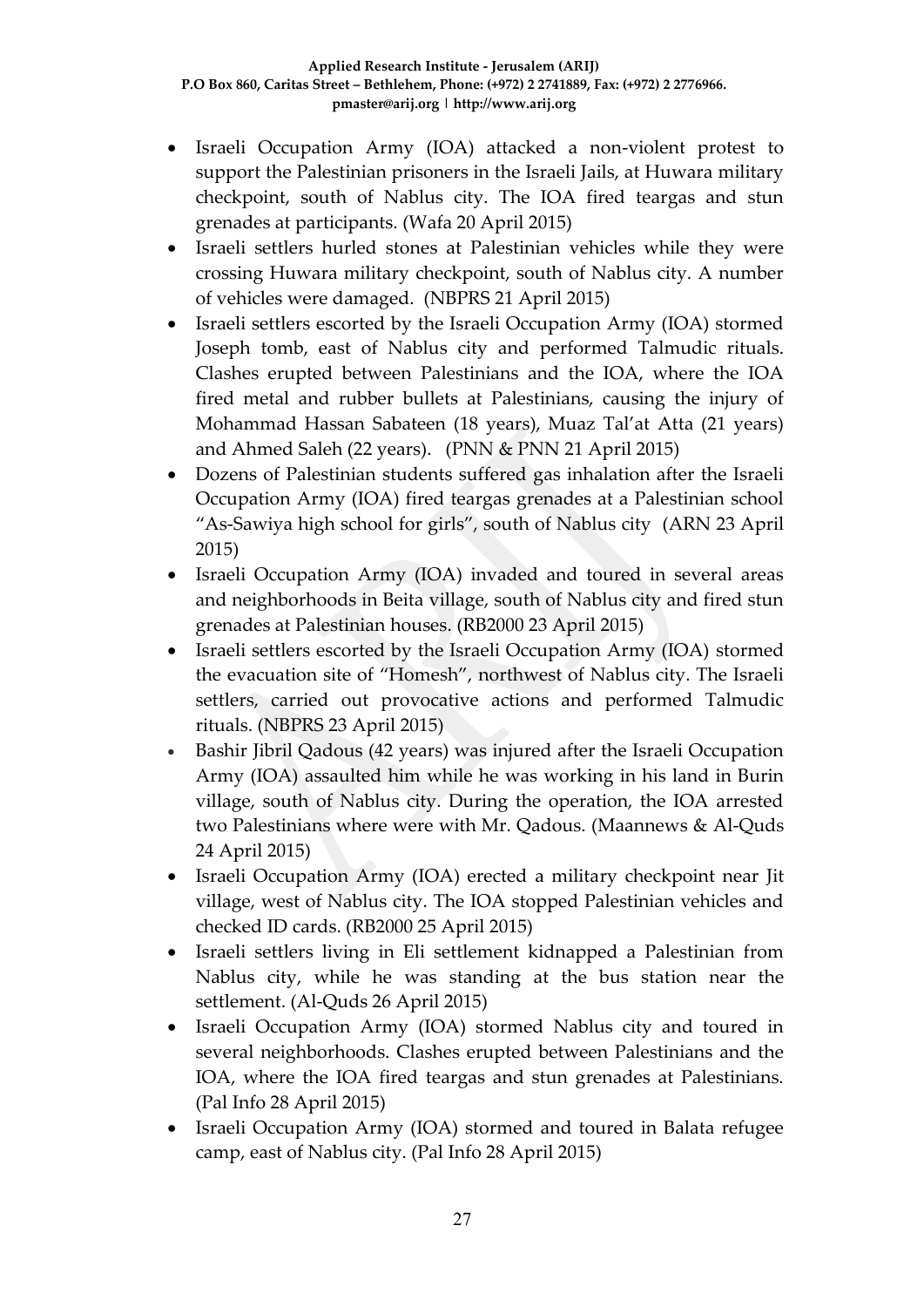- Israeli Occupation Army (IOA) imposed curfew on Huwara village, south of Nablus city and prevented Palestinian vehicles from using the main street in the village. (Pal Info 28 April 2015)
- Israeli Occupation Army (IOA) stormed Beita village, south of Nablus city. Clashes erupted between Palestinians and the IOA. (Maannews 28 April 2015)
- Israeli Occupation Army (IOA) stationed near Yatma village in Nablus governorate. The IOA stopped a Palestinian and confiscated his ID card. (Maannews 28 April 2015)
- Israeli Occupation Army (IOA) invaded and searched three Palestinian houses in Bizzariya village, northwest of Nablus city. The targeted houses are owned by: Shawqi Abed Al Jabar Salem , Abed Al Jabar Salem and Samed Abed Al Jabar Salem. (Maannews 28 April 2015)
- Israeli Occupation Army (IOA) stormed Balata refugee camp, east of Nablus city. The IOA fired teargas and stun grenades at Palestinians, causing dozens of suffocation cases. (Pal Info 29 April 2015)
- Israeli Occupation bulldozers demolished a 270 square meters animal shed in Rujeib village in Nablus governorate. The targeted shed is owned by Ala Ad-Diyn Riyad. (Maannews 29 April 2015)

#### **Gaza**

- Israeli Occupation Army (IOA) opened fire at Palestinian farmers while they were working near the border fence, east of Al-Faraheen neighborhood, east of Khan Younis city. (Safa 1 April 2015)
- Israeli Occupation gunboats opened fire at Palestinian fishing boats while they were sailing at As-Sudaniya shore, northwest of Gaza strip. (Maannews 1 April 2015)
- Israeli Occupation Army (IOA) opened fire at Palestinian farmers while they were working in their land near the border fence, east of Al Maghazi, Al Burij and Juhr Ad-Dik areas, east of Gaza strip. (Al-Quds 2 April 2015)
- Israeli Occupation Army (IOA) opened fire at Palestinians, houses and land, east of Abbsan and Al-Khaza'a towns, east of Khan Younis city, south of Gaza strip. As a result, four Palestinians were injured. (Al-Quds 3 April 2015)
- Israeli Occupation gunboats opened fire at Palestinian fishing boats while they were sailing at As-Sudaniya and Al-Waha shores, northwest of Gaza strip. (Al-Quds 4 April 2015)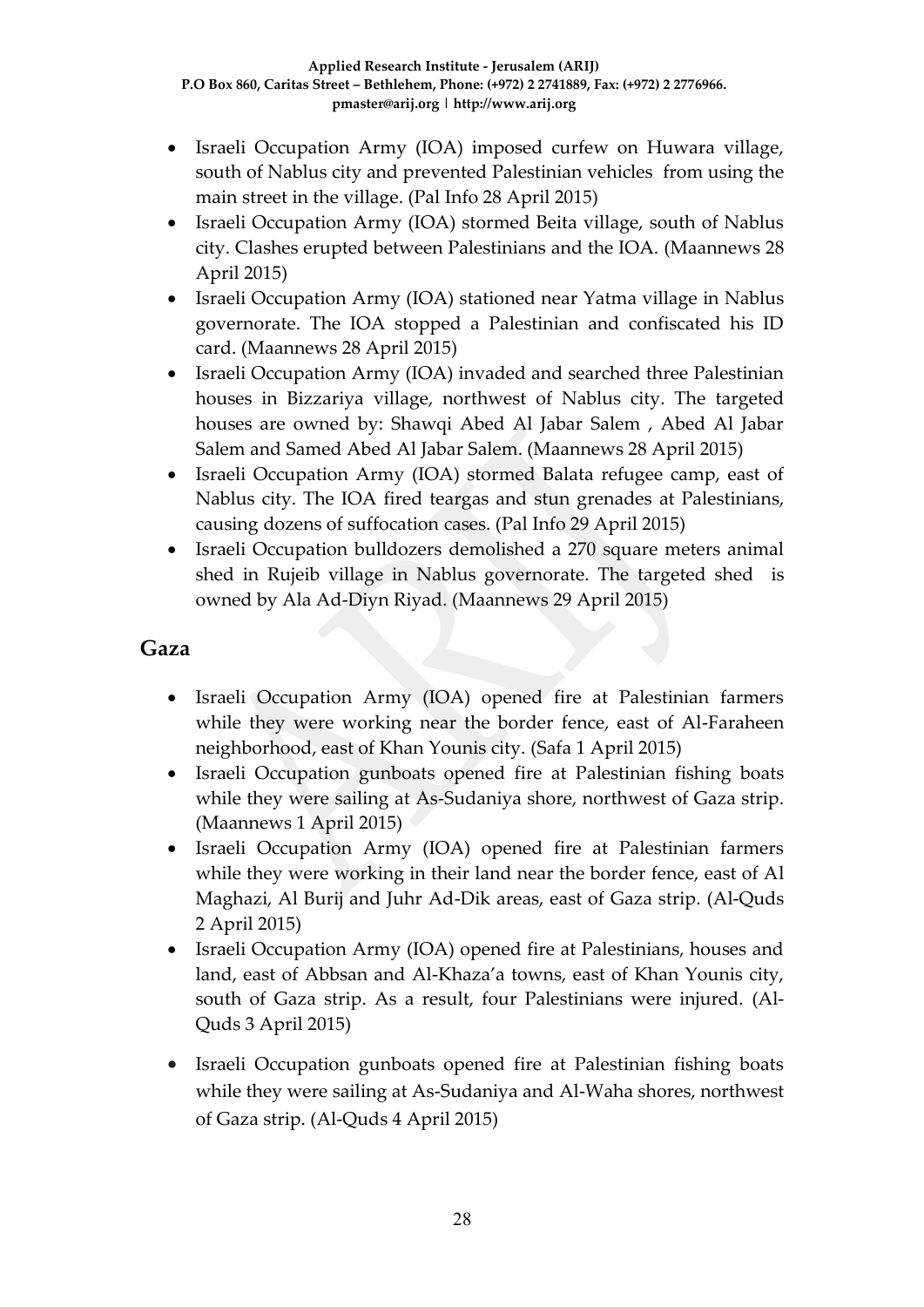- Israeli Occupation Army (IOA) opened fire at Palestinian farmers while they were working in their land near the border fence at Az-Zaytoun area, east of Gaza city. (Al-Quds 4 April 2015)
- Israeli Occupation gunboats opened fire at Palestinian fishing boats while they were sailing at As-Sudaniya shore, northwest of Gaza strip. (Al-Quds 5 April 2015)
- Israeli Occupation Army (IOA) and bulldozers staged 200 meters into the eastern parts of Al-Fakhari and Khaza'a villages, east of Khan Younis city, south of Gaza strip, and razed lands. (RB2000 & Al- Quds 6 April 2015)
- Israeli Occupation gunboats opened fire at Palestinian fishing boats while they were sailing at As-Sudaniya shore, northwest of Gaza strip. (Al-Quds 6 April 2015)
- Israeli Occupation gunboats opened fire at Palestinian fishing boats while they were sailing at As-Sudaniya shore, northwest of Gaza strip. (Al-Quds 7 April 2015)
- Israeli Occupation Army (IOA) opened fire at Palestinian farmers while they were working in their land, north of Al –Karara town and northeast of Al-Burij in Gaza strip. (Al-Quds 7 April 2015)
- Israeli Occupation gunboats opened fire at Palestinian fishing boats while they were sailing at As-Sudaniya shore, northwest of Gaza strip. (Al-Quds 8 Apil 2015)
- Israeli Occupation Army (IOA) opened fire at Palestinian farmers while they were working in their land, east of Rafah city, south of Gaza strip. (Al-Quds 8 April 2015)
- Israeli Occupation gunboats opened fire at Palestinian fishing boats while they were sailing at As-Sudaniya shore, northwest of Gaza strip. (Al-Quds 9 April 2015)
- Israeli Occupation Army (IOA) opened fire at Palestinian farmers while they were working in their land, east of Khan-Younis city, south of Gaza strip. (Al-Quds 9 April 2015)
- A 25 years old Palestinian was injured after the Israeli Occupation Army (IOA) opened fire at him while he was near the border fence, north of Beit Lahiya town, north of Gaza strip. (ARN 9 April 2015)
- Mohammad Abu Tair (16 years) was injured after the Israeli Occupation Army (IOA) attacked a non-violent protest at the eastern border of Abbsan town, east of Khan Younis city, south of Gaza strip. (Al-Quds & RB2000 10 April 2015)
- Israeli Occupation Army (IOA) opened fire at Palestinian farmers while they were working in their land, east of Al-Khaza'a town, east of Khan Younis city, south of Gaza strip. (Wattan 13 April 2015)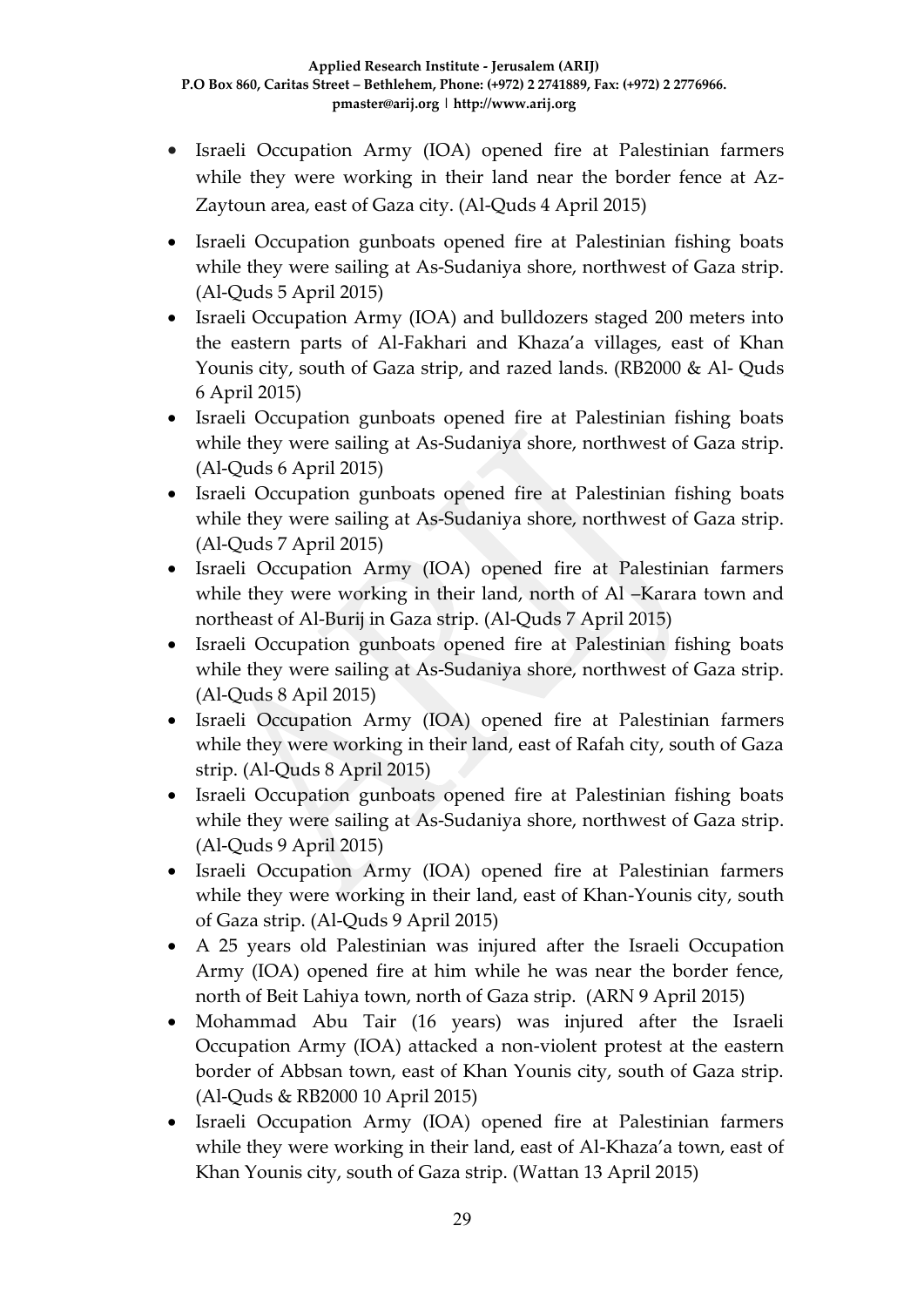- Israeli Occupation Army (IOA) opened fire at Palestinian farmers while they were working in their land, east of Al-Burij refugee camp in the central of Gaza strip. (Wattan 13 April 2015)
- Israeli Occupation Army (IOA) opened fire at Palestinian farmers while they were working in their land near the border fence, south of Gaza city. (Al-Quds 15 April 2015)
- Israeli Occupation gunboats opened fire at Palestinian fishing boats while they were sailing at Gaza city shores. (Maannews 15 April 2015)
- Israeli Occupation Army (IOA) opened fire at Palestinian farmers while they were working in their land, east of Al Faraheen area, east of Abbsan town, south of Gaza strip. (Safa 16 April 2015)
- Israeli Occupation Army (IOA) opened fire at Palestinian houses, east of Abu Rida area, east of Al Khaza'a towns, east of Khan Younis city, south of Gaza strip. (Safa 16 April 2015)
- Israeli Occupation helicopters continued sprayed the agricultural fields planted with vegetables and fruits, located east of Deir El-Balah in the central of Gaza Strip, with entomological materials cause damage to the crops. Farmers said smell of substances that have been sprayed with an agricultural pesticides is to kill crops. Israeli aircraft, two days ago, spraying agricultural land east of Wadi al-Salqa village in Deir al-Balah, and on the impact destroyed all the crops and fruits in the area.(Al-Quds 17 April 2015)
- Three Palestinians were injured after the Israeli Occupation Army (IOA) opened fire at Palestinians while they were near the border fence in As-Sanati town, east of Khan Younis city, south of Gaza strip. (Maannews 17 April 2015)
- Israeli Occupation gunboats opened fire at Palestinian fishing boats while they were sailing at As-Sudaniya shore, northwest of Gaza strip. (Al-Quds 18 April 2015)
- Israeli Occupation gunboats opened fire at Palestinian fishing boats while they were sailing at As-Sudaniya shore, northwest of Gaza strip. (Al-Quds 19 April 2015)
- Israeli Occupation Army (IOA) opened fire at Palestinian farmers while they were working in their land, at Al Maleka area, south of Gaza strip. (Al-Quds 19 April 2015)
- Israeli Occupation Army (IOA) opened fire at Palestinian farmers while they were working in their land at Abu Samra and Al Ghoul area, northwest of Gaza strip. (Al-Quds 19 April 2015)
- Israeli Occupation Army (IOA) opened fire at Palestinian land and houses, east of Al Fakhari area, east of Khan Younis town, south of Gaza strip. (Pal Today 20 April 2015)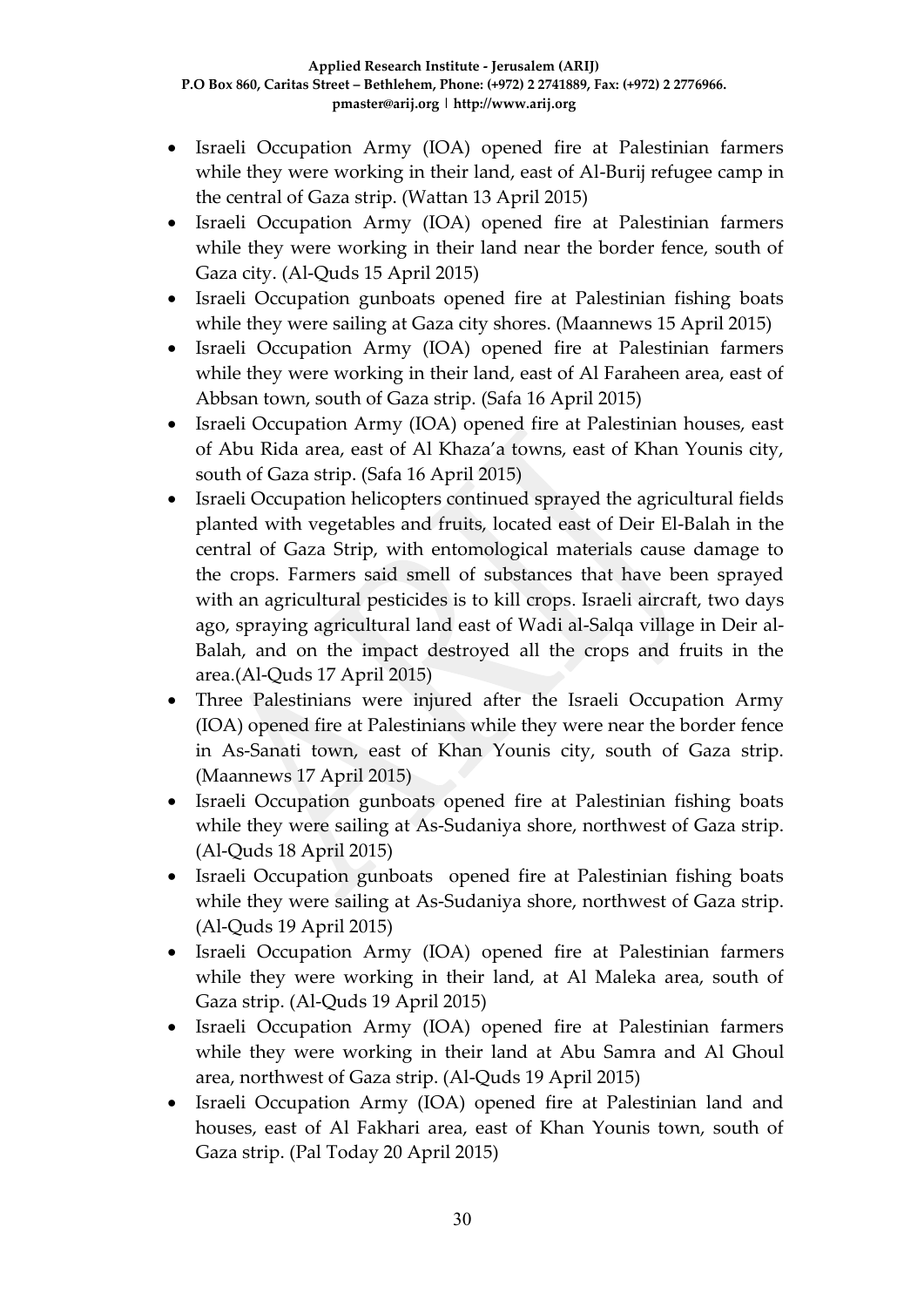- Israeli Occupation gunboats opened fire at Palestinian fishing boats while they were sailing at AS-Sudaniya shore, northwest of Gaza strip. (Maannews 20 April 2015)
- Israeli Occupation Army (IOA) staged few meters into the eastern part of Deir Al Balah town in the central if Gaza strip, razed land and opened fire at Palestinians. (Maannews & Al-Quds 21 April 2015)
- Israeli Occupation gunboats opened fire at Palestinian fishing boats while they were sailing at Al Waha shore in Gaza strip. (Al-Quds 21 April 2015)
- Israeli Occupation Army (IOA) opened fire at Palestinian farmers while they were working in their land, east of Al Magahzi area in the central of Gaza strip and at Abu Samra area, northwest of Gaza strip. (Al-Quds 21 April 2015)
- Israeli Occupation Navy opened fire at Palestinian fishing boats while they were sailing at As-Sudaniya shore, northwest of Gaza strip. (Al-Quds 22 April 2015)
- Israeli Occupation Army (IOA) fired three missiles at an area, east of Beit Hanun town, north of Gaza strip. (RB2000 24 April 2015)
- Israeli Occupation Navy opened fire at Palestinian shores at the northern part of Gaza strip. (RB2000 24 April 2015)
- Two Palestinians were injured after the Israeli Occupation Army (IOA) opened fire at Palestinian farmers while they were working in their land near the border fence, east of Abbsan town, east of Khan Younis city, south of Gaza strip. (Maannews & ARN 24 April 2015)
- Israeli Occupation Army (IOA)opened fire at Palestinian farmers while they were working in their land, near the border fence in Al Faraheen neighborhood, east of Abbsan town, east of Khan Youns city, south of Gaza strip. (Safa 25 April 2015)
- Israeli Occupation Navy opened fire at Palestinian fishing boats while they were sailing at As Sudaniya shore, northwest of Gaza strip. No Palestinian injuries were reported but some of the Palestinian boats were damaged. (Al-Quds 26 April 2015)
- Israeli Occupation Army (IOA) opened fire at Palestinian farmers while they were working in their land at AL Maleka area, south of Gaza city. (Al-Quds 26 April 2015
- Israeli Occupation Army (IOA) opened fire at Palestinian farmers while they were working in their land near the border fence, east of Al Magahzi refugee camp and Deir Al Balah city in the central of Gaza strip. (Al-Quds 6 April 2015)
- A 37-yeras old Palestinian was injured after the Israeli Occupation Army (IOA) opened fire at him while he was at Abu Safiya area, east of Beit Hanoun town, north of Gaza strip. (Al-Quds 26 April 2015)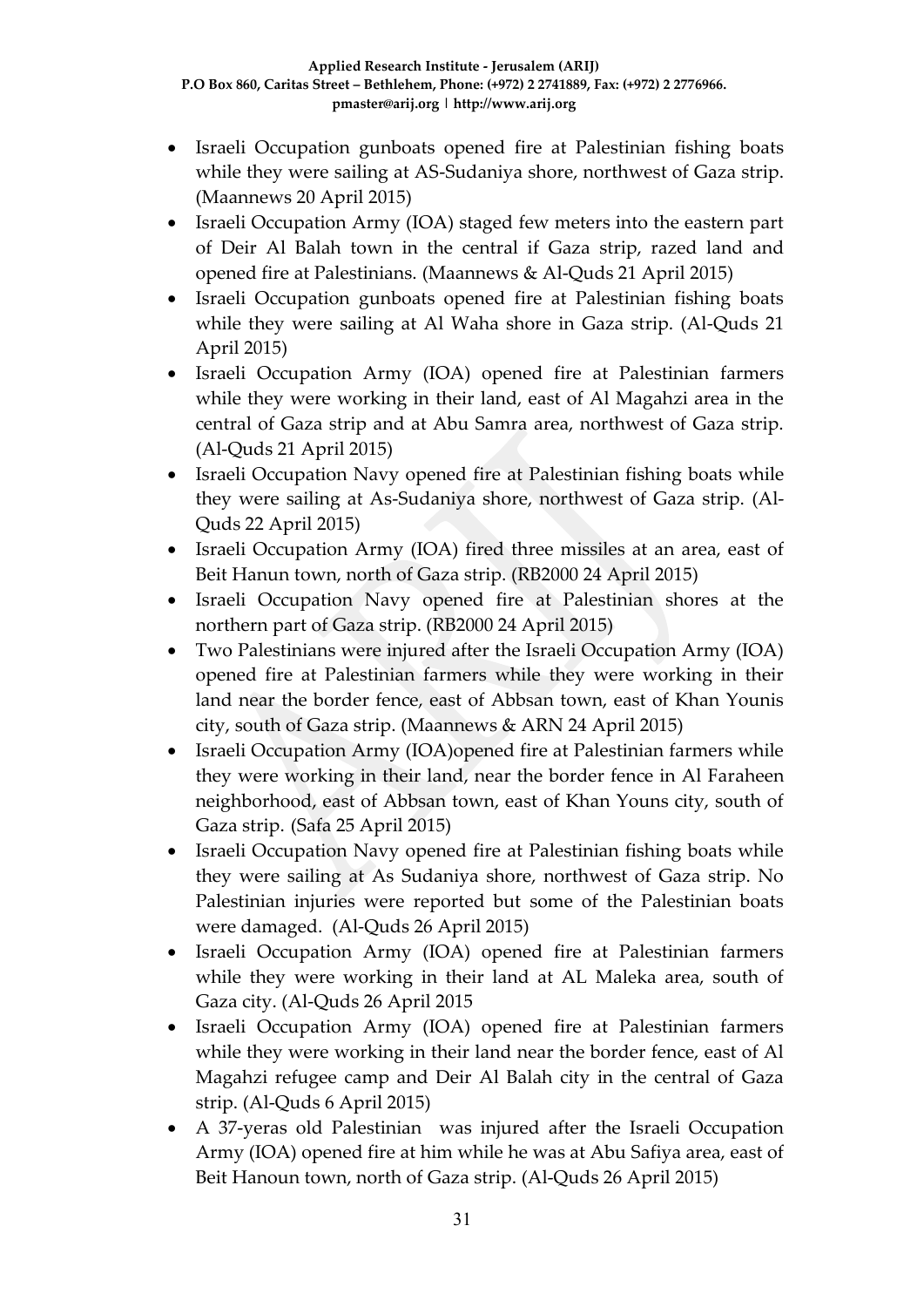- Israeli Occupation gunboats opened fire at Palestinian fishing boats while they were sailing at As-Sudaniya shore, northwest of Gaza strip. (Al-Quds 28 April 2015)
- Israeli Occupation Army (IOA) opened fire at Palestinian farmers while they were working in their land, east of Al Khaza'a town, east of Khan Younis city, south of Gaza strip. (Maannews 28 April 2015)

#### **Others**

 **Elad management of City of David tunnel challenged in court. European-funded group calls involvement of Ir David Foundation a "dangerous political act."** Emek Shaveh, an organization of archeologists and activists dedicated to the role of archeology in the Israeli-Palestinian conflict, petitioned the High Court of Justice on Sunday for the state to take over management of a tunnel that connects Silwan and the Western Wall from a right-wing NGO. The tunnel, which leads to the archeological site known as the Davidson Center and reaches the foundations of the Temple Mount, is managed by The Ir David Foundation (Elad), founded in the 1980s to acquire the former homes of Jewish families who fled Silwan after the 1936 riots. In a statement, Emek Shaveh described the foundation's management of the tunnel as a "dangerous political act" that will increase conflict in the capital. It added that the Antiquities Authority has overseen the digging of the tunnel since 2007. "Over the years, there is a constant transfer of Jerusalem's national and international heritage to rightwing organizations, which violates the pluralistic status and character of the city," Emek Shaveh said in a statement announcing its petition. "The excavation of the IAA [the Antiquities Authority] adjacent to foundations of the Temple Mount/Al-Aksa compound is a dangerous political act that could intensify international and interreligious tensions in the area." The ongoing excavation, the statement continued, has allowed Elad to "reach the very foundations of the Temple Mount/Al-Aksa compound, to handle the tunnel's preservation, and to manage the entry and exit," giving it a "foothold at the Davidson Center. "In these circumstances, when actions undertaken at the compound may have far-reaching implications for the State of Israel and the Jewish people, it is extremely important to leave it to the exclusive management of the state." On the basis of these principles, Emek Shaveh said, an agreement to transfer management of the Davidson Center to Elad was previously rejected by the state. Asked to comment on the petition, Ze'ev Orenstein, director of international affairs for Elad, issued a brief statement saying the organization will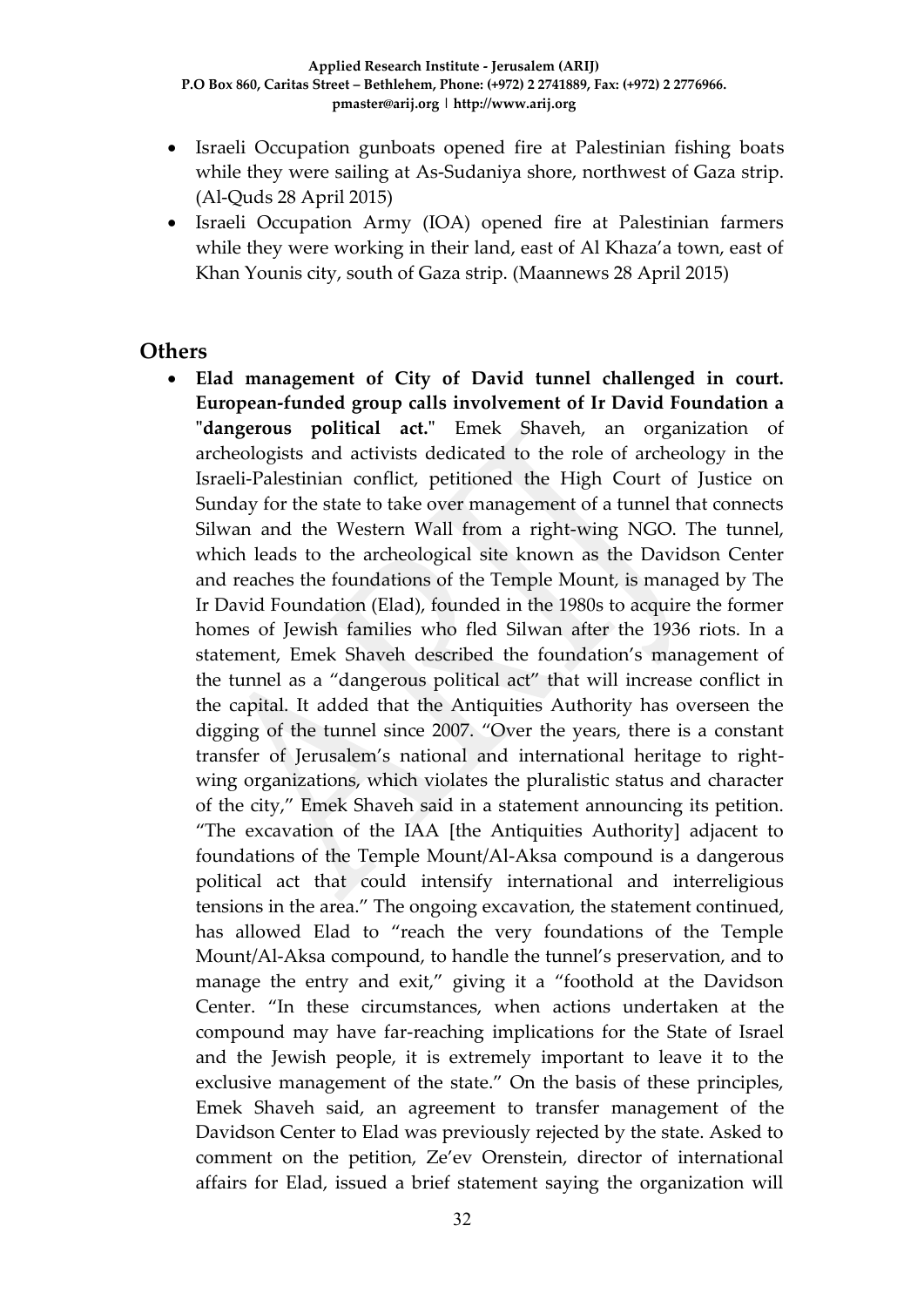promptly respond in court to the allegations after reviewing its contents. "Upon receiving a copy of the petition, it will be studied by the organization, after which our response will be presented to the court," he said. According to NGO Monitor, in 2013 Emek Shaveh received NIS 228,120 from Norway, NIS 94,329 from Switzerland, as well as indirect government funds from the Netherlands and Switzerland. (JPost 12 April 2015)

- Israeli Occupation Army (IOA) tightened its procedures at military checkpoints, erected by the IOA at Ramallah-Bethlehem road. The IOA stopped and searched Palestinian vehicles and checked ID cards. (PNN 13 April 2015)
- [Israel: Settlement Agriculture Harms Palestinian Children.](http://www.hrw.org/news/2015/04/13/israel-settlement-agriculture-harms-palestinian-children-0) [Israeli](https://www.hrw.org/middle-eastn-africa/israel-palestine) settlement farms in the West Bank are using Palestinian child labor to grow, harvest, and pack agricultural produce, much of it for export, Human Rights Watch said in a report released today. The farms pay the children low wages and subject them to dangerous working conditions in violation of international standards. The 74-page report, "[Ripe for](http://hrw.org/node/133920)  [Abuse: Palestinian Child Labor in Israeli Agricultural Settlements in](http://hrw.org/node/133920)  [the West Bank](http://hrw.org/node/133920)," documents that children as young as 11 work on some settlement farms, often in high temperatures. The children carry heavy loads, are exposed to hazardous pesticides, and in some cases have to pay themselves for medical treatment for work-related injuries or illness. "Israel's settlements are profiting from rights abuses against Palestinian children," said [Sarah Leah Whitson,](http://www.hrw.org/bios/sarah-leah-whitson) Middle East and North Africa director. "Children from communities impoverished by Israel's discrimination and settlement policies are dropping out of school and taking on dangerous work because they feel they have no alternatives, while Israel turns a blind eye." Human Rights Watch interviewed 38 children and 12 adults who work on seven settlement farms in the Jordan Valley area, which covers about 30 percent of the West Bank and where most large agricultural settlements are located. Discriminatory Israeli restrictions on Palestinian access to farmland and water in the West Bank, particularly in the Jordan Valley, a traditional center of Palestinian agriculture, cost the Palestinian economy more than US\$700 million each year, according to World Bank estimates. Palestinian poverty rates in the Jordan Valley are up to 33.5 percent, among the highest anywhere in the West Bank. Some Palestinians lease agricultural lands from Israeli settlers, to whom Israel allocated the lands after unlawfully appropriating them from Palestinians. Israeli policies that support the transfer of civilians into occupied territory and Israel's appropriation of land and resources there for settlements violate Israel's obligations as the occupying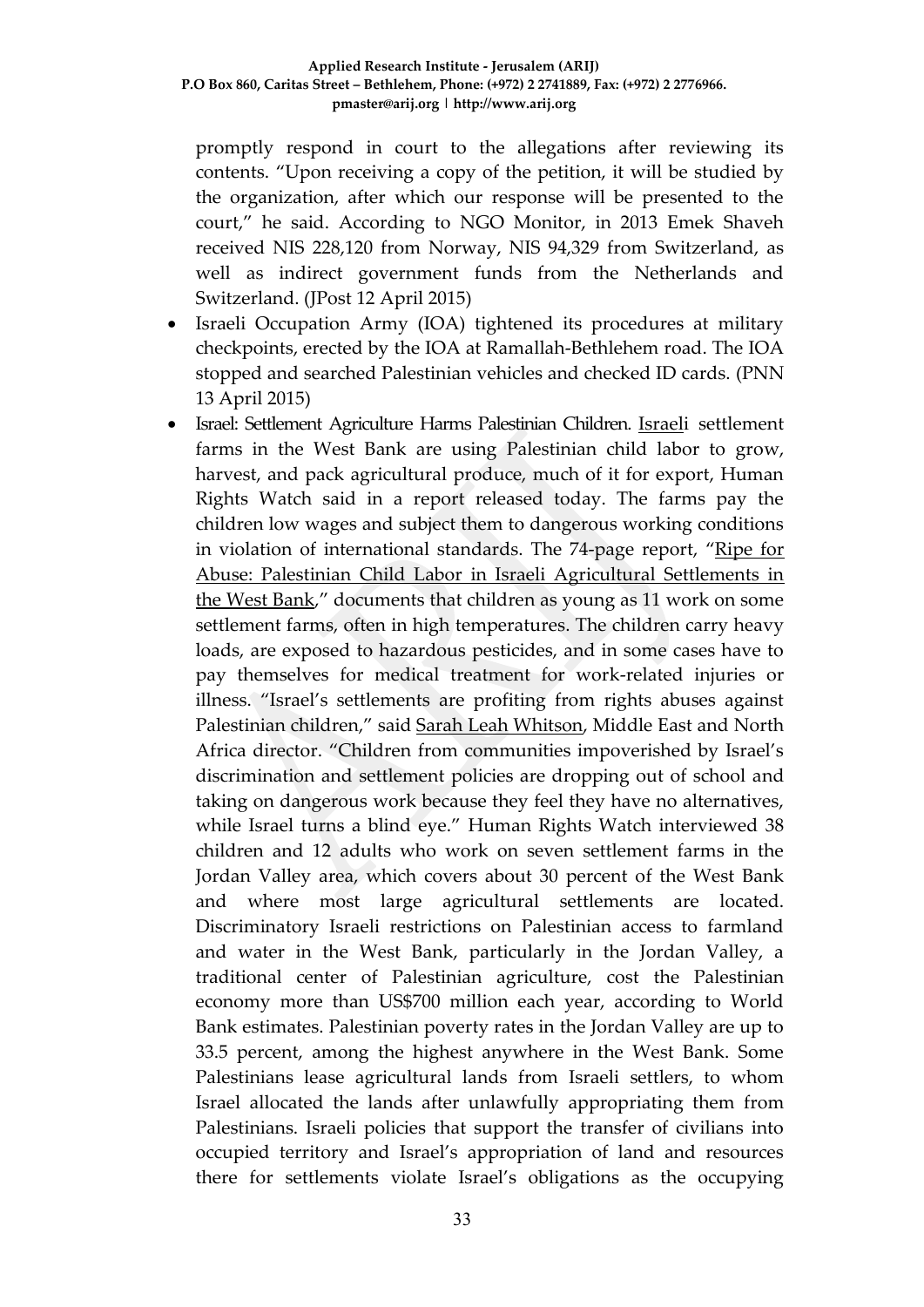power under the Fourth Geneva Convention. These violations are compounded by rights abuses against Palestinians working in the settlements, including children, Human Rights Watch said. Israel should dismantle the settlements and, in the meantime, prohibit settlers from employing children in accordance with Israel's obligations under international treaties on children's rights and labor rights. Virtually all the Palestinian children Human Rights Watch interviewed said they felt they had no alternative but to find work on settlement farms to help support their families. Israel has allocated 86 percent of the land in the Jordan Valley to settlements, and provides vastly greater access to water from the aquifer beneath the valley to the settlement agricultural industry than to the Palestinians living in the valley. Israeli agricultural settlements export a substantial amount of their produce abroad, including to Europe and the United States. Official statistics are not available, but Israeli and Palestinian development and labor rights groups estimate that hundreds of children work in Israeli agricultural settlements year-round, and that their numbers increase during peak harvesting times. The children whom Human Rights Watch interviewed said they had suffered nausea and dizziness. Some said they had passed out while working in summer temperatures that frequently exceed 40 degrees Celsius outdoors, and are even higher inside the greenhouses in which many children work. Other children said they had experienced vomiting, breathing difficulties, sore eyes, and skin rashes after spraying or being exposed to pesticides, including inside enclosed spaces. Some complained of back pain after carrying heavy boxes filled with produce or "backpack" containers of pesticide. Israeli labor laws prohibit youth from carrying heavy loads, working in high temperatures, and working with hazardous pesticides, but Israel has not applied these laws to protect Palestinian children working in its settlements. Israeli authorities rarely inspect working conditions for Palestinians on Israeli settlement farms. The Israeli Defense, Economy, and Labor Ministries all say that they are studying how to apply more labor protections for Palestinians working in settlements, but that in the meantime no authority has a clear mandate to enforce regulations. Of the children interviewed for the report, 33 had dropped out of school and were working full-time on Israeli settlements. Of these, 21 had dropped out before completing the 10 years of basic education that are compulsory under Palestinian as well as Israeli laws. "So what if you get an education, you'll wind up working for the settlements," one child said. Teachers and principals at Palestinian schools in the Jordan Valley said that children who worked part-time on settlements during weekends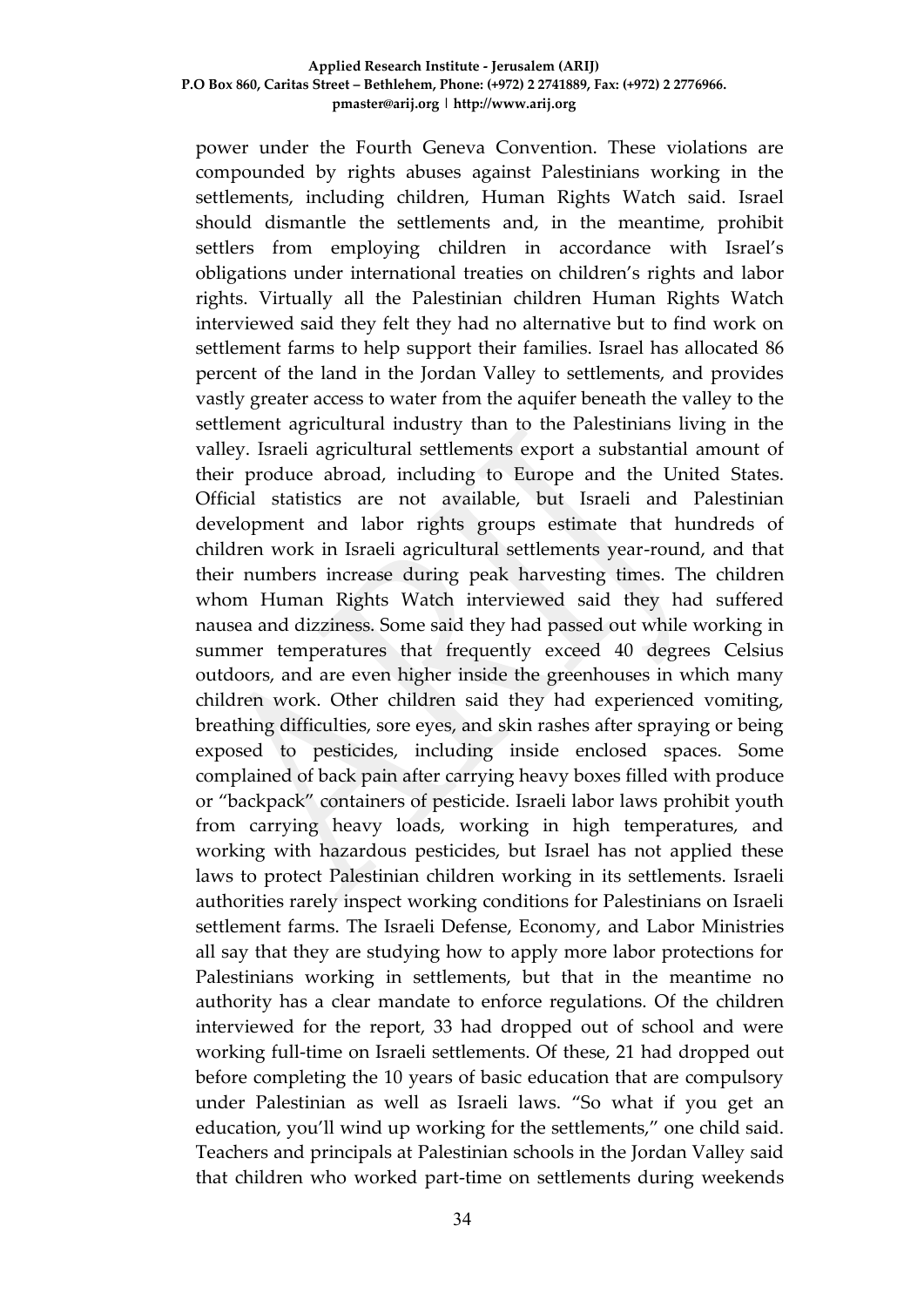and after school were often exhausted in class. Israeli military authorities state that they do not issue work permits for Palestinians under 18 to work in settlements. However, Palestinians do not need Israeli work permits to reach the settlement farms, which are outside the gated areas of settlements that Palestinians need permits to enter. All of the children and adults working for the settlement farms whom Human Rights Watch interviewed said they were hired by Palestinian middlemen working for Israeli settlers, were paid in cash, and did not receive pay-slips or have work contracts. Israel denies Palestinian authorities jurisdiction in the settlements as well as much of the Jordan Valley, but they should do more to enforce laws against child labor by prosecuting middlemen, Human Rights Watch said. According to news reports and settlement and company websites, Europe is a significant export market for settlement agricultural products, and some products are exported to the US. The EU has moved to exclude Israeli settlement products from the preferential tariff treatment it provides to Israeli goods, and EU member states have issued advice to businesses that they needed to consider the legal, financial, and reputational risks of involvement with settlement trade, but have not instructed businesses to end such trade. The US in practice continues to grant preferential treatment to Israeli settlement products under the US-Israel Free Trade Agreement. The US should revise the agreement to exclude settlement products. The US Department of Labor maintains and publishes a list of more than 350 products from foreign countries that are produced with the use of forced labor or child labor in other countries, but has not included Israeli settlement products on the list. Other countries and businesses should uphold their own responsibilities not to benefit from or contribute to the human rights abuses against the Palestinians in the West Bank by ending business relationships with settlements, including imports of settlement agricultural produce, Human Rights Watch said. "The settlements are the source of daily abuses, including against children," Whitson said. "Other countries and businesses should not benefit from or support them." [\(Human Right Watch](http://www.hrw.org/news/2015/04/13/israel-settlement-agriculture-harms-palestinian-children-0) 13 April 2015)

 IDF soldier charged for ordering Palestinian to drive him to settlement. Palestinian man from West Bank town of Burin, near Nablus, says he thought he was being abducted and drove into a tree; soldier, who was carrying weapon at the time, charged with extortion. An elite Israeli soldier has been charged with extortion after military prosecutors said he ordered a Palestinian man to drive him to the West Bank settlement of Yitzhar in late March. The Palestinian man, Bader Yasser Oudeh, [drove into a tree](http://www.haaretz.com/news/diplomacy-defense/.premium-1.649139) to escape the soldier, whom he said he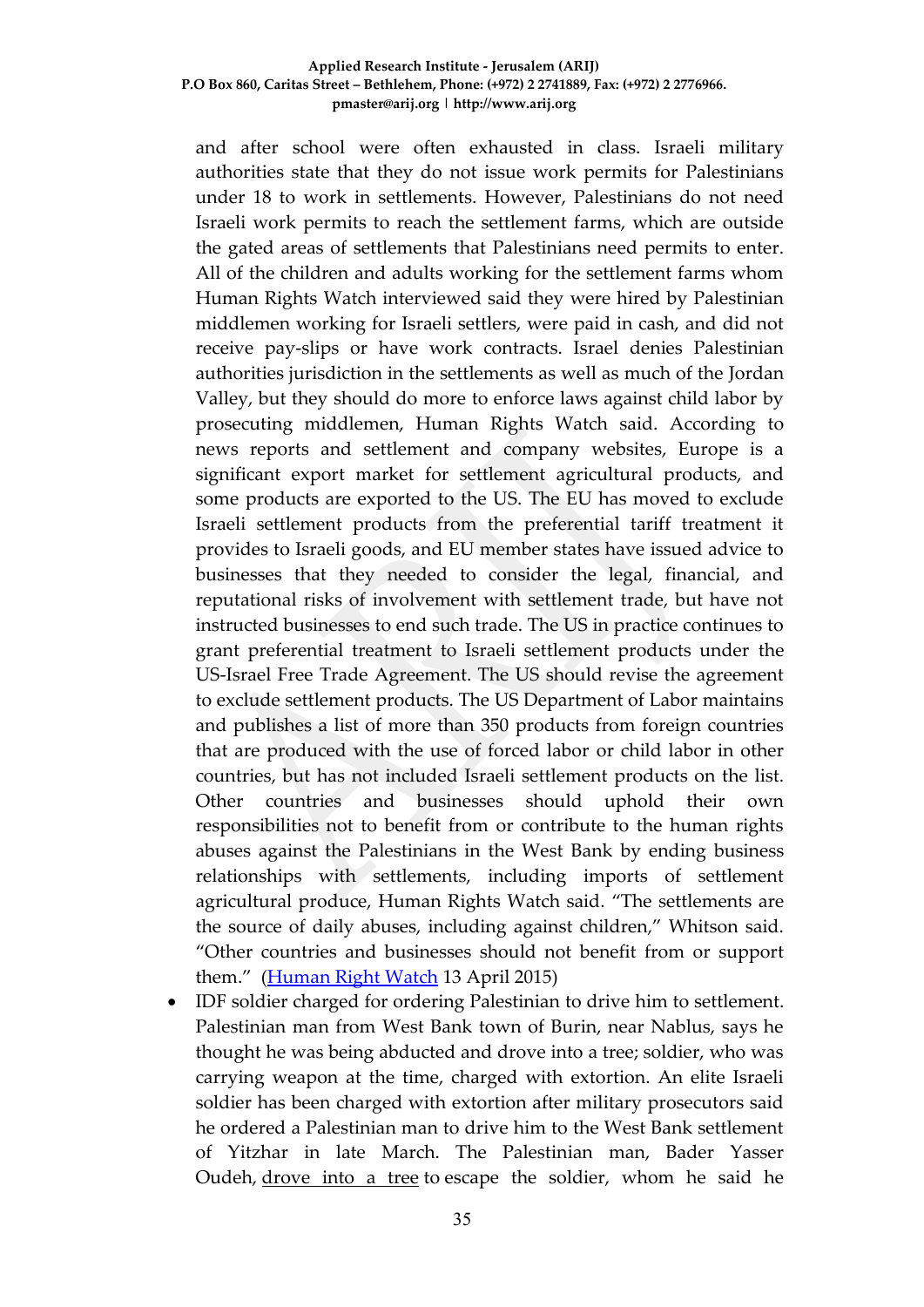thought was abducting him. A military tribunal has ordered the soldier, whose identity has not been released to the public, to be held in custody until the end of proceedings. "This behavior demonstrates the danger of holding a weapon in order to impose the will of the respondent on the public and make the respondent obey," a military appeals tribunal said in its reversal of an earlier decision to allow the soldier to stay out of jail pending the outcome of the trial. The appeals court said the soldier, who serves in the elite Golani Brigade, "exploited his position and his weapon to act in a threatening and aggressive manner toward a local resident in an area subject to military control. In so doing, he seriously damaged the might and the image of the army." The soldier, who has since been indicted on charges of extortion with threats, was leaving his base last month and walking toward a bus stop to catch a bus heading to Yitzhar. Wearing his military uniform and carrying his army-issue weapon, he apparently changed course and is suspected of stopping Oudeh, who is from the Palestinian town of Burin, and demanding that he take him to Yitzhar, also in the Nablus area. "The plaintiff began driving in keeping with the soldier's orders," the Military Prosecution said. "The soldier did not halt his actions even when he realized the Palestinian was frightened, and silenced him when he called to passersby for help." "The incident ended only when the driver drove off the road, went into a ditch and ran away from the site," the Military Prosecution said. [\(Haaretz](http://www.haaretz.com/news/diplomacy-defense/1.651571) 13 April 2015)

 Construction Minister Uri Ariel (Habayit Hayehudi) sounded the alarm on Monday after the Jerusalem Islamic Waqf began earthworks on Al-Aqsa mosque in Jerusalem city, saying this could inflict irreparable harm on Second Temple artifacts. The Waqf, which has day-to-day control of Al-Aqsa mosque, said it planned to recapped the Muslim shrine known as Dome of the Rock but Ariel fears the activity would result in excessive excavation. This concern was exacerbated by the fact that heavy machinery was being used. In a letter to Prime Minister Benjamin Netanyahu, Ariel asked that the government "order an immediate halt to the earthworks to allow a proper review and authorization process." Ariel further wrote that he was making an "urgent appeal because this morning [Monday] the Waqf began a renovation project at the Dome of the Rock, the site of the Temple, and this includes reflooring and potentially additional activities whose nature are unknown, all the while using heavy equipment. "These works are unprecedented and warrant the review of the Ministerial Committee on Archeological Digs at Holy Sites, and the fact that there is heavy machinery involved makes this all the more pressing," Ariel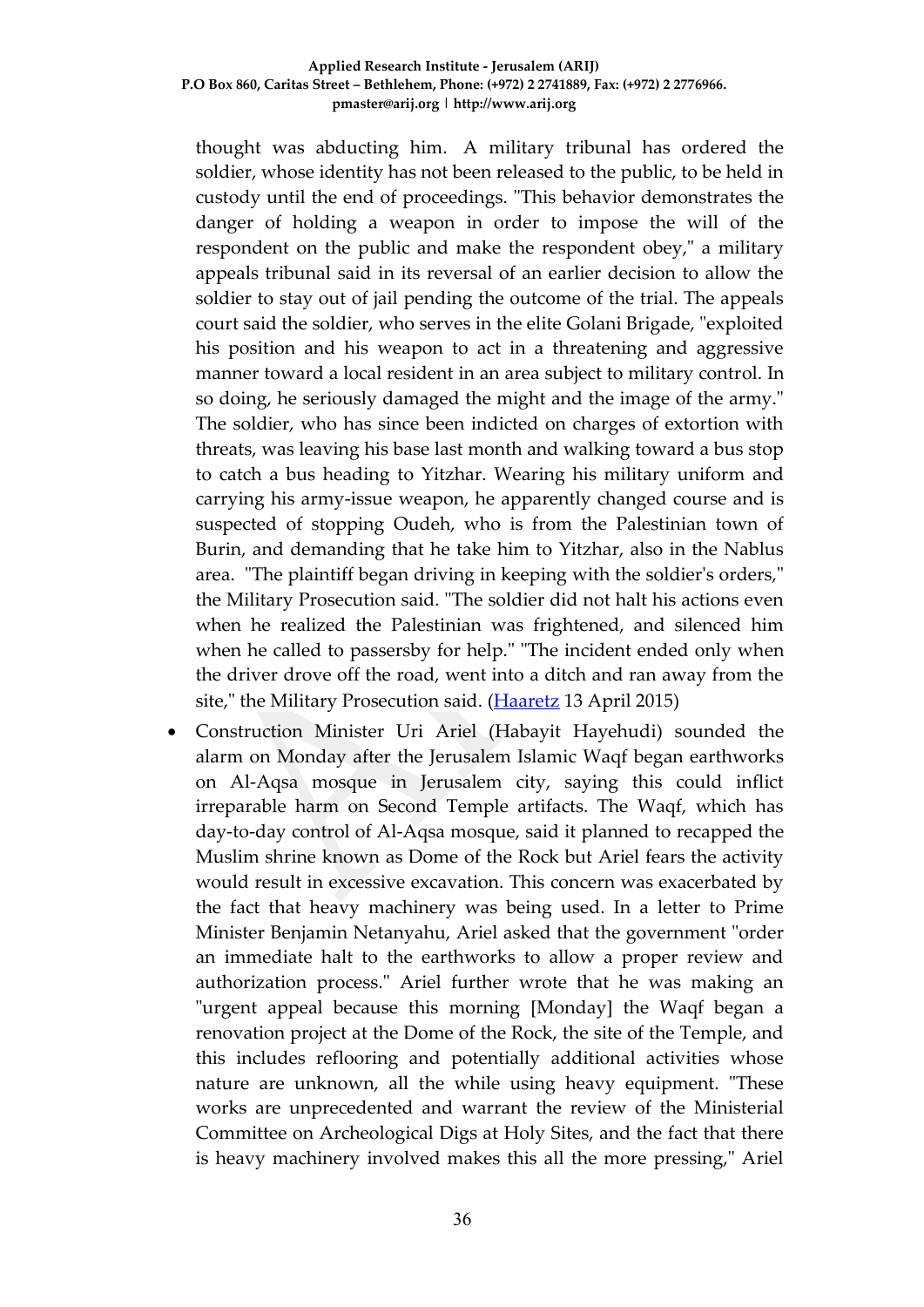continued. He added that "the State Comptroller's Office report has already faulted the Waqf for carrying out unauthorized construction that was in violation of the law, flouting the prohibition on operating heavy machinery on the Temple Mount." Ariel lamented that the latest earthworks show that "this behavior is once again on display. "There is no need to elaborate on how important this site is, where every modification, every excavation with heavy equipment can cause irreparable harm to the foundations of the Temple," Ariel wrote. "Likewise, there is no need to elaborate on how this violates the law and the sovereignty of the state, making it look as if Israel has no jurisdiction there. I would ask that you instruct the Israel Police to prevent any further activity on the site." [\(Israeli Hayom](http://www.israelhayom.com/site/newsletter_article.php?id=24813) 15 April 2015)

- Netanyahu ordered to prevent the evacuation of mitzpe kramim outpost. The Prime Minister has assumed the position of Minister of defense that have to prepare the settlement that was established in 1999. The State will offer the Palestinians claiming the land, financial compensation or alternative land. Prime Minister Benjamin Netanyahu, decided to adopt the position of Defense Minister Moshe Ya'alon whereby the State try to legitimize the outpost of mitzpe kramim which Benjamin's headquarters to prevent its evacuation. After a series of discussions with the lawyer, the Attorney General Yehuda Weinstein's offer to evacuate the outpost within two years, determined that the State's response in HCJ prompted the evacuation of mitzpe kramim. Palestinians claim ownership of the land in the court, offer financial compensation or alternative land. This position was submitted on the 14<sup>th</sup> of April 2015 to the High Court by the Attorney General. [\(NRG](http://www.nrg.co.il/online/1/ART2/689/107.html?hp=1&cat=875) 15 April 2015)
- High Court upholds part of Anti-Boycott Law, strikes part and splits on '1967 Israel'. Court had previously frozen law that imposes sanctions on any individual or entity that calls for an economic boycott of Israel's settlements in the West Bank or of Israel itself. The High Court of Justice on Wednesday upheld two core parts and struck down one core part of the Anti-Boycott Law, and in a close 5-4 ruling upheld lawsuits against boycotters of "1967 Israel." The rulings that preserved core parts of the law came in a 9-0 vote on the authority of the finance minister to impose fines or withhold funding from Israeli NGOs calling for boycotts of businesses in all or parts of Israel, and a 8-1 ruling on the ability to file lawsuits against those NGOs. One justice declared all lawsuits against boycotts unconstitutional. American-born Justice Neal Hendel called free speech the "lifeblood" of democracy and reviewed American law, noting that it has no provision for lawsuits against boycotters. At the same time, the court voted 9-0 to strike down as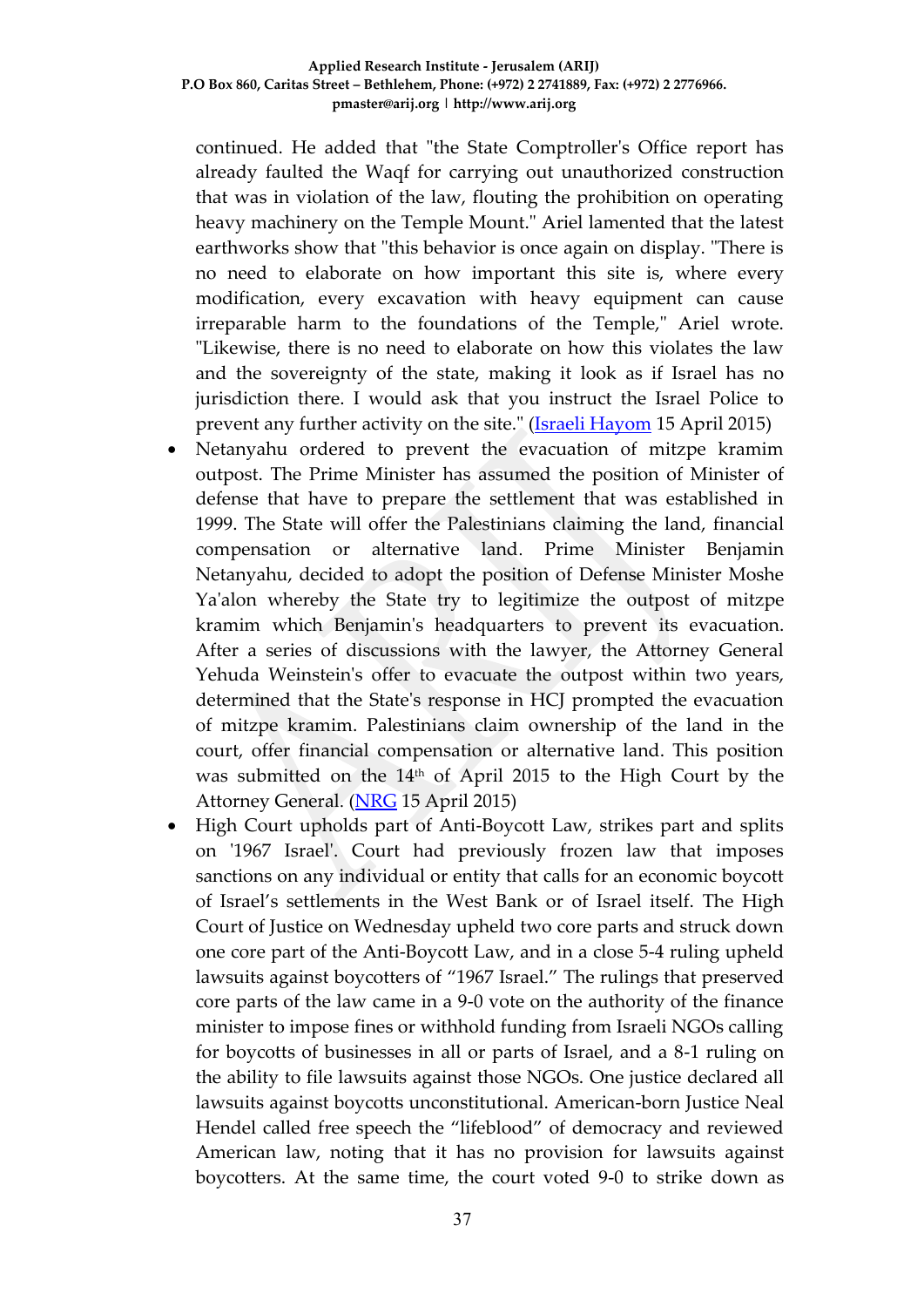unconstitutional a core part of the law that would have allowed punitive damages in such lawsuits. Finally, in a 5-4 vote, the majority of justices said that the above lawsuits could go forward even if they were against groups that called only for boycotts of post-1967 Israel, meaning of Israeli settlements in the West Bank, whereas the minority said that such boycotts should be protected free speech. The minority explained that since there is a vibrant debate about whether Israelis should remain in Judea and Samaria, a boycott targeted only at that area and not at the rest of the country is legitimate speech and not trying to undermine Israel's existence. [\(JPost](http://www.jpost.com/Israel-News/Politics-And-Diplomacy/High-Court-rules-on-boycott-law-398206) 16 April 2015)

 Court: Absentee Property Law Kosher, But Avoid If Possible. The Absentee Property Law applies in Arab neighborhoods of Jerusalem, the High Court ruled - but it should be used only when necessary. The Absentee Property Law, which allows the state to confiscate property that has been abandoned by its former owners, applies in Arab neighborhoods of Jerusalem – but High Court Chief Justice Emeritus Asher Grunis recommended Wednesday that it not be enacted, as the court decided a [long-standing case](http://www.israelnationalnews.com/News/News.aspx/76126) that allowed the state to confiscate property of Arabs who live in Palestinian Authority-controlled areas of Judea and Samaria who abandoned property in Jerusalem. The law was first enacted in 1950 after the great population transfer the state experienced in its early days, as Arabs Israel fled at the instruction of the seven Arab armies who prepared to "throw the Jews into the sea" in the 1948 War of Liberation. Israel emerged victorious in that war, but Arab states, in the hope that the nascent state would be crushed under the weight of millions of refugees, deported most of their Jews within the space of just a few years. With Arabs abandoning their property as they stood aside for the slaughter of the Jews, and Jews from Arab countries thrown out of their ancestral homes penniless, the Knesset enacted the Absentee Property Law in order to house all the new Jewish refugees. As such, said Grunis, explaining the Court's decision, the justices were reluctant to strike the law down, since it preceded Israel's Basic Laws, some of which might contradict the tenets of the Absentee Property Law. And there could be no doubt that the law applied to all of Jerusalem, which is Israel's capital and under the full administrative and legal control of Israel. With that, he said, the law should be enacted – i.e., the state should confiscate land in Jerusalem belonging PA Arabs – only under "extreme" conditions, and only with the permission of the State Comptroller. He also urged the Knesset to consider revising it, because in its current form, the law could lead to "absurd" situations. For example, he said, an Israeli who moved from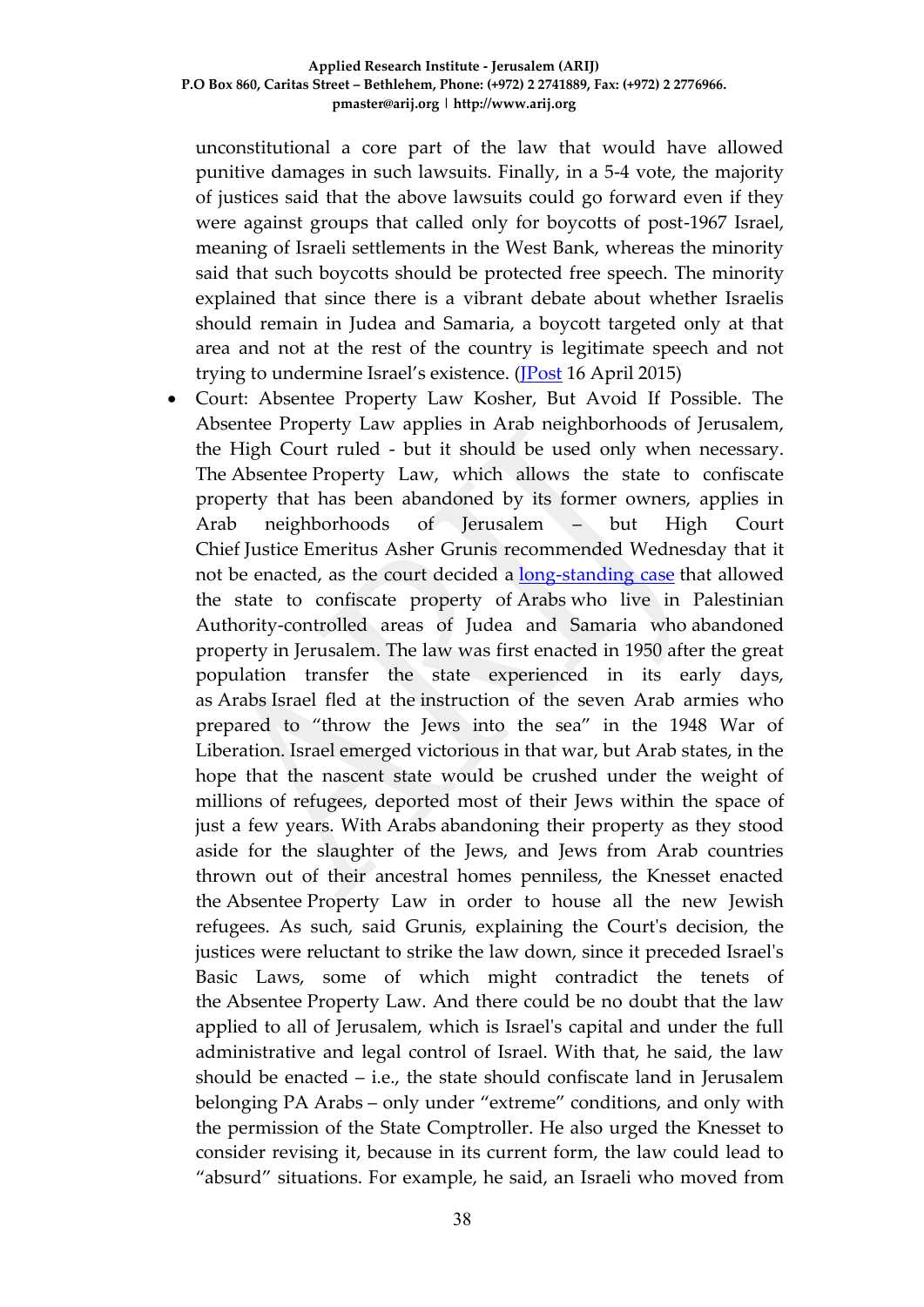Tel Aviv to Ariel – which is legally under the jurisdiction of the IDF, because it is in Judea and Samaria and not within the 1948 armistice lines – could be confiscated by the state, which could declare the Tel Aviv property "abandoned" if the Ariel resident was away for ten years or more. "The authorities should avoid wherever possible to use the law," Grunis said. "With that, I do not see any reason to strike down the law and impede its use under all circumstances. In our opinion there may be rare situations where the law will be enacted on property in Jerusalem that had been owned by Arabs living in Judea and Samaria. Under those circumstances, the government would need to get the permission of the Attorney General before acting." High Court chief justice Miriam Naor said that she could not imagine what those circumstances might be, but she would defer to Grunis's opinion and not move to strike down the law. (**Israel National News** 16 April 2015)

• Palestinians going to court to demand their land in Jordan Valley. Vast tracts of Jordan Valley land owned by petitioners was given to settlers long ago. The High Court of Justice is to hear petitions Monday by Palestinians seeking the return of land they own near the Jordanian border and which was given to Jordan Valley settlers to cultivate. In 1969, two years after the occupation of the West Bank, the army declared the area between the Jordan-Israel border and the nearby security fence to be a closed military zone barred to Palestinians. According to Israel Defense Forces documents, the area in question is made up of about 5,000 dunams (1,250 acres) of private Palestinian land registered in the Jordanian land registry. In the 1980s and 1990s, the state allocated these lands to the World Zionist Organization, after an aide to the defense minister, Uri Ben-On, decided in 1981 that that they could be cultivated. In issuing this decision, Ben-On ignored an opinion by the Justice Ministry that prohibited the cultivation of private Palestinian land. Over the years there has been a sharp rise in the cultivation of Palestinian land by Israeli settlers. Aerial photographs published by the Civil Administration show that in 1997, 2,380 dunams of private Palestinian land was cultivated and in 2012, that figure had risen to 5,064 dunams. The lands are mostly used for date plantations. In January 2013, Haaretz revealed that the land had been given to settlers, and thus this fact became known to the heirs of the Palestinian owners, who petitioned the High Court in October 2013. The state tried to reach a monetary settlement with the petitioners, but they turned down the offer. The state claims that the heirs did not present the required inheritance documents and that such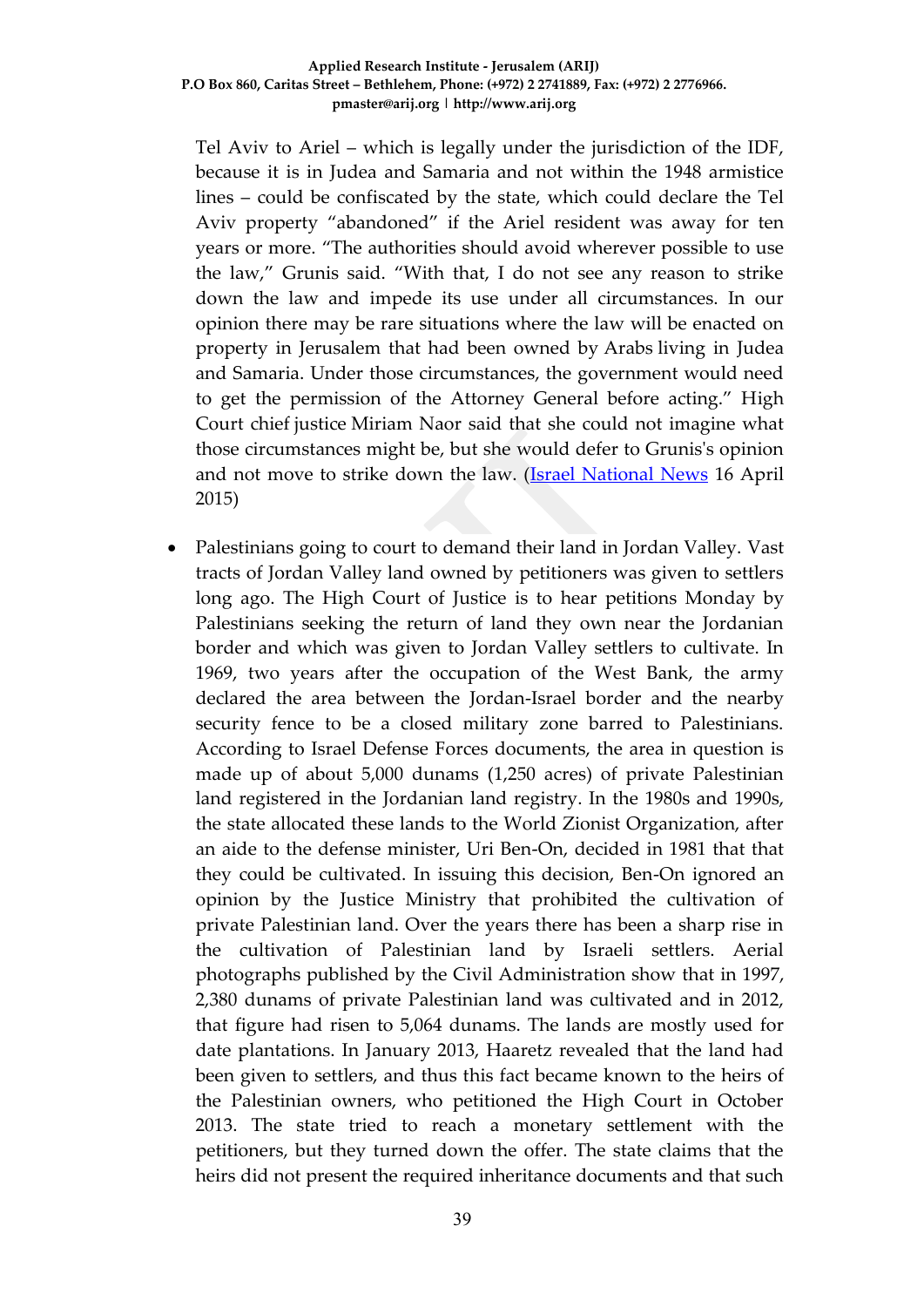a long time has gone by that the reasons for the transfer of the land to Jordan Valley settlers cannot be traced. In any case, the state argued, the fact that the settlers have had possession of the land for so many years "cannot be ignored." The State Prosecutor's Office also said the matter is political and should be presented for discussion before the next government. [\(Haaretz](http://www.haaretz.com/news/diplomacy-defense/.premium-1.652588) 20 April 2015)

- Israel's High Court blasts state for giving Palestinian-owned land to settlers. Court Vice-President Naor: 'I don't understand how this could happen,' when hearing that state in 1990 gave Palestinian-owned land to settlers. Following a blunt verbal attack on the state's actions over the course of decades, the High Court of Justice ordered it Monday to show cause why it should not return land in the Jordan Valley to its Palestinian owners, and why those owners should not be permitted to cultivate it. The approximately 5,000 dunams (1,250 acres), located along the border with Jordan, was given in the 1990s to settlers for cultivation. In January 2013 Haaretz revealed that the Palestinian owners of the land had been banned from the area by military order. High Court Vice-President Miriam Naor and Justices Daphne Barak-Erez and Menahem Mazuz were sharply critical of the state at the hearing. "I don't understand how this could happen," Naor said. According to the state's attorney, Roi Shweiki, the state did not know how the land came to be transferred because it happened a long time ago. Barak-Erez asked: "If this is a military zone and people can go in to cultivate it, why can't the owners go in?" Mazuz said: "The situation here is in fact clear. You admit that this is private land. You admit that the transfer to Ayala Smith [the settler cultivating the land] ostensibly went against the decision of the Ministerial Committee for Security. So the state's first obligation is to return the situation to its rightful state." The heirs of the Palestinian owners petitioned the High Court in October 2013. The state tried to reach a monetary settlement with the petitioners, but they turned down the offer. The state's representatives told the court last week that they do not know why the land was given to the settlers and could not present a position until the issue was brought before the government. Smith's attorney, Harel Arnon, said the state believed "one injustice cannot be corrected by another." The attorney for the petitioners, Wissam Asmar, said: "A major step has been taken to recognize the right of the owners, whose rights have been trampled by the settlers." [\(Haaretz](http://www.haaretz.com/news/diplomacy-defense/.premium-1.652778) 21 April 2015)
- Israel's Population Grows 2% Over 2014 to 8.345 Million. Independence Day census: 176,000 babies were born and 32,000 people immigrated in 2014; Israel now has 6.251 million Jews. Israel's population stands on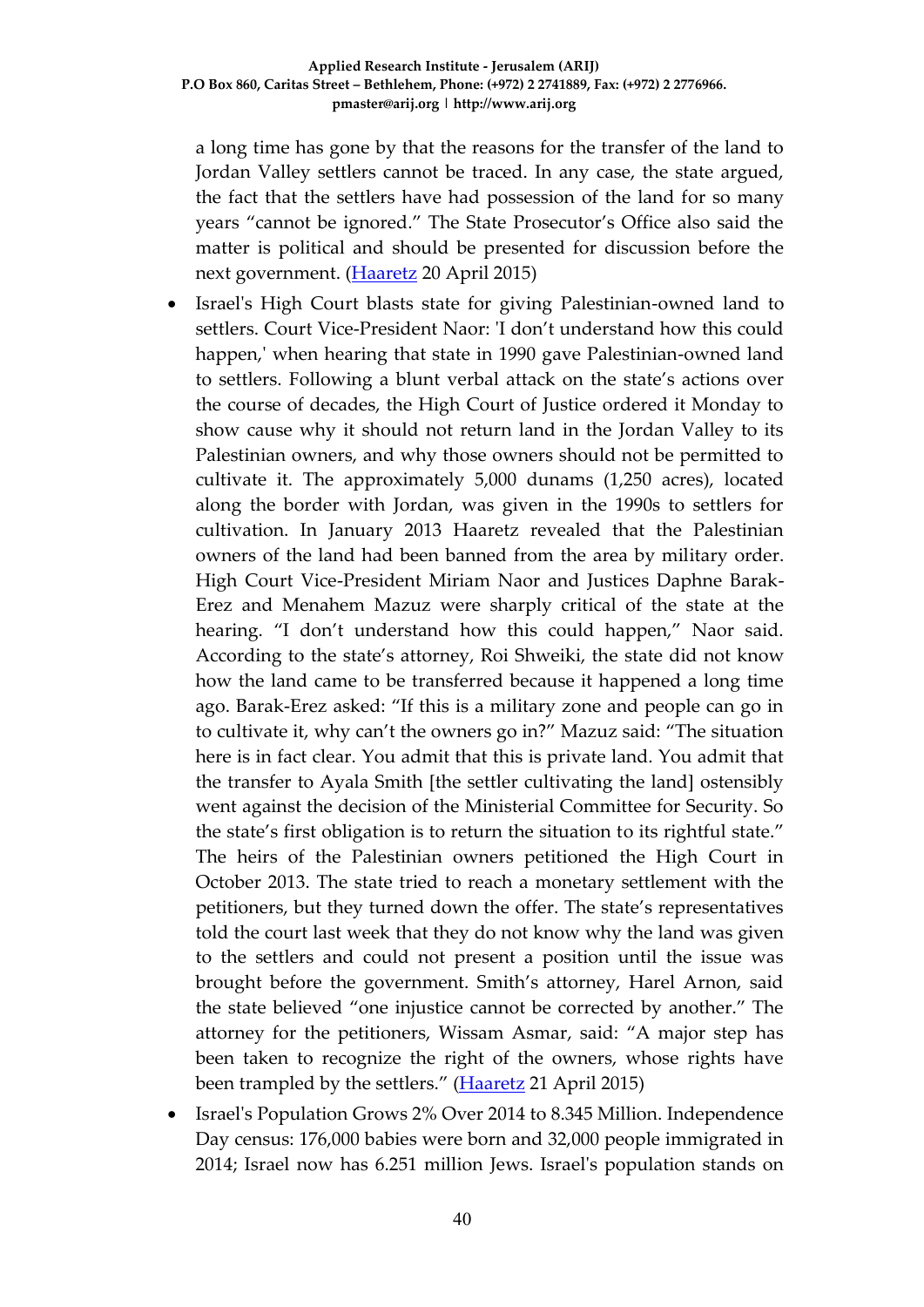the eve of Israel's 67th Independence Day at 8.345 million people, the Central Bureau of Statistics (CBS) stated Tuesday - compared to just 806,000 in 1948. Of the 8.345 million, 6.251 million are Jews (74.9% of the population); 1.73 million are Arabs (20.7%); and 364,000 (4.4%) are defined as "other" (non-Arab Christians, other religious sects, and atheists according to the population registry). Since 2014, Israel's population grew by 162,000 - a 2% increase. Israel's population grew by about -162 thousand, an increase of 2.0%. During this period, 176,000 babies were born; 44,000 people died; and 32,000 people immigrated. In 2014, about 75% of the Jews were "native" - born in Israel - compared to only 35% in 1948. In 1948, Israel only had one city with more than 100,000 residents - Tel Aviv-Yafo. Today, 14 cities number more than 100,000 residents. Six cities number more than 200,000 residents: Jerusalem, Tel Aviv-Yafo, Haifa, Rishon LeZion, Ashdod and Petah Tikva. [\(Israeli National News](http://www.israelnationalnews.com/News/News.aspx/194360#.VTY2iyGqqko) 21 April 2015)

- Israeli soldiers caught on camera pushing, throwing stone at photojournalists. 'The behavior seen in the video is reprehensible,' an army spokesman said, 'The matter will be investigated. Israeli soldiers assaulted a pair of photojournalists near the West Bank town of Nabi Saleh on Friday, video footage of the incident shows. The video shows a group of soldiers accosting two photojournalists clearly marked as members of the press, shouting at them "Get out of here." Then one of the soldiers is seen pushing one of the photographers to the ground with his helmet. After this, another soldier knocks the other photographer to the ground. The same soldier then picks up a stone and hurls it at the photographer. According to the army, the area was a closed military zone and some 70 Palestinians had assembled there and hurled stones at passing vehicles and the force itself. This demonstration is not seen in the video. An Israel Defense Forces spokesman told Haaretz that "the behavior seen in the video is reprehensible and isn't in line with the guidelines issued by the commanders in the region. The IDF guidelines allow for free press coverage in the territory under control of the Central Command in general, and specifically during demonstrations. The matter will be investigated." In 2012, an IDF officer was filmed throwing stones and firing at Palestinians in Nabi Saleh – contrary to regulations. He was relieved of his duties and was later charged with illegal use of a fire arm. [\(Haaretz](http://www.haaretz.com/news/diplomacy-defense/1.653430) 24 April 2015)
- Peace Now: Jerusalem Building 'G-d Forbid' a Sign of the Future. Radical leftist group laments tenders on 77 new homes in northern Jerusalem, saying it indicates coalition govt. will 'prevent peace.'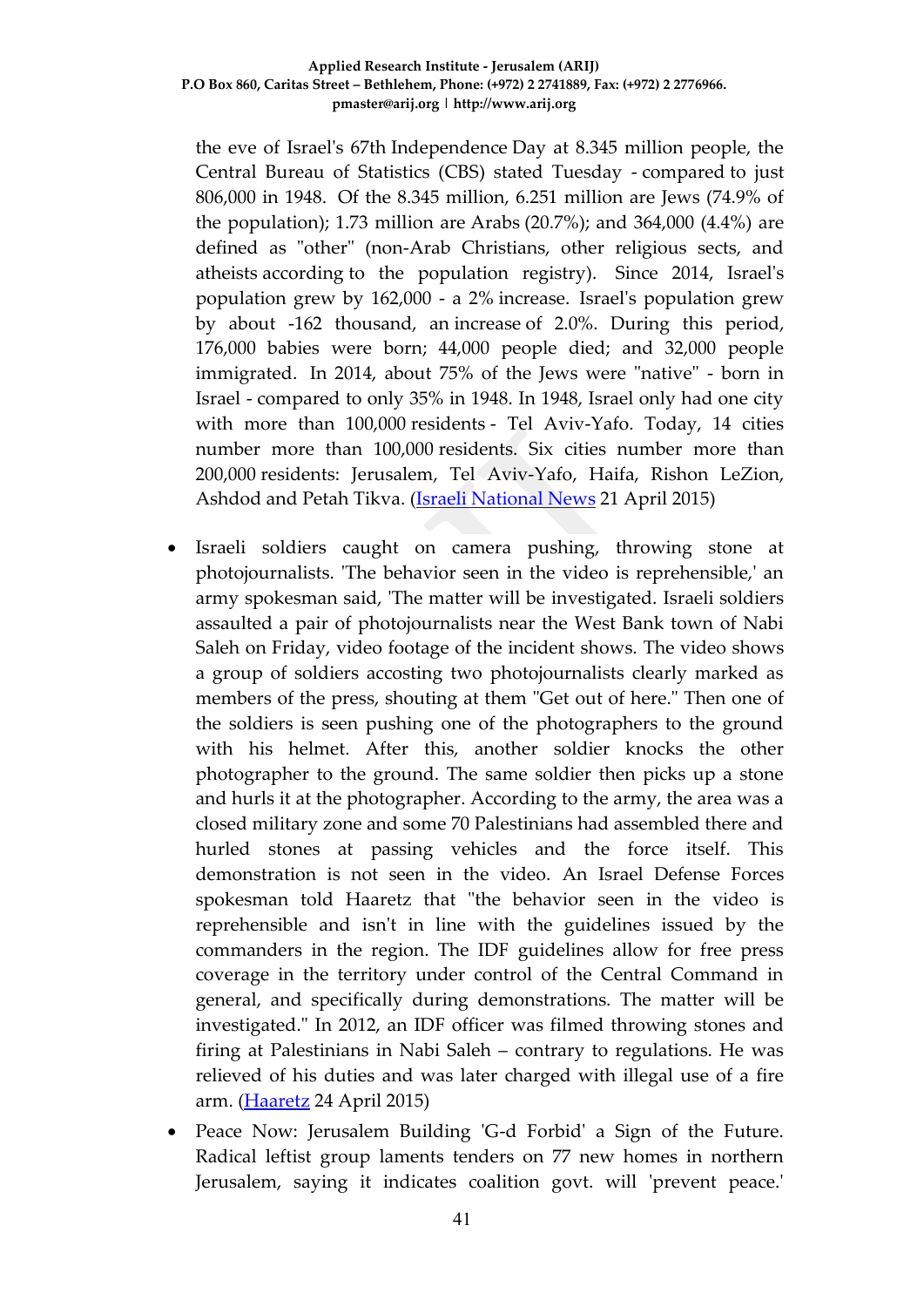Radical leftist NGO Peace Now was in a dither on Monday after Israeli authorities invited tenders for the construction of 77 new homes in the Jerusalem neighborhoods of Neve Ya'akov and Pisgat Ze'ev in the north of the capital city. Peace Now spokeswoman Hagit Ofran told *AFP* it was the first such Jewish construction announcement in the eastern part of the city since Prime Minister Binyamin Netanyahu's Likud party took elections in March. According to the leftist group, 36 of the tenders are to be in Neve Ya'akov and another 41 are slated for Pisgat Ze'ev. Jerusalem has been suffering a housing crisis as construction in the eastern part of the city has been under a near absolute Jewish construction freeze by Netanyahu's government since late 2013. In warning that the new tenders may reflect in some way the coalition government being formed by Netanyahu, the secular leftist Peace Now made an ironic invocation of G-d. "Publication of these tenders in east Jerusalem is liable to be an indicator from Netanyahu's transitional government of what can perhaps be expected - G-d forbid when the new government is formed," it said. "Instead of changing direction and showing that Israel is ready for peace, Netanyahu is sticking to the line he held during his election campaign and seeking to prevent the chance of peace," it claimed, asserting that construction in the capital city which Israel has not offered to divide in peace talks would somehow squash "peace." (Israel National [News](http://www.israelnationalnews.com/News/News.aspx/194622#.VT4TuyGqqko) 27 April 2015)